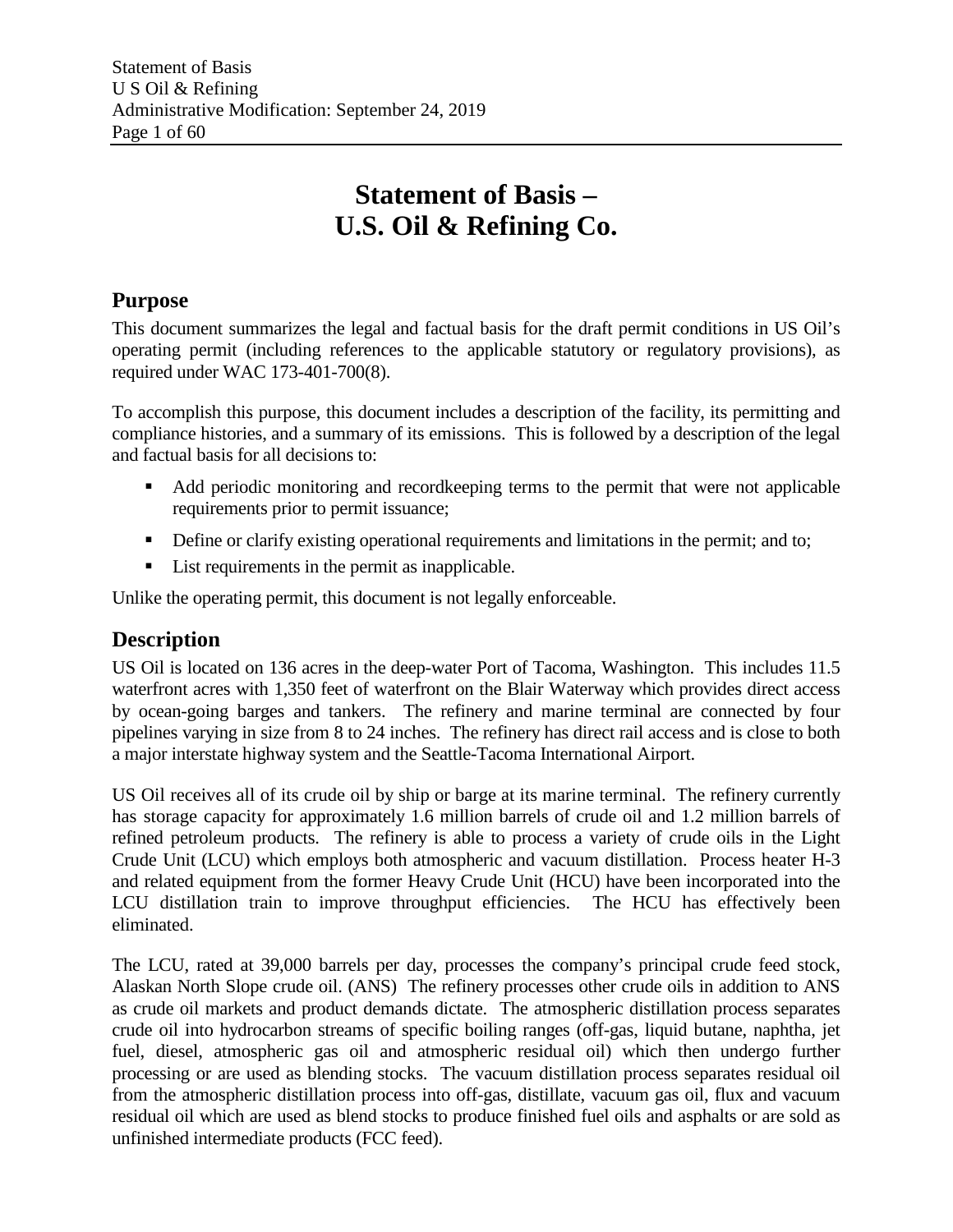Light gases are separated from the light naphtha produced in the LCU via several downstream fractionators. The resultant butanes, which can be used as refinery fuel, are generally used in gasoline blending or sold. The propane and lighter gases are also consumed as refinery fuel. The remaining naphtha and the heavy naphtha portion produced in the light crude unit are kept segregated and are hydrotreated.

Hydrotreating removes sulfur compounds and other contaminants that are detrimental to reformers and isomerizer. In hydrotreating, hydrogen is mixed with the naphtha feed, vaporized and passed through a reactor. The reactor effluent is cooled and separated into off-gas (containing hydrogen sulfide), hydrogen, and the hydrotreated naphtha.

Heavy naphtha is sent to one of two reformers, which convert the low octane naphtha to high octane reformate. In reforming, the hydrotreated naphtha feed is pressurized and passed through a series of furnaces and reactors. The reactor effluent is cooled and separated into off-gas, hydrogen, and reformate.

Light naphtha is processed in an isomerization unit to improve the octane number before being directed to gasoline blending. The isomerization unit rearranges straight chain paraffins into branched paraffins. In isomerization, hydrogen is mixed with the hydrotreated naphtha feed, vaporized and passed through a reactor. The reactor effluent is cooled and routed to an isomerate stabilizer for further processing.

To accommodate the sulfur removed in hydrotreating, the refinery processes the various sulfur containing gas streams into elemental sulfur. The refinery has two sulfur recovery units, a LO- $CAT  $\otimes$  and a Claus unit. The LO-CAT  $\otimes$  unit is primarily used to treat sour water stripped streams,$ but can be used when the Claus Unit is off-line.

In the Claus unit, refinery gas is passed through an amine scrubber to absorb hydrogen sulfide and other acid gases. The acid gases absorbed by the amine scrubber are removed from the amine solution by heating and stripping. The hydrogen sulfide is routed to the Claus unit where it is combusted and reacted to form liquid elemental sulfur. The remaining gases are reheated and passed through several catalytic beds to increase the conversion to sulfur and then sent to a tail gas treatment unit where sulfur compounds are absorbed into an amine solution. The scrubbed tail gas is sent to the tail gas incinerator, while hydrogen sulfide in the amine solution is stripped-out and returned to the Claus unit for reprocessing.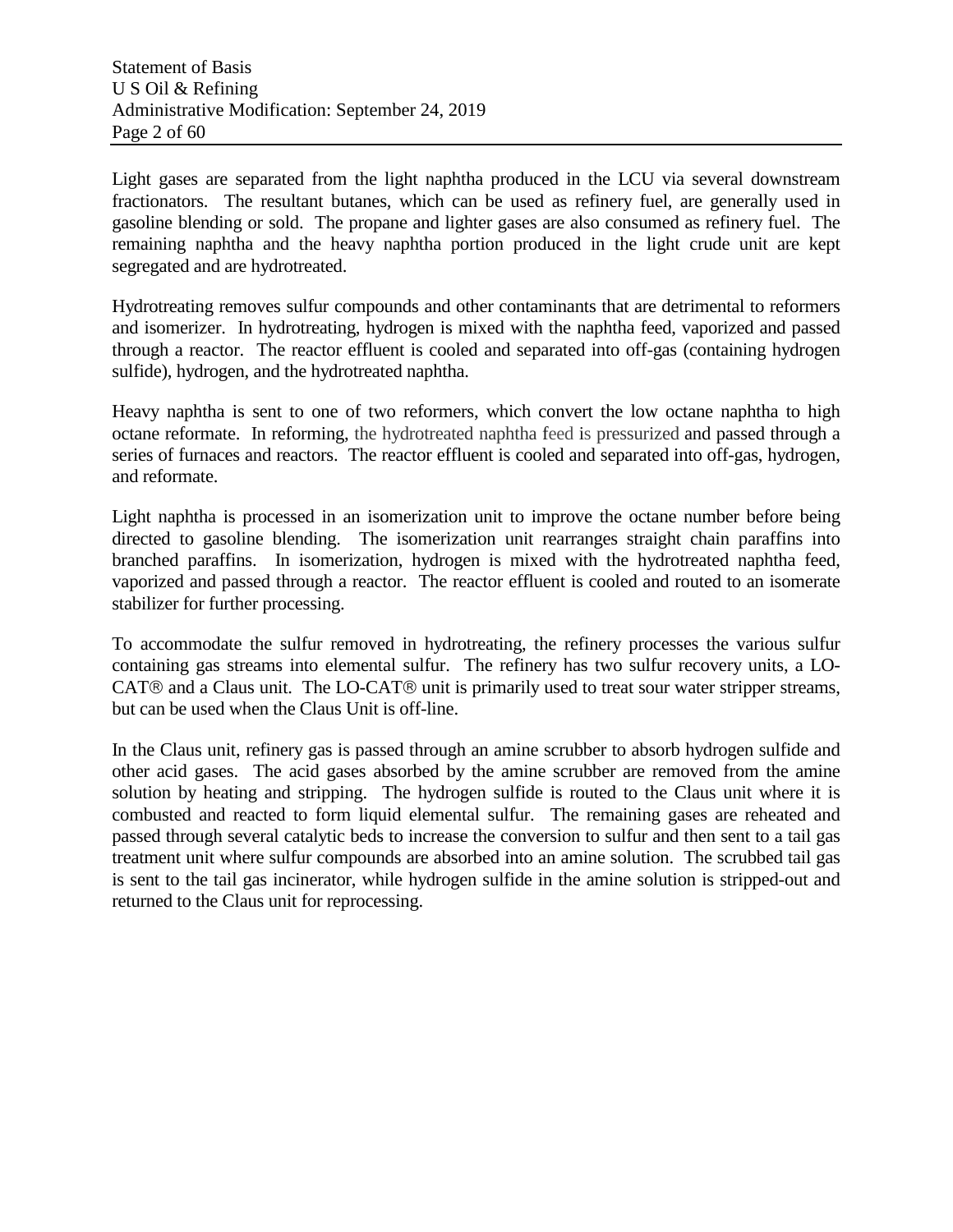In the LO-CAT® unit, refinery gas is passed through an iron chelate scrubber to absorb hydrogen sulfide and other acid gases. The hydrogen sulfide rich solution is then routed to an oxidizer where it is regenerated and a sulfur slurry is produced by contacting the rich iron chelate solution with air. The sulfur slurry is recovered and typically distributed as an ingredient in soil amendment products. This unit also employs a sour water stripping tower, which removes hydrogen sulfide and ammonia from the sour refinery water streams. The off-gas from the stripping tower is directed back to the LO-CAT® or Claus unit for further processing.

Hydrocarbons in the refinery process gases are not removed by the amine scrubber in the Claus unit or the iron chelate scrubber in the LO-CAT $\circledR$  unit. These gases are blended with pipeline natural gas, hydrogen, and butane to fuel the refinery's two utility boilers, 14 process heaters, a vapor combustor, and the Claus unit incinerator. Each boiler and process heater is equipped to fire fuel gas, but only one boiler and two process heaters are equipped to burn fuel oil. Excess butane or fuel oil is burned when insufficient fuel gas is being produced to meet heating demands, there is a natural gas curtailment, or conditions warrant the combustion of a more economical fuel type. Fuel gas is flared in flare #1 when fuel gas in excess of demand is being produced, but only after being monitored for hydrogen sulfide content.

Final products include liquid butane (or LPG), gasoline, jet fuels, diesel, heating oils, fuel oils, asphalts and liquid sulfur. Gasoline is a blend of reformate, isomerate and butane. Jet fuel is a kerosene side stream from the atmospheric distillation process that is treated with caustic, clay and salt to remove water and other contaminants. Diesel is a slightly higher boiling point fraction from the distillation process that is hydrotreated to remove sulfur. Other gas oils with higher boiling point fractions are typically used as cutter stocks. Asphalt is the highest boiling point fraction and is blended to produce paving asphalts, cutback asphalts, and asphalt emulsions and fluxes.

Most products leave the facility in tank trucks, particularly gasoline and diesel. However, a significant fraction of the heavy fuel oil and most of the vacuum gas oil from the light crude unit vacuum distillation process are shipped out by barge. A significant portion of the jet fuel is sent directly to Joint Base Lewis-McChord via a pipeline. Some asphalt is loaded into railcars.

One refinery by-product is wastewater discharges. Stormwater and refinery wastewater are processed by an API oil-water separator, induced air floatation (IAF) and a biological treatment facility. The recovered oil is sent back to the refinery and the treated water is discharged to the Blair Waterway through an NPDES permitted outfall.

Another by-product is the air contaminant emissions. As shown below under the section entitled 'Emissions', most of the emissions come from fuel combustion and from fugitive emission sources. The refinery employs a vapor combustor to control the emission of gasoline vapors from storage tanks and employs two sulfur recovery units to control sulfur dioxide emissions from fuel gas combustion. The sulfur collected by the sulfur recovery units is marketed commercially.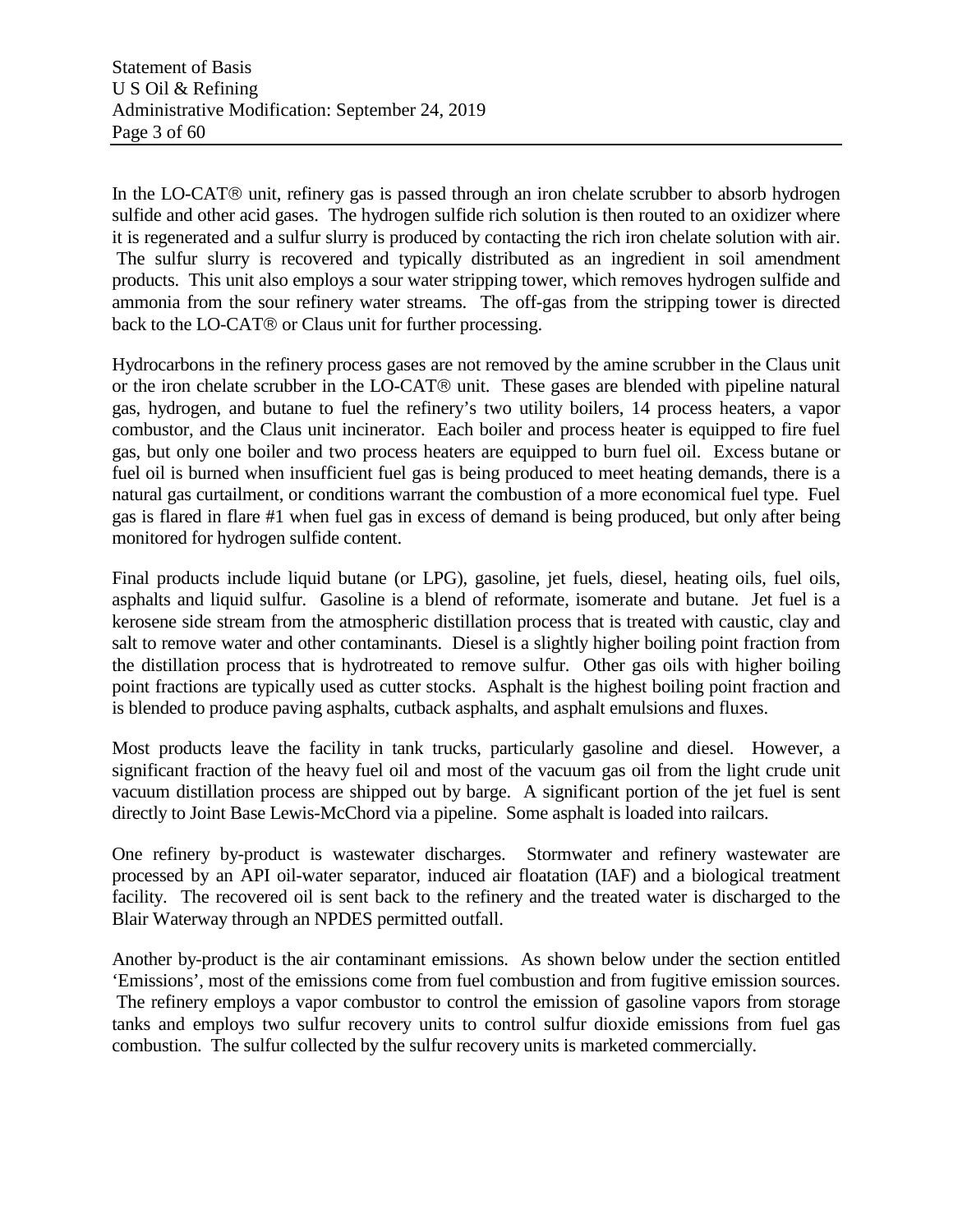## **Permits**

The refinery was constructed in 1957, 11 years prior to the creation of PSCAA. Construction activity during the 1970's was limited to nine storage tank relocations (Order of Approval #1128, 1633), one asphalt storage tank (Order of Approval #1901), a second catalytic reforming unit (Order of Approval #1744), a diesel hydrotreater and a  $LO-CAT<sup>®</sup>$  sulfur recovery unit (Order of Approval 1879). Only the process heater for the diesel hydrotreater (H-901) was subject to a New Source Performance Standard (NSPS Subpart J).

In 1979, US Oil proposed modifications that would enable the processing of Alaskan North Slope crude oil and increase the refinery's capacity (Order of Approval #1911). This proposal required a Prevention of Significant Deterioration permit from EPA (PSD-X79-9) and was based on the installation of a Fluidized Bed Catalytic Cracking (FCC) unit. A new light crude unit atmospheric still heater (H-11) was installed in 1980, a boiler (B-4) in 1981 and a vacuum distillation unit (still and heater H-201) in 1983. These were all NSPS, Subpart J fuel gas combustion devices.

At that point, US Oil determined that the FCC-based expansion was no longer economical. Instead, US Oil requested to modify their PSD permit and filed a new Notice of Construction application with PSCAA (Order of Approval #2573) to pursue a hydrocracker-based approach. However, the economics again changed and US Oil ended up installing only a boiler (B-5) and two mercaptan oxidation treatment units. Since construction was discontinued for more than 18 months, the permits for the other proposed units expired. This was also the case for a proposed heavy crude unit visbreaker (Order of Approval #2459).

US Oil later requested PSCAA to amend the permit conditions associated with the aborted FCC and hydrocracker-based expansions. Although the new boilers and the light crude unit heaters installed under these permits had rated capacities greater than those that were shut down, the potential for debottlenecking was not reflected in terms of fuel oil combustion or heat input to the refinery.

PSCAA revised the permit conditions for these units, establishing new emission standards and netting each unit out of PSD by establishing limits on the amount of fuel oil each unit could burn and by requiring the shutdown of other emission units (Order of Approval #5429, 5430, 5431 and 5432).

Meanwhile, US Oil modified its crude unit flare to handle the increased load and ensure compliance with opacity standards (Order of Approval #2308). A larger flare was installed in 1982 (Order of Approval #2365). New state and local requirements for gasoline tank truck loading and petroleum refineries prompted the installation of a bottom loading system and lean oil vapor recovery system in 1982 (Order of Approval #2209), a cover on the API separator (Order of Approval #2617), and replacement of the heavy crude unit barometric condenser with a surface condenser in 1985 (Order of Approval #2633).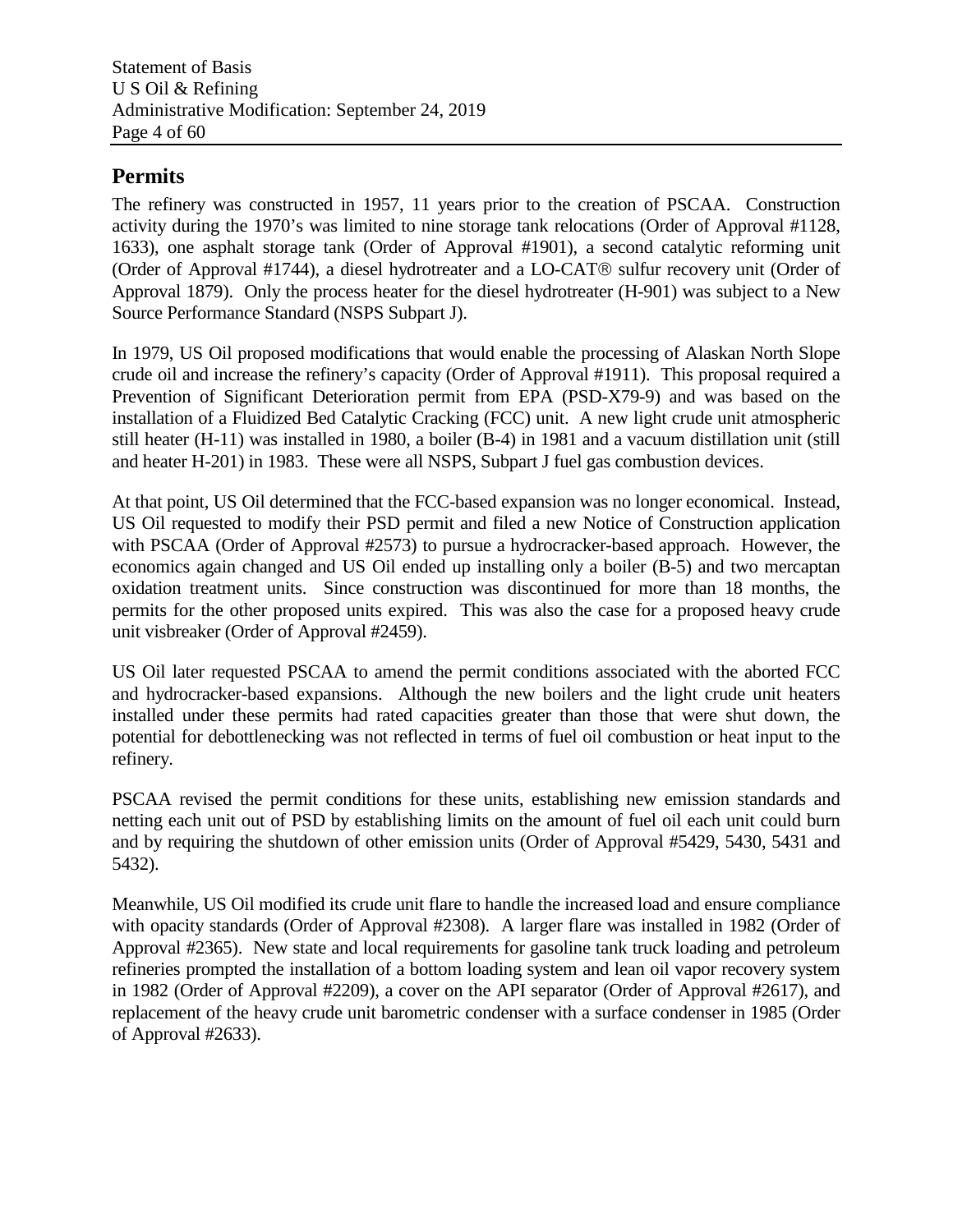More stringent state and local requirements for gasoline vapor recovery were adopted in 1991, prompting US Oil to replace the lean oil unit with a vapor combustor (Order of Approval #4841). More stringent federal limits for sulfur in diesel fuel prompted the installation of a non-NSPS Claus sulfur recovery unit in 1993 (Order of Approval #5433).

Asphalt fumes and odors from top loading of tank trucks prompted the installation of demisters on the speed rack in 1989 (Order of Approval #3184) and the flux/AC rack in 1998 (Order of Approval #6827). A new PG asphalt loading rack with demister was installed in 2000 (Order of Approval #8217).

The heater that was part of the HCU, (H-3), the original catalytic reforming unit (H-1101, 1102, 1103 and 1104), the diesel hydrotreater (H-901), and the light crude unit (H-11) were replaced with NSPS, Subpart J heaters (Order of Approval #2597, 3023, 4177) in 1985, 1989, 1993 and 1995, respectively.

A couple dozen storage tanks were installed, including six non-NSPS tanks (Order of Approval #2331, 3440, 6536, 8691), four NSPS, Subpart Ka tanks (Order of Approval #2046, 2501), nine NSPS Subpart Kb tanks (Order of Approval #3170, 7020, 7021, 7041, 8323, 8514, 8720), two NSPS subpart QQQ tank (Order of Approval #8514, 8692), and four NSPS Subpart UU tanks (Order of Approval #2960, 7761) heated by an NSPS, Subpart J tank heater (H-6).

Since the Title V Air Operating Permit was issued 12-31-2002, U.S. Oil has applied for and received approvals for the following Notices of Construction:

NOC 9007: Installation of NSPS Subpart Kb fixed roof tanks TK-1804 & TK-1807 (1804 later renamed 1805)

NOC 9021: Installation of MACT Group 1 tank TK-30006

NOC 9023: Installation of NSPS Subpart QQQ waterdraw system for tanks 80001, 80002, 80003, & 80004

NOC 9153: Retrofit of NSPS Subpart J Heater H-3 to incorporate into the LCU

NOC 9329: Installation of NSPS Subpart Kb fixed roof tank TK-10002

NOC 9343: Installation of NSPS Subpart J Light Crude Vacuum Unit Heater H-202

NOC 9580: Installation of NSPS Subpart Kb external floating roof tanks TK-80020, TK-80021, TK-80022, TK-300001, and TK-300002.

NOC 9679: Installation of NSPS Subpart Kb fixed roof tank TK-20002 (reconstruction).

NOC 9755: Installation of NSPS Subpart Kb internal floating roof tank TK-10010, and Subpart QQQ waterdraw system for TK-10010 and TK-5003.

NOC 9786 and 10053: Installation of an asphalt railcar loading rack and demister.

NOC 9932: Modification of the north heat exchanger cleaning pad under NSPS Subpart QQQ.

NOC 10029: Installation of an internal floating roof in NSPS Subpart Kb tank TK-5003.

NOC 10120: Installation of NSPS Subpart Ja process heater H-901 in the DHU.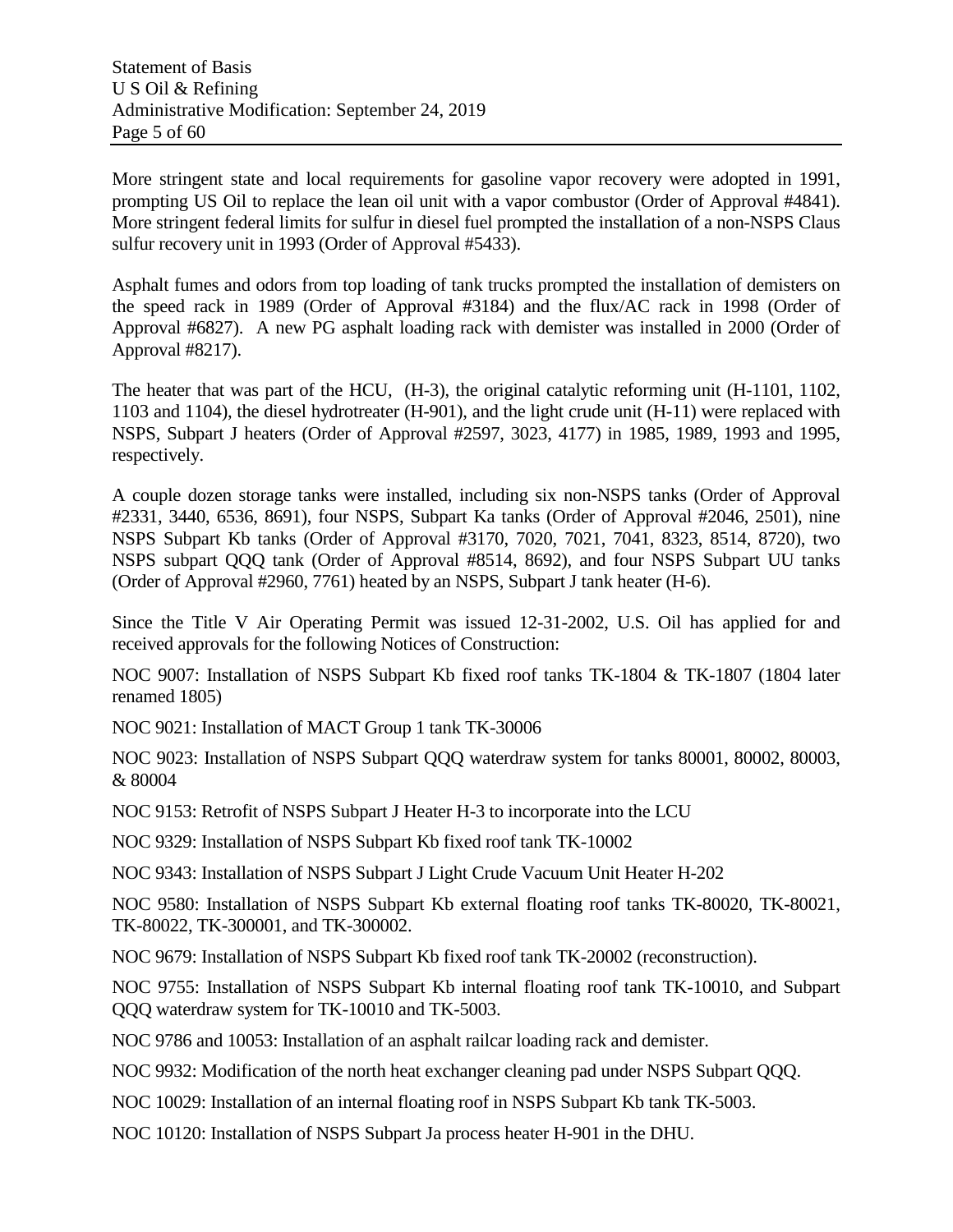## **Compliance**

This discussion is limited to compliance since the permit was initially issued on 12/31/02.

### *Opacity and Particulate Matter (Ecology Method 9A, PSCAA Method 5)*

No Notices of Violation were issued during the five-year permit cycle, although a written warning was issued for visible emissions from boiler B-5. U.S. Oil has been required to perform annual visual inspections of all the process heater and boilers stacks (daily for units firing oil). No opacity was observed during these inspections or during the initial performance tests for Heaters H-3 and H-202. No particulate matter tests were performed.

#### *Sulfur Oxides (H2S and SO2 CEMS)*

No Notices of Violation were issued during the permit cycle for excess hydrogen sulfide in the fuel gas, which is continuously monitored per NSPS Subpart J. The CEMS passed the quarterly Cylinder Gas Audits and annual Relative Accuracy Test Audits. Due to concern that noncondensable gases from the overhead systems of the vacuum distillation columns could qualify as 'fuel gas' under Subpart J, U.S. Oil installed a compressor to route these streams to the fuel gas treating system instead of firing it directly in a process heater.

A Notice of Violation was issued during the permit cycle for excess sulfur dioxide in the Tail Gas Treatment Unit (TGTU) incinerator, which is continuously monitored per NSPS Subpart  $J^1$  $J^1$  and MACT Subpart UUU. The initial performance specification test was passed on 1/5/94. The Notice of Violation was issued for an upset that occurred because the acid gas feed line became plugged and gases by-passed the TGTU. The CEMS passed all quarterly Cylinder Gas Audits and annual Relative Accuracy Test Audits.

The Agency also issued a Notice of Violation during the five-year permit cycle for failing to report the startups of the Claus unit as deviations. Calculations performed prior to installation of the Claus unit indicate that emissions will exceed the limit of 1,000 ppm  $SO_2$  (@7%  $O_2$ ) during the startup process before the TGTU is on line. These potential excess emissions are deemed unavoidable provided that U.S. Oil reports the events as required and follows their SSMP which is designed to reduce emission to the extent possible. U.S. Oil initiated reporting of these events in their monthly CEM reports to resolve this issue. The Agency issued Notices of Violation and case closure letters for these events.

#### *Nitrogen Oxides and Carbon Monoxide (EPA Methods 7E and 10)*

No Notices of Violation were issued during the five-year permit cycle for excess  $NO<sub>x</sub>$  or CO. Heaters H-3, H-11, H-201, and H-202, and boilers B-4 and B-5 were each tested once for  $NO_x$ while firing fuel gas. Boiler B-4 was also tested while co-firing fuel oil. Heaters H-3 and H-202 were also tested for CO per Order of Approval Nos. 9153 and 9343. Each demonstrated compliance with the emission limits, although the boilers passed only when rounding to the number of significant figures in the emission limit.

*Inorganic Toxic Air Contaminants and Hazardous Air Pollutants (EPA Method 26A)*

<span id="page-5-0"></span><sup>&</sup>lt;sup>1</sup> The Claus unit and CEMS must meet the Subpart J requirements as Best Available Control Technology, but is not actually an 'affected facility' subject to this NSPS. Article 12 of PSCAA Reg. I requires all CEMS to meet Performance Specifications and Quality Assurance Procedures in 40 CFR Appendices B and F.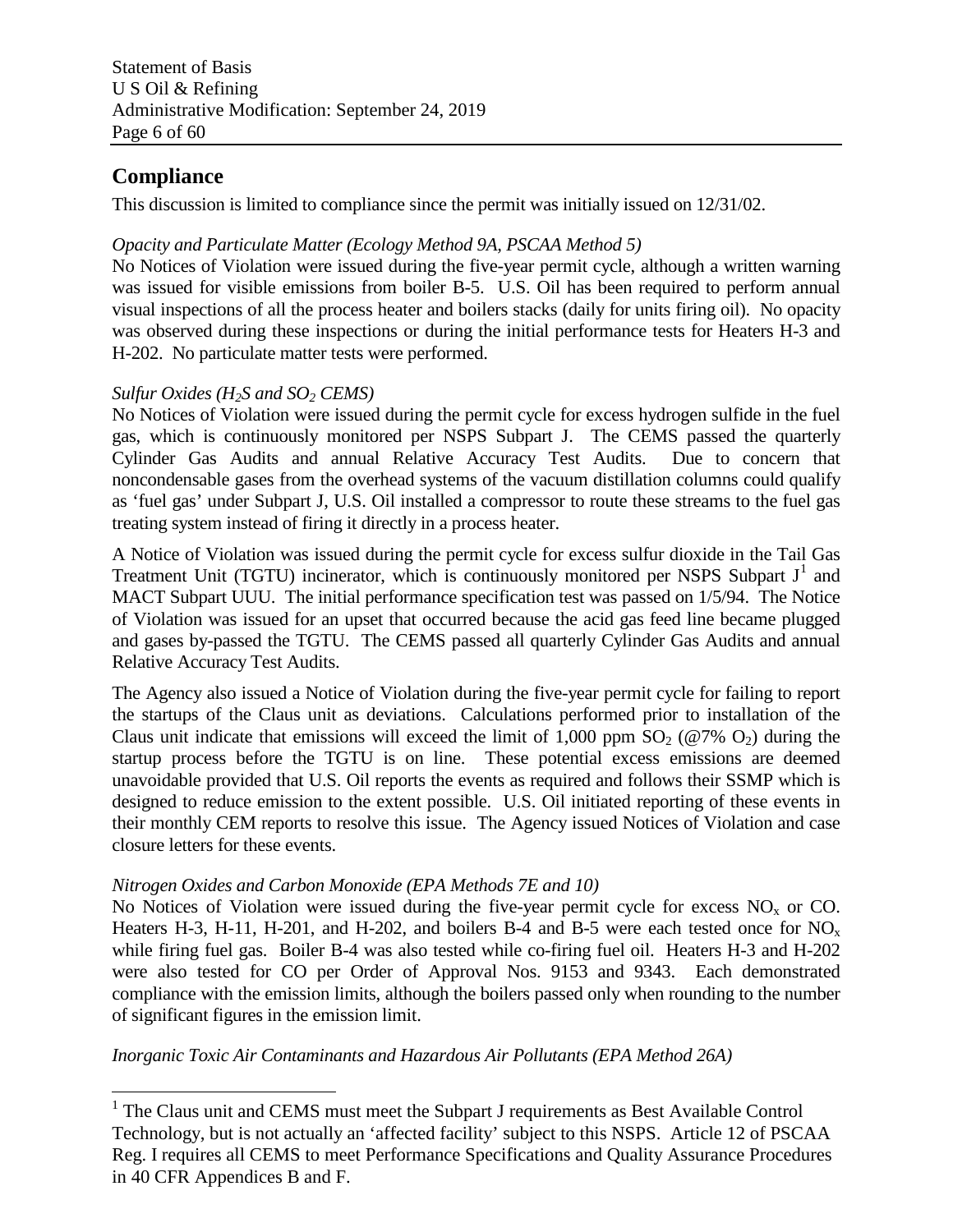No Notices of Violation were issued during the five-year permit cycle for excess hydrochloric acid (HCl). Catalytic Reforming Units CRU-1 and CRU-2 were each tested twice. The first test followed EPA Method 26. Per revisions to Subpart UUU, the second test followed EPA Method 26A. Separate testing was performed during the primary and secondary regeneration on both catalytic reformer units. All of the HCl test results were below the detection limit with the exception of one HCl test result that was slightly above the detection limit. Based on these test results operating limits for colorimetric testing have been established as appropriate. Tank TK-102, which stores HCl, was also tested per Order of Approval No. 8691. Each demonstrated compliance with the emission limits.

#### *VOC and Organic HAP (EPA Methods 21 and 25A, continuous temperature monitoring, visual)*

Several Notices of Violation were issued during the five-year permit cycle for non compliance with the wastewater provisions of NSPS Subpart QQQ and PSCAA Regulation II. Most were associated with the API oil-water separator. U.S. Oil has since completed several major corrective actions including the replacement of the floating roof panels, replacement of the roof drains, and closure enhancements for the forebay covers.

The EPA issued several Notices of Violation during the five-year permit cycle for non compliance with the wastewater provisions of NESHAP Subpart FF (Benzene Waste). These violations were discovered by the National Enforcement Investigations Center (NEIC) during an inspection in November 2006 and are still pending enforcement actions.

The EPA (and PSCAA) also issued Notices of Violation during the five-year permit cycle for non compliance with Refinery MACT LDAR requirements. The EPA citations are still pending. PSCAA also issued Notices of Violation. The infractions included lack of secondary closure devices on open-ended lines, delay of repair of a pump seal, and failure to include a new compressor system in the LDAR program. U.S. Oil has completed the required corrective actions.

No reference method performance tests were conducted during the past five years on the Vapor Combustion Unit (VCU), which is equipped with a continuous monitoring system for temperature (and a thermostatic controller). However, several Notices of Violation were issued during the fiveyear permit cycle for failing to operate above 1200 °F (averaged over each operating cycle). In two of these cases, the VCU controller had malfunctioned, preventing the unit from using assist gas to achieve the required combustion temperature. In one case, the assist gas line had frozen during extremely cold weather. Notices of Violation were also issued for instances of a gauge hatch being left open, effectively shutting down the VCU which is activated by a pressure sensor. U.S. Oil has instituted several corrective actions including, but not limited to, the installation of locking gauge hatches and low pressure alarms to resolve this issue.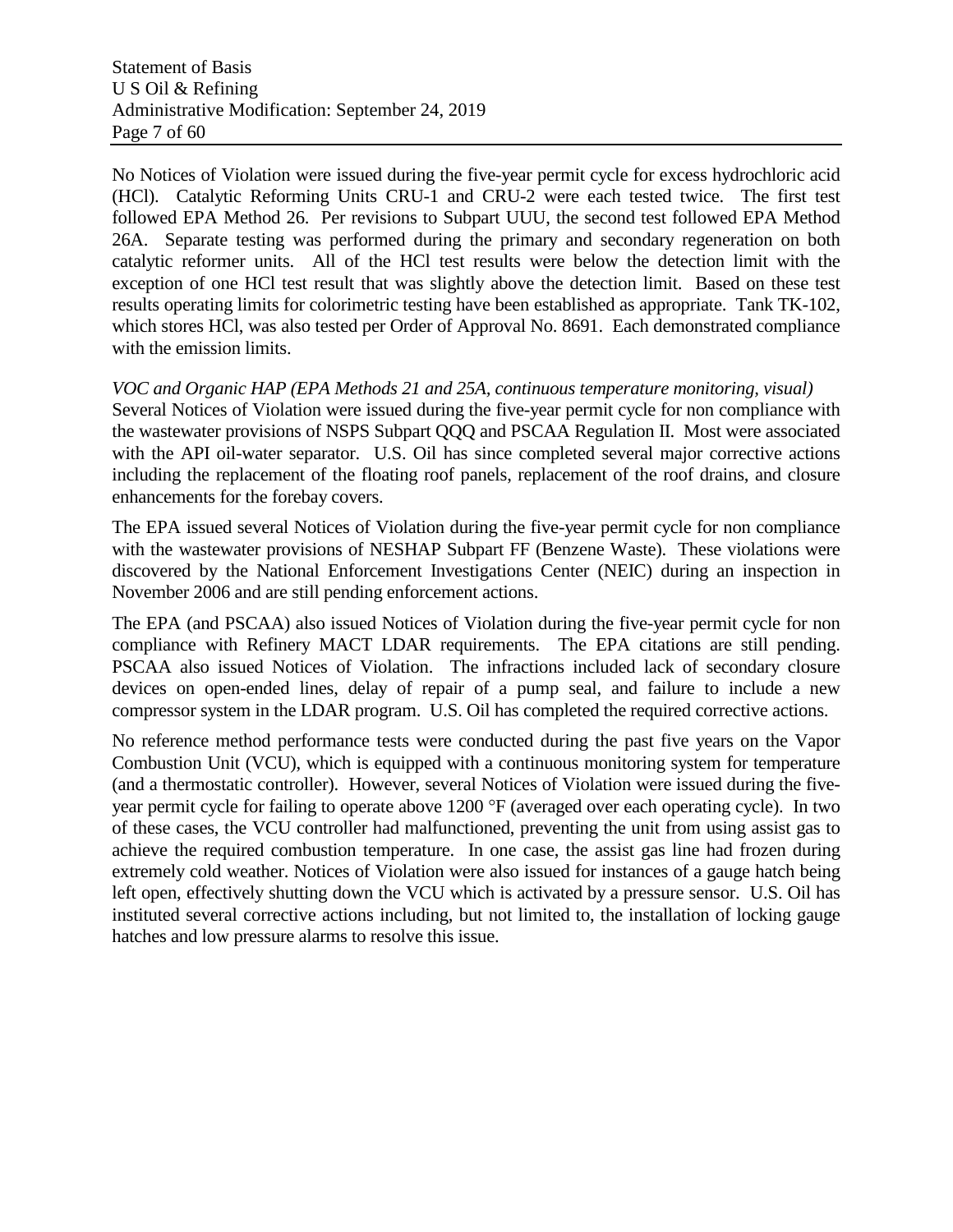The following table lists the Notices of Violation (3-XXXXXX) and Written Warnings (2- YYYYYY) issued during the five-year permit cycle, the date issued, a brief description of the violation, the date of the violation, the Civil Penalty (CP) number and the amount of the penalties, if any paid for these violations.

| Written<br><b>Warning or</b><br>NOV#<br><b>Issued</b> | <b>Description of Violation</b>                                                                                                        | Date of<br><b>Violation</b> | $\bf CP\,\textit{\#}$<br><b>Issued</b>             | <b>Amount</b><br>Paid |
|-------------------------------------------------------|----------------------------------------------------------------------------------------------------------------------------------------|-----------------------------|----------------------------------------------------|-----------------------|
|                                                       | <b>Opacity and Particulate Matter</b>                                                                                                  |                             |                                                    |                       |
| 3-003625<br>11/4/08                                   | Opacity $>20\%$ from flare F-1.                                                                                                        | 9/9/08                      | 09-191CP<br>8/20/09<br>CP<br>cancelled<br>12/28/09 | None                  |
| 3-004291<br>9/4/08                                    | Opacity $>20\%$ from flare F-1, an excusable<br>excess emission per AOP term I.B.10.                                                   | 7/7/08                      | closed<br>9/4/08                                   | None                  |
| 2-007879<br>5/2/08                                    | Opacity $>5\%$ from boiler B-4 for 2.5 minutes.                                                                                        | 4/29/08                     | closed<br>6/3/08                                   | None                  |
| 2-007285<br>8/7/06                                    | Opacity potentially $>5\%$ from boiler B-5.                                                                                            | 5/25/06                     | closed<br>8/24/06                                  | None                  |
|                                                       | <b>Detriment to Person or Property, Fallout</b>                                                                                        |                             |                                                    |                       |
| 3-004292<br>9/4/08                                    | Fallout from overpressurization of the<br>atmospheric distillation column C-1, an<br>excusable excess emission per AOP term<br>I.B.10. | 7/7/08                      | closed<br>9/4/08                                   | None                  |
|                                                       | <b>Sulfur Oxides</b>                                                                                                                   |                             |                                                    |                       |
| 3-005202<br>5/25/10                                   | SO2 emissions >1000 ppm during shutdown<br>and startup, an excusable excess emission per<br>AOP term I.B.10.                           | $4/27/10$ , &<br>4/30/10    | closed<br>5/25/10                                  | None                  |
| 2-007899<br>6/3/09                                    | Failure to accurately analyze the $SO_2$ emissions.                                                                                    | 5/14/09                     | closed<br>2/27/08                                  | None                  |
| 3-003627<br>11/20/08                                  | $SO_2$ emissions >1000 ppm during startup, an<br>excusable excess emission per AOP term<br>I.B.10.                                     | 10/27/08                    | closed<br>11/20/08                                 | None                  |
| 3-003617<br>6/17/08                                   | $SO2$ emissions >1000 ppm during startup, an<br>excusable excess emission per AOP term<br>I.B.10.                                      | 5/8/08                      | closed<br>6/17/08                                  | None                  |
| 3-004282<br>4/10/08                                   | $SO2$ emissions >1000 ppm during startup, an<br>excusable excess emission per AOP term<br>I.B.10.                                      | 2/3/08                      | closed<br>4/22/08                                  | None                  |
| 3-004257<br>2/11/08                                   | $SO_2$ emissions >1000 ppm during startup, an<br>excusable excess emission per AOP term I.B.10                                         | 12/28/07                    | closed<br>2/27/08                                  | None                  |
| 3-002408<br>3/21/07                                   | $SO_2$ emissions >1000 ppm during startup, an<br>excusable excess emission per AOP term I.B.10                                         | 12/12/06                    | closed<br>3/21/07                                  | None                  |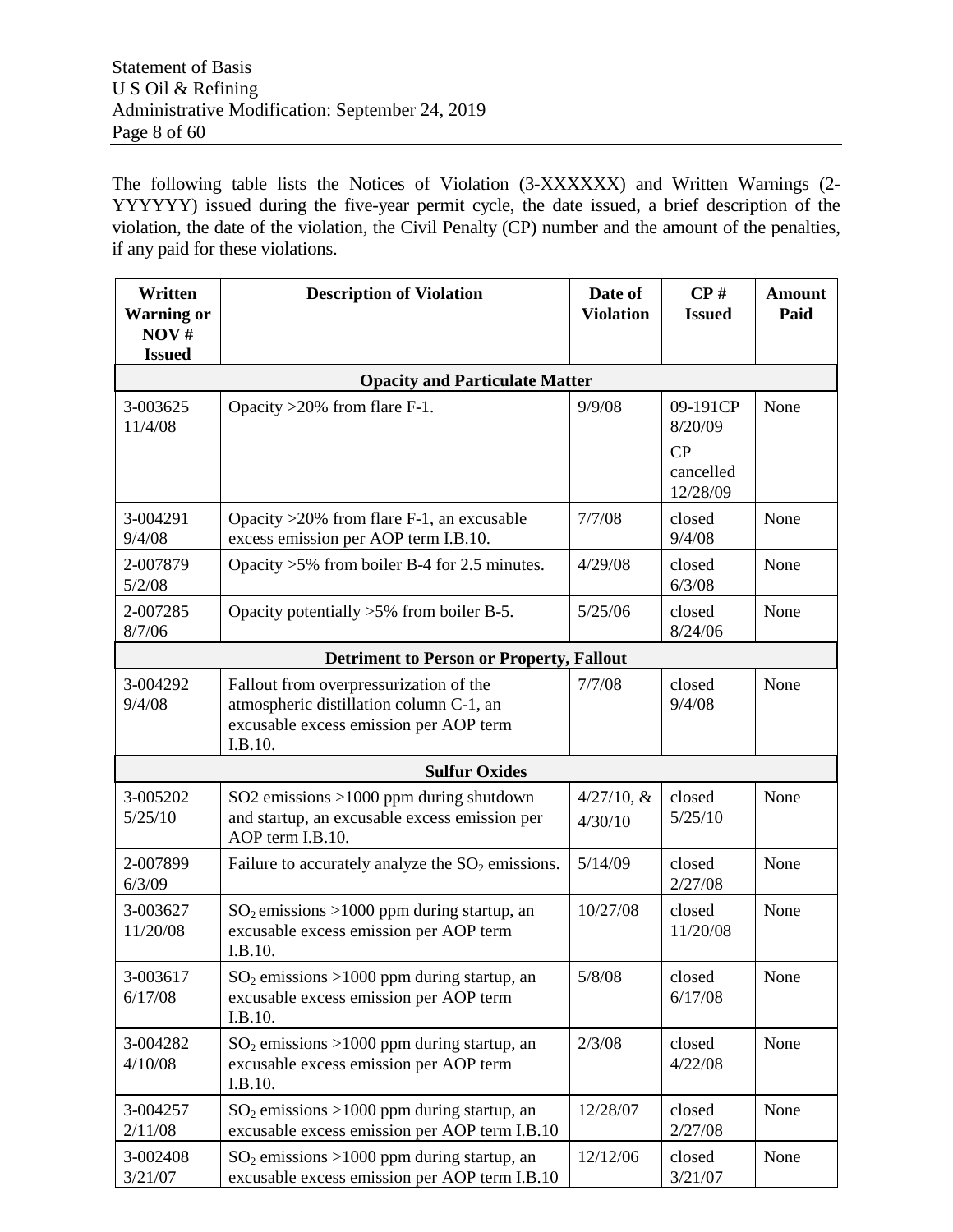| Written<br><b>Warning or</b><br>NOV#<br><b>Issued</b> | <b>Description of Violation</b>                                                                                       | Date of<br><b>Violation</b>                                                                                                     | $\bf CP\,\textit{\#}$<br><b>Issued</b> | <b>Amount</b><br>Paid |
|-------------------------------------------------------|-----------------------------------------------------------------------------------------------------------------------|---------------------------------------------------------------------------------------------------------------------------------|----------------------------------------|-----------------------|
| 3-002319<br>3/21/07                                   | $SO_2$ emissions >1000 ppm during startup, an<br>excusable excess emission per AOP term I.B.10                        | 11/12/06                                                                                                                        | closed<br>3/21/07                      | None                  |
| 3-002320<br>3/21/07                                   | $SO_2$ emissions >250 ppm as a result of a<br>malfunction caused by solids build-up.                                  | 11/6/06                                                                                                                         | closed<br>3/21/07                      | None                  |
| 3-002312<br>9/5/06                                    | $SO_2$ emissions >1000 ppm during startup, an<br>excusable excess emission per AOP term I.B.10                        | 5/31/06                                                                                                                         | closed<br>9/29/06                      | None                  |
| 3-002401<br>10/27/06                                  | $SO2$ emissions >1000 ppm during startup, an<br>excusable excess emission per AOP term I.B.10                         | $6/12/03$ ,<br>$9/29/03$ ,<br>$10/24/03$ ,<br>$1/25/04$ ,<br>$5/09/04$ ,<br>$5/10/04$ ,<br>$1/20/05$ ,<br>$4/9/05$ ,<br>4/10/05 | closed<br>1/9/07                       | None                  |
|                                                       | <b>VOC and Organic HAP</b>                                                                                            |                                                                                                                                 |                                        |                       |
|                                                       | Wastewater<br>NSPS Subpart QQQ, PSCAA Reg. II                                                                         |                                                                                                                                 |                                        |                       |
| 3-005304<br>12/7/09                                   | Gasket damage on the API Separator forebay hatch.                                                                     | 10/6/09                                                                                                                         | 10-137CP<br>7/7/10                     |                       |
| 3-005305<br>12/7/09                                   | Gasket damage on northern access hatch of east<br>Baker Tank.                                                         | 10/13/09                                                                                                                        | 10-138CP<br>7/7/10                     | \$1000<br>7/27/10     |
| 3-004872<br>10/16/09                                  | Failure to equip the new individual drain system of<br>TK-472 with water seal controls.                               | 6/5/02                                                                                                                          | 10-001CP<br>1/12/10                    | \$1000<br>5/6/10      |
| 3-003615<br>1/30/08                                   | Failure to equip the TK-30006 water draw junction<br>with Subpart QQQ controls and perform semiannual<br>inspections. | 1/17/05                                                                                                                         | 08-125CP<br>8/4/08                     | \$1000<br>8/13/08     |
| 3-003613<br>1/30/08                                   | Gaskets on the API oil water separator forebay<br>hatches not providing a tight seal.                                 | 11/14/07                                                                                                                        | 08-066CP<br>4/16/08                    | \$2000<br>5/14/08     |
| 3-002321<br>3/27/07                                   | Gasket damage on the API oil water separator<br>floating roof hatch.                                                  | 11/29/06                                                                                                                        | closed<br>internally<br>9/12/07        | None                  |
| 3-002309<br>8/7/06                                    | API separator forebay hatch not latched leaving<br>visible gap                                                        | 5/26/06                                                                                                                         | 06-231CP<br>12/15/06                   | \$1000<br>4/2/07      |
| 3-001191<br>8/23/06                                   | API separator forebay hatch not latched leaving<br>visible gap                                                        | $5/26/06 -$<br>5/31/06                                                                                                          | 06-185CP<br>10/19/06                   | \$1000<br>1/5/07      |
| 3-002012<br>9/13/05                                   | No latches on API oil water separator forebay<br>hatches.                                                             | $1/1/93-$<br>7/27/05                                                                                                            | closed<br>9/13/05                      | none                  |
| 3-001177<br>8/29/05                                   | Gaskets on the Baker tank hatches not<br>providing a tight seal.                                                      | $4/20/05 -$<br>4/22/05                                                                                                          | closed<br>10/19/05                     | none                  |
| 3-001176<br>8/29/05                                   | Gaskets on the API oil water separator forebay<br>hatches not providing a tight seal.                                 | 4/27/05                                                                                                                         | closed<br>11/9/05                      | none                  |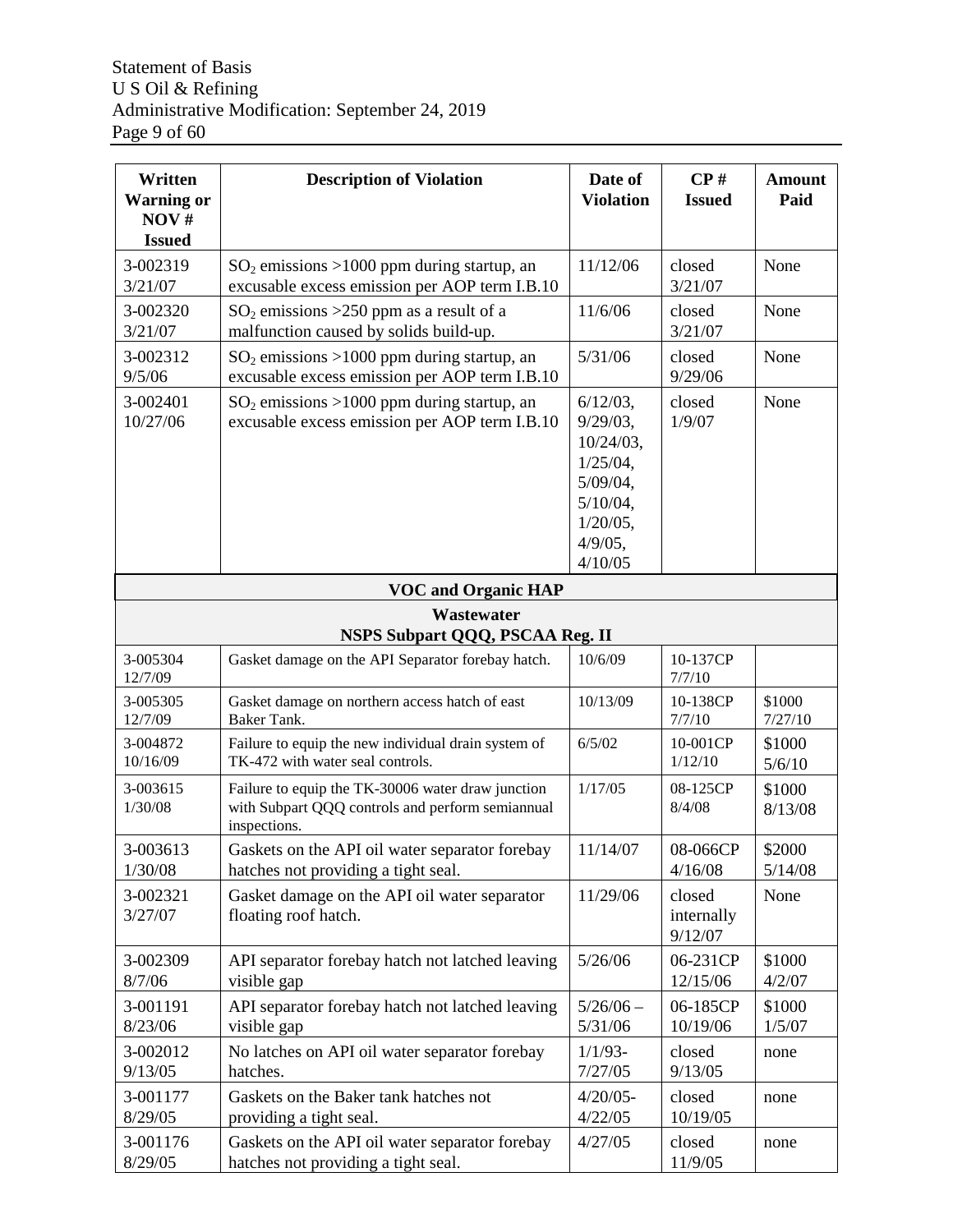| Written<br><b>Warning or</b><br>NOV#<br><b>Issued</b> | <b>Description of Violation</b>                                                                                                                                                    | Date of<br><b>Violation</b>     | $\bf CP\,\textit{\#}$<br><b>Issued</b>                      | <b>Amount</b><br>Paid    |
|-------------------------------------------------------|------------------------------------------------------------------------------------------------------------------------------------------------------------------------------------|---------------------------------|-------------------------------------------------------------|--------------------------|
| 3-001165<br>6/28/05                                   | Gaskets on the API oil water separator forebay<br>hatches not providing a tight seal.                                                                                              | $11/3/04-$<br>11/9/04           | closed<br>6/28/05                                           | none                     |
| 3-000573<br>10/13/03                                  | Gaskets on the API oil water separator forebay<br>hatches not providing a tight seal. Seal gap on<br>API floating roof $>0.5$ ". Floating roof panels<br>on API separator leaking. | $6/24/03 -$<br>7/8/03           | closed<br>12/22/03                                          | none                     |
| 3-000563<br>8/20/03                                   | Floating roof panels on API separator leaking.                                                                                                                                     | $7/29/03$ -<br>7/30/03          | closed<br>1/5/04                                            | none                     |
| 2-001588<br>8/1/03                                    | Damaged emergency roof drain on API floating<br>roof panel.                                                                                                                        | $5/2/03-$<br>5/5/03             | closed<br>10/15/03                                          | none                     |
|                                                       | Wastewater<br><b>NESHAP Subpart FF</b>                                                                                                                                             |                                 |                                                             |                          |
| <b>EPA</b><br>10/5/07<br>violation 1                  | Failure to include the range of benzene<br>concentrations for each uncontrolled waste<br>stream.                                                                                   | reports for<br>2004 and<br>2005 | Case<br>Closed<br>through<br>Consent<br>Decree <sup>2</sup> | See<br>Consent<br>Decree |
| <b>EPA</b><br>10/5/07<br>violation 2                  | Failure to include all waste streams in the total<br>annual benzene.                                                                                                               | reports for<br>2001-2005        | Case<br>Closed<br>through<br>Consent<br>Decree <sup>2</sup> | See<br>Consent<br>Decree |
| 3-003108<br>3/27/07                                   | Failure to include 3 waste streams in the total<br>annual benzene. (Duplicate of violation above.)                                                                                 | reports for<br>2001-2005        | closed<br>internally<br>9/12/07                             |                          |
| <b>EPA</b><br>10/5/07<br>violation 3                  | Failure to collect samples at the point of<br>generation.                                                                                                                          | 2001-2006                       | Case<br>Closed<br>through<br>Consent<br>Decree <sup>2</sup> | See<br>Consent<br>Decree |
| EPA<br>10/5/07<br>violation 4                         | Failure to collect samples using a collect<br>samples at $<$ 10 C.                                                                                                                 | 2001-2006                       | Case<br>Closed<br>through<br>Consent<br>Decree <sup>2</sup> | See<br>Consent<br>Decree |

<span id="page-9-0"></span><sup>&</sup>lt;sup>2</sup> Issues identified by EPA were resolved through a Consent Decree for Case No. 3:10-cv-05899-BHS, approved by the United States District Court for the Western District of Washington on February 1, 2011.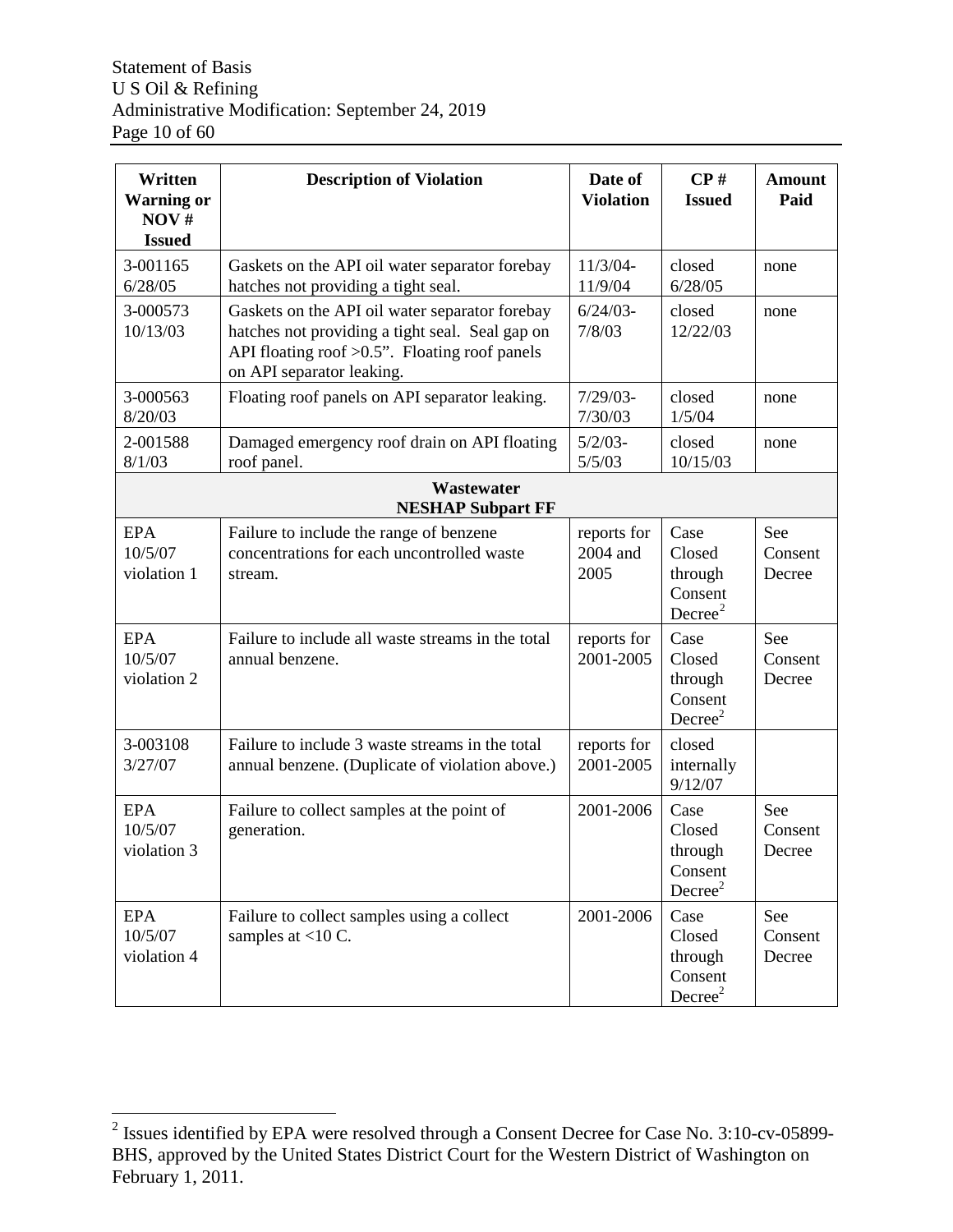| <b>Leak Detection And Repair</b><br><b>MACT Subpart CC, PSCAA Reg. II</b> |                                                                                                                                                                                                            |                    |                                                             |                          |  |  |
|---------------------------------------------------------------------------|------------------------------------------------------------------------------------------------------------------------------------------------------------------------------------------------------------|--------------------|-------------------------------------------------------------|--------------------------|--|--|
| 3-003626<br>11/4/08                                                       | Failure to monitor a pressure relief valve within<br>24 hours.                                                                                                                                             | 9/9/08             | closed<br>12/4/08                                           | none                     |  |  |
| 3-004293<br>9/4/08                                                        | Failure to monitor a pressure relief valve within<br>24 hours and within 5 days of pressure release.                                                                                                       | 7/7/08             | closed<br>9/11/08                                           | none                     |  |  |
| 3-004258<br>8/30/07                                                       | Failure to close 6 open-ended lines with a<br>valve, plug, cap, or other device.                                                                                                                           | 6/19/07            | 07-199CP<br>11/30/07                                        | \$2000<br>12/12/07       |  |  |
| <b>EPA</b><br>10/5/07<br>violation 5                                      | 10/01-6/06<br>Case<br>Failure to monitor valves monthly for 2<br>successive months after detecting a leak that<br>Closed<br>requires a process unit shutdown.<br>through<br>Consent<br>Decree <sup>2</sup> |                    |                                                             |                          |  |  |
| 3-003104<br>3/27/07                                                       | Failure to monitor valves monthly for 2<br>successive months after detecting a leak that<br>requires a process unit shutdown. (Duplicate of<br>violation above.)                                           | 11/16/06           | closed<br>internally<br>9/12/07                             | none                     |  |  |
| <b>EPA</b><br>10/5/07<br>violation 6                                      | Designation of $>3\%$ of the total number of<br>valves in 3 process units as difficult-to-inspect.                                                                                                         | 10/01-4/07         | Case<br>Closed<br>through<br>Consent<br>Decree <sup>2</sup> | See<br>Consent<br>Decree |  |  |
| 3-003102<br>3/27/07                                                       | Designation of $>3\%$ of the total number of<br>valves in 3 process units as difficult-to-inspect.<br>(Duplicate of violation above.)                                                                      | 11/16/06           | closed<br>internally<br>9/12/07                             | none                     |  |  |
| <b>EPA</b><br>10/5/07<br>violation 7                                      | Failure to perform 1 <sup>st</sup> attempt to repair 59<br>valves within 5 days.                                                                                                                           | $10/01 -$<br>10/06 | Case<br>Closed<br>through<br>Consent<br>Decree <sup>2</sup> | See<br>Consent<br>Decree |  |  |
| 3-003103<br>3/27/07                                                       | Failure to document $1st$ repair attempts on 14<br>components within 5 days. (Duplicate of<br>violation above.                                                                                             | 11/16/06           | closed<br>internally<br>9/12/07                             | none                     |  |  |
| EPA<br>10/5/07<br>violation 8                                             | Failure to perform final repairs to 19 valves or<br>place them on the delay-of-repair list within 15<br>days of detecting a leak.                                                                          | $10/01 -$<br>10/06 | Case<br>Closed<br>through<br>Consent<br>Decree <sup>2</sup> | See<br>Consent<br>Decree |  |  |
| EPA<br>10/5/07<br>violation 9                                             | Failure to include 4 leaking pumps identified by<br>visual inspections in the semiannual reports.                                                                                                          | $1/04 - 6/06$      | Case<br>Closed<br>through<br>Consent<br>Decree <sup>2</sup> | See<br>Consent<br>Decree |  |  |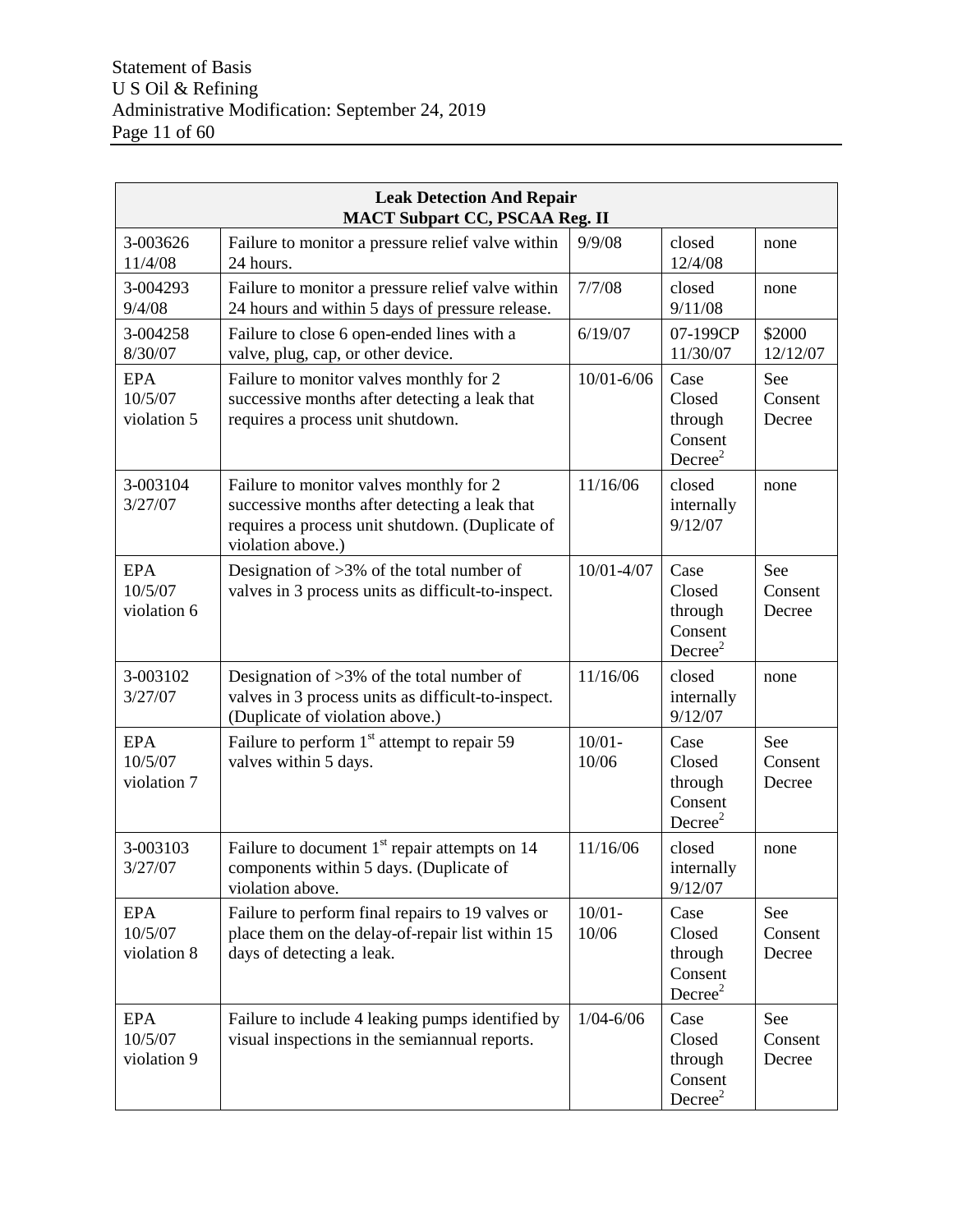| <b>EPA</b><br>10/5/07<br>violation 10 | Failure to close 8 open-ended lines with a<br>valve, plug, cap, or other device.                                                                                                           | 11/16/06                          | Case<br>Closed<br>through<br>Consent<br>Decree <sup>2</sup> | See<br>Consent<br>Decree                           |
|---------------------------------------|--------------------------------------------------------------------------------------------------------------------------------------------------------------------------------------------|-----------------------------------|-------------------------------------------------------------|----------------------------------------------------|
| 3-003107<br>3/27/07                   | Failure to close 7 open-ended lines with a<br>valve, plug, cap, or other device. (Duplicate of<br>violation above.)                                                                        | 11/16/06                          | closed<br>internally<br>9/12/07                             | none                                               |
| 3-003106<br>3/27/07                   | Failure to include methanol and perc injection<br>systems in the LDAR program.                                                                                                             | 11/16/06                          | closed<br>internally<br>9/12/07                             | none                                               |
| 3-003105<br>3/27/07                   | Failure to monitor 3 dripping pump seals with<br>EPA Method 21.                                                                                                                            | 11/16/06                          | closed<br>internally<br>9/12/07                             | none                                               |
| 3-001196<br>10/27/06                  | Failure to close 6 open-ended lines with a<br>valve, plug, cap, or other device.<br>Failure to include new non-condensable gas<br>system (compressor and 29 valves) in the<br>LDAR program | 6/29/06<br>$6/30/05$ -<br>7/13/06 | 07-199CP<br>11/30/07                                        | \$2000<br>12/12/07<br>included<br>NOV 3-<br>004258 |
| 2-002210<br>8/8/06                    | Failure to retest leaking valve within 15 days of<br>detecting a leak.                                                                                                                     | 5/12/06                           | closed<br>9/29/06                                           | none                                               |
| 3-001191<br>8/23/06                   | Failure to repair 2 pumps within 15 days of<br>detecting a leak.                                                                                                                           | 5/19/06                           | 06-185CP<br>10/19/06                                        | \$1000<br>1/5/07                                   |
| 3-001155<br>9/23/04                   | Delay of pump repair.                                                                                                                                                                      | $5/9/04 -$<br>6/24/04             | CP #9830<br>12/8/04                                         | \$1000<br>1/5/05                                   |
| 3-001723<br>4/30/03                   | Failure to close 15 open-ended lines with a<br>valve, plug, cap, or other device. Failure to<br>have secondary closure devices for 3 open-<br>ended lines.                                 | $12 - 31 - 02$<br>3/15/03         | closed<br>8/1/03                                            | none                                               |
|                                       | <b>Floating Roof Tanks</b><br>NSPS Subpart Kb, MACT Subpart CC, Chapter 173-491 WAC, PSCAA Reg. II                                                                                         |                                   |                                                             |                                                    |
| 3-004276<br>2/11/08                   | Torn secondary seal on tank TK-80011                                                                                                                                                       | 12/3/07                           | closed<br>2/27/08                                           | none                                               |
| 2-007868<br>9/24/07                   | Failure to perform semiannual visual inspection<br>of floating roof tank                                                                                                                   | 7/12/07                           | closed<br>11/7/07                                           | none                                               |
| 2-007868<br>9/24/07                   | Failure to perform semiannual visual EFR tank<br>inspection.                                                                                                                               | 7/12/07                           | closed<br>11/7/07                                           | none                                               |
| 3-001170<br>3/14/05                   | Secondary seal gap in excess of that allowed by<br>NSPS Subpart Kb.                                                                                                                        | 12/8/04                           | closed<br>3/14/05                                           | none                                               |
| 2-000781<br>1/29/04                   | Hairline crack on pontoon of TK-14001.                                                                                                                                                     | 11/25/03                          | closed<br>2/5/04                                            | none                                               |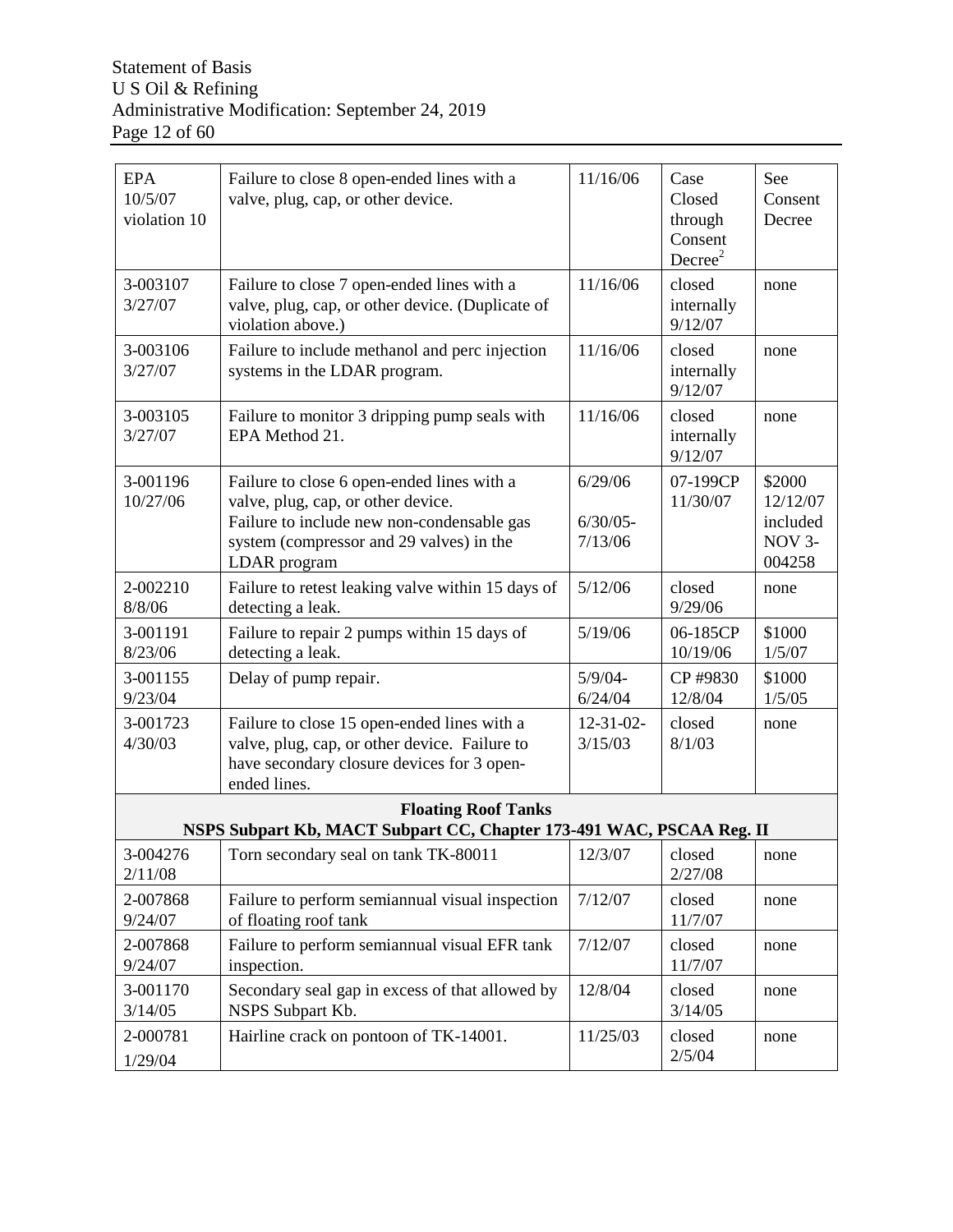| <b>Fixed Roof Tanks, Vapor Combustor, Closed Vent System</b><br>NSPS Subpart Kb, MACT Subpart CC, Chapter 173-491 WAC, PSCAA Reg. II |                                                                                                                                                                                                                                                                                                                    |                          |                      |                   |  |  |  |
|--------------------------------------------------------------------------------------------------------------------------------------|--------------------------------------------------------------------------------------------------------------------------------------------------------------------------------------------------------------------------------------------------------------------------------------------------------------------|--------------------------|----------------------|-------------------|--|--|--|
| 3-004873                                                                                                                             | Open emergency hatch on TK-10006                                                                                                                                                                                                                                                                                   | 7/29/09                  | 10-002CP<br>1/12/10  | \$1000<br>2/4/10  |  |  |  |
| 3-004874<br>10/16/09                                                                                                                 | Visual vapor leaks from TK-7501 gauge hatch<br>and TK-10003 foam chamber.                                                                                                                                                                                                                                          | 4/2/09                   | closed<br>12/21/09   | none              |  |  |  |
| 2-008103<br>1/30/08                                                                                                                  | Potential failure to collect and control at least<br>95% of VOC discharged from tanks, to operate<br>the control device in such a manner as to reduce<br>HAP and VOC emissions by 95% or more, and<br>to comply with the no detectable emission limit<br>for the closed-vent systems during gauging<br>operations. | 11/14/07                 | closed<br>6/11/09    | none              |  |  |  |
| 3-004263<br>11/6/07                                                                                                                  | Open gauge hatch on fixed roof tank causes<br>vapor combustor shutdown and uncontrolled<br>emissions.                                                                                                                                                                                                              | 8/15/07<br>8/16/07       | 07-199CP<br>12/28/07 | \$2000<br>1/23/08 |  |  |  |
| 3-001184<br>3/30/06                                                                                                                  | Vapor combustor operating at $\langle 1200 \text{ }^{\circ} \text{F} \rangle$ .                                                                                                                                                                                                                                    | $12/16/05$ -<br>12/19/05 | 06-236CP<br>3/16/07  | \$4000<br>4/3/07  |  |  |  |
| 3-001182<br>12/15/05                                                                                                                 | Open gauge hatch on fixed roof tank causes<br>vapor combustor shutdown and uncontrolled<br>emissions.                                                                                                                                                                                                              | $10/25/05$ -<br>10/26/05 | 06-237CP<br>3/16/07  | \$1000<br>4/30/07 |  |  |  |
| 3-001175<br>6/28/05                                                                                                                  | Vapor combustor operating at $\langle 1200 \text{ }^{\circ} \text{F} \rangle$ .                                                                                                                                                                                                                                    | 11/13/04-<br>11/15/04    | closed<br>6/28/05    | none              |  |  |  |
| 3-001157<br>8/27/04                                                                                                                  | Open gauge hatch on fixed roof tank causes<br>vapor combustor shutdown and uncontrolled<br>emissions.                                                                                                                                                                                                              | $6/18/04 -$<br>6/21/04   | CP #9811<br>1/19/05  | \$2000<br>2/17/05 |  |  |  |
| 3-001151<br>3/3/04                                                                                                                   | Vapor combustor operating at $\langle 1200 \text{ }^{\circ} \text{F} \rangle$ .                                                                                                                                                                                                                                    | $1/5/04 -$<br>1/6/04     | closed<br>3/3/04     | none              |  |  |  |
| 3-000565<br>10/13/03                                                                                                                 | Vapor combustor operating at $<$ 1200 °F.<br>Failure to submit deviation report for vapor<br>combustor operating at $\langle 1200 \text{ }^{\circ} \text{F} \rangle$ .                                                                                                                                             | 7/30/03                  | closed<br>11/24/03   | none              |  |  |  |
|                                                                                                                                      | <b>Asbestos</b>                                                                                                                                                                                                                                                                                                    |                          |                      |                   |  |  |  |
| 4-042514<br>10/13/09                                                                                                                 | Failure to survey, notify, remove, and dispose<br>of asbestos containing building material.                                                                                                                                                                                                                        | 10/7/09                  | 10-136CP<br>7/7/10   | \$1750<br>7/27/10 |  |  |  |
|                                                                                                                                      | <b>Good Working Order, Industrial Practice, and Air Pollution Control Practice</b><br>PSCAA Reg. I, Section 9.20, NSPS, NESHAP and MACT Subpart A                                                                                                                                                                  |                          |                      |                   |  |  |  |
| 3-002309<br>8/7/06                                                                                                                   | Sticking poppet valve in vapor adaptor of<br>employee gas tank.<br>Water in spill bucket of employee gas tank.                                                                                                                                                                                                     | 5/26/06                  | 06-231CP<br>12/15/06 | \$1000            |  |  |  |
| 3-002309<br>8/7/06                                                                                                                   | Failure to maintain the TK-5001/5002 demister<br>pressure differential gauge in good working<br>order.                                                                                                                                                                                                             | 5/26/06                  | 06-231CP<br>12/15/06 | \$1000            |  |  |  |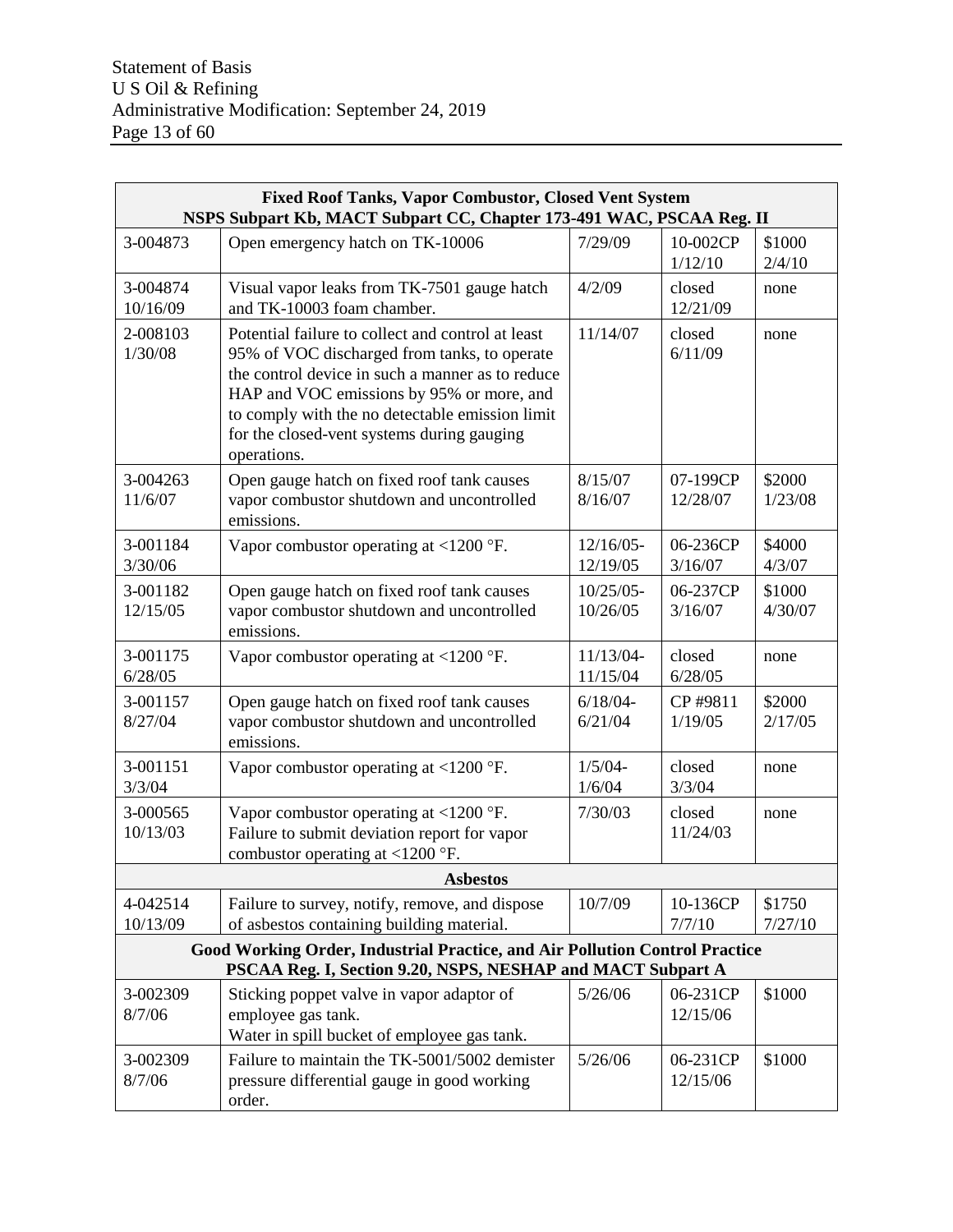|                      | O&M, OM&M, Startup, Shutdown and Malfunction Plans<br>PSCAA Reg. I, Section 7.09, MACT Subpart A                                                                                       |                          |                   |      |
|----------------------|----------------------------------------------------------------------------------------------------------------------------------------------------------------------------------------|--------------------------|-------------------|------|
| 3-001181<br>11/14/05 | Failure to revise SSMP for vapor combustor<br>within 45 days after a malfunction event in<br>11/04 which it failed to address, and to submit<br>the revision with the Periodic Report. | closed<br>4/10/06        | none              |      |
|                      | <b>Reporting</b>                                                                                                                                                                       |                          |                   |      |
| 2-009364             | Failure to submit an AOP compliance report in<br>an electronic format.                                                                                                                 | 10/1/09                  | closed<br>12/9/09 | none |
| 3-004277<br>2/20/08  | Failure to submit deviation report within 30<br>days of the end of the month deviation was<br>discovered.                                                                              | 12/31/07                 | closed<br>4/29/08 | none |
| 2-002214<br>3/21/07  | Failed to submit all of the MACT Subpart<br>DDDDD information required for Initial<br>Notifications and Notification of Compliance<br>Status for H-202.                                | $10/31/05$ ,<br>11/20/06 | closed<br>3/21/07 | none |
| 2-002205<br>10/19/05 | Failure to submit $NOx$ test report within 60 days<br>of the test.                                                                                                                     | 10/19/05                 | closed<br>5/15/06 | none |

## **Emissions**

Volatile Organic Compound (VOC) emissions from the refinery are principally from leaking pipe fittings (e.g., pumps, valves, flanges, compressors, process drains, API separator). Emissions from equipment in gaseous and light liquid service were based on actual monitoring results (ppm correlation with lb/hr). Published (average) emission factors were used for other equipment leaks.

Other pollutants are emitted from fuel combustion. Only one boiler and two process heaters are capable of burning residual oil, and each have limits on the amount that can be burned in any given 12-month period. Additionally, Order of Approval No. 9143, Condition 8 requires that sulfur in the residual oil burned at the refinery shall not exceed 35,263 pounds during any consecutive 12 month period, the equivalent of 196,832 gallons of oil containing 2% by weight sulfur. The refinery is fired mostly on refinery fuel gas, which has an average  $H_2S$  content of  $\langle 30ppmv \rangle$ . A small amount of diesel is burned in internal combustion engines for testing pumps in stormwater or firewater service, etc.

Most of the storage tanks in gasoline service and light liquid service are connected to the vapor control unit. Emissions from the other storage tanks come principally from external floating roof tanks storing crude oil and gasoline.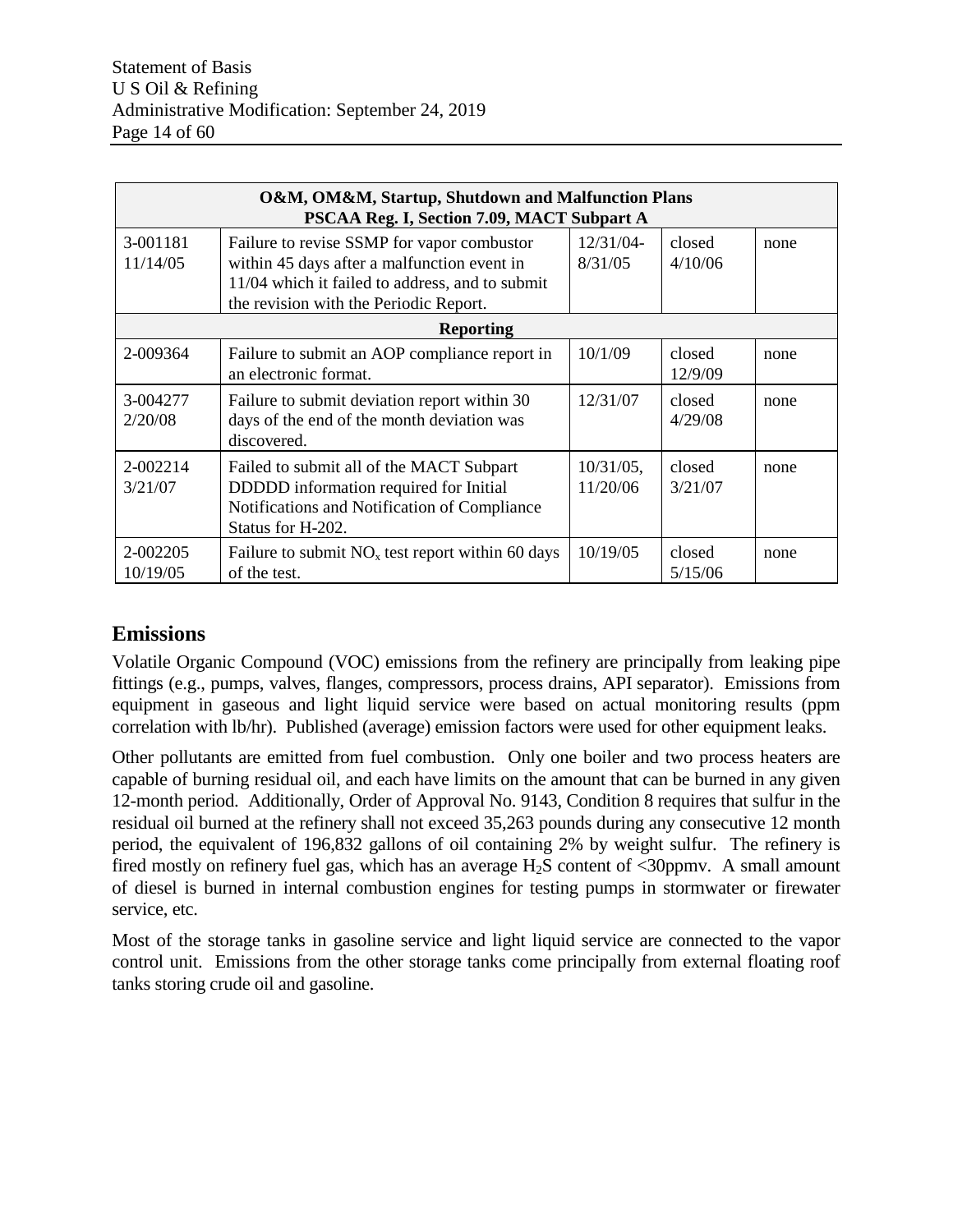| Pollutant       | Res. Oil<br>Burned <sup>1</sup> | Dist. Oil<br>Burned <sup>2</sup> | Fuel Gas<br>Burned <sup>3</sup> | Fugitive<br>Emissions <sup>4</sup> | Fixed<br>Roof<br>Tanks <sup>6</sup> | FR Tanks -<br>Combustor <sup>5</sup> | Floating<br>Roof<br>Tanks <sup>6</sup> | LO-CAT<br>Sulfur<br>Unit <sup>7</sup> | Marine<br>Terminal <sup>2</sup> | Totals |
|-----------------|---------------------------------|----------------------------------|---------------------------------|------------------------------------|-------------------------------------|--------------------------------------|----------------------------------------|---------------------------------------|---------------------------------|--------|
| NO <sub>x</sub> | $\overline{0}$                  | 0.3                              | 118.0                           |                                    |                                     |                                      |                                        |                                       | $\overline{\phantom{a}}$        | 118    |
| CO              | $\mathbf{0}$                    | 0.1                              | 87.0                            |                                    |                                     | $\overline{\phantom{a}}$             |                                        |                                       |                                 | 87     |
| <b>VOC</b>      | $\mathbf{0}$                    | < 0.1                            | 6.2                             | 68.6                               | 8.1                                 | 3.9                                  | 16.4                                   |                                       | 18.8                            | 122    |
| SO <sub>2</sub> | 0.5                             | < 0.1                            | 4.8                             |                                    |                                     |                                      |                                        |                                       | $\overline{\phantom{a}}$        | 5      |
| $PM_{10}$       | $\mathbf{0}$                    | < 0.1                            | 8.5                             |                                    |                                     |                                      |                                        |                                       |                                 | 12     |
| <b>TAC</b>      | 0.5                             | < 0.1                            | 4.8                             | 11.4                               | 0.7                                 | 0.4                                  | 1.5                                    | 38.9                                  | 4.1                             | 57     |
| <b>HAP</b>      | $\mathbf{0}$                    | < 0.1                            | < 0.1                           | 7.5                                | 0.9                                 | 0.3                                  | 1.4                                    |                                       | 4.9                             | 15     |

## **2009 Emissions (tons)**

<sup>1</sup> Based on AP-42, §1.1 for NO<sub>x</sub>, CO, and VOC; material balance for SO<sub>2</sub>, source test for PM<sub>10</sub>.

 $2^2$  Based on AP-42.

<sup>3</sup> Based on AP-42, §1.4 for CO, PM<sub>10</sub> and VOC; material balance for SO<sub>2</sub>; AP-42 and source testing for NO<sub>x</sub>.

<sup>4</sup> Based on EPA Protocol for Equipment Leak Estimates (11/95): correlation approach for pumps and valves; average emission factor approach for flanges and process drains; screening range approach for compressor seals. AP-42 emission factors for API separator.

<sup>5</sup> Based on EPA TANKS 4.09d modeling and source test result of 99% destruction.

<sup>6</sup> Based on EPA TANKS 4.09d modeling.

<sup>7</sup> Based on source testing.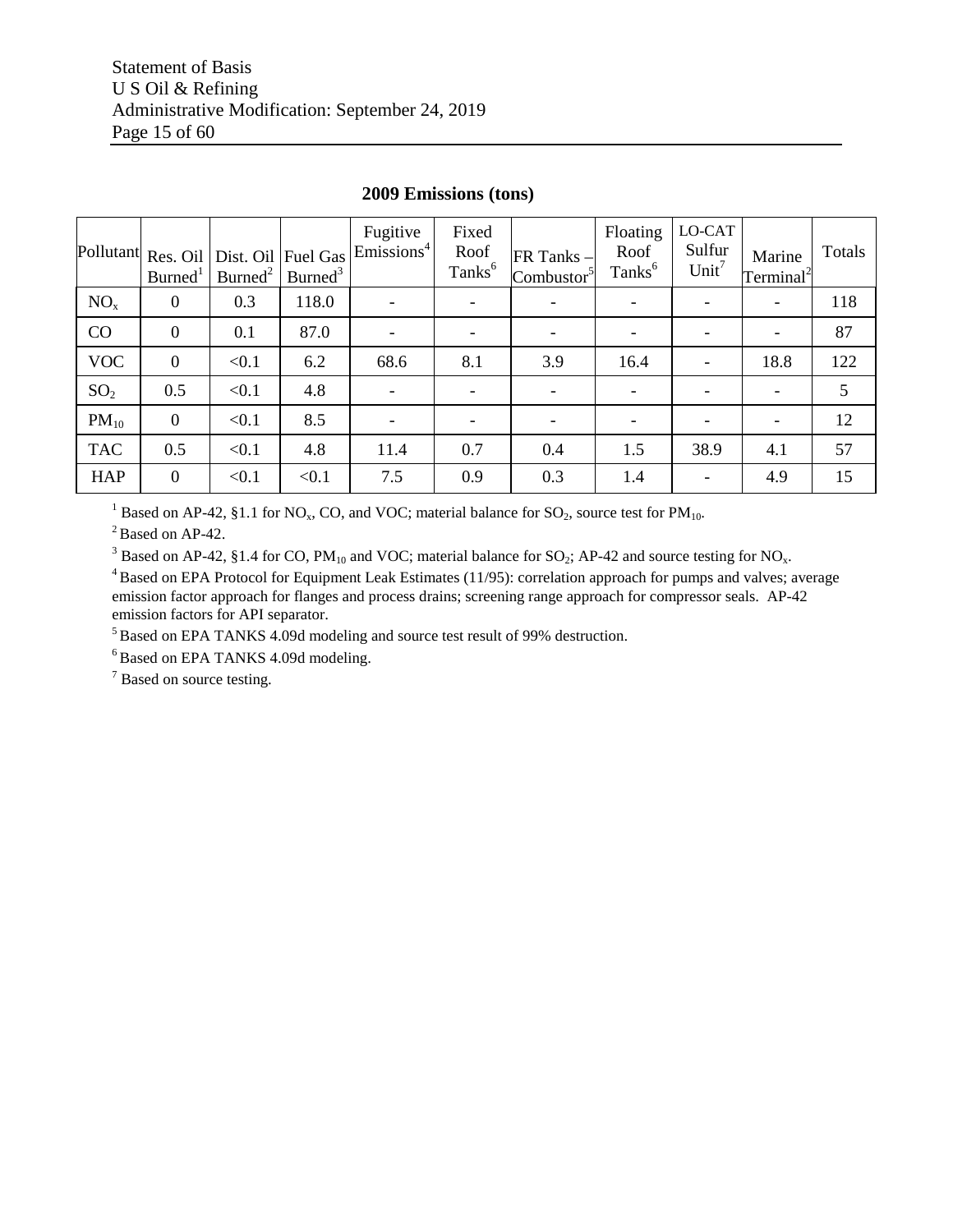## **Review of Permit Application**

An air operating permit renewal application was received by the Agency on December 20, 2006. On 2/6/07, the Agency issued written notification to US Oil that the application was complete. The application included a compliance schedule which was fully completed in July 2007, approximately 6 months before the permit was to be renewed.

The renewal incorporates the specific provisions of MACT Subparts UUU (Catalytic Reforming Units and Sulfur Recovery Units), GGGGG (Site Remediation Activities), and ZZZZ (Stationary Reciprocating Internal Combustion Engines) now applicable to U.S. Oil. It also incorporates recent amendments to Subpart CC (Refineries) requiring a leak detection and repair program for heat exchange systems.

The renewal incorporates the specific provisions of NSPS Subparts Ja (Fuel Gas Combustion Devices and Flares) and IIII (Stationary Compression Ignition Internal Combustion Engines) now applicable to U.S. Oil. Subpart Ja regulates  $SO<sub>2</sub>$  emissions from fuel gas combustion devices and flares. However, several important provisions in Subpart Ja were stayed pending a final decision on three petitions for reconsideration (see 7[3](#page-15-0) FR 78549-78552)<sup>3</sup>. Subpart IIII regulates emissions from compression ignition stationary internal combustion engines.

The renewal incorporates two separate findings and determinations by the Agency, which are attached to this Statement of Basis. In the first finding, the Agency determined that the process drains for tanks TK-30005 and TK-30006, along with their common junction box, the vacuum tank trucks used to transport waterdraws from these tanks to the API separator, and truck unloading facilities (drains, sewer lines) are affected facilities under NSPS Subpart QQQ. Sections 60.692- 3(a)(2) and 60.692-3(e) apply to the vacuum tank trucks but the use of the vacuum pump to draw oily wastewater into the tank truck does not constitute purging of the vapor space in the tank.

In the second finding, the Agency determined that there are no exemptions from the 95% control requirement for the vapor combustor and the 500 ppm limit for the closed-vent system in NSPS Subpart Kb  $[\S\$ [60.112b(a)(3)(ii) and 60.112b(a)(3)(i)]. Subpart Kb  $[\S 60.113b(c)(1)]$  requires submittal (for approval by the Agency) of an operating plan for the closed vent system and control device as part of the notification required by  $\S60.7(a)(1)$ . It requires the closed vent system and control device to be monitored and operated in accordance with the plan approved by the Agency. The operating plan originally submitted by US Oil for the nine Subpart Kb tanks connected to their closed vent system and control device did not address the issues of tank gauging, sampling, p/v vent replacement. It didn't address the closed vent system. However, US Oil submitted such a plan on 5/27/09 which the Agency approved. This plan requires all pressure in the closed vent system to be relieved by operation of the thermal oxidizer prior to opening the hatches. It has been incorporated into the SSMP required by the Refinery MACT (Subpart CC) and is enforceable under Section II.I of the Title V permit.

The renewal incorporates all permit conditions from 13 Orders of Approval issued and from rules and regulations issued or revised during the five-year permit cycle.

<span id="page-15-0"></span><sup>&</sup>lt;sup>3</sup> The Court stayed the applicability provisions in  $§60.100a(c)$ , flare definition in §60.101a, emission standards in  $§60.102a(g)$ , and monitoring provisions in  $§60.107a(d)$  and (e).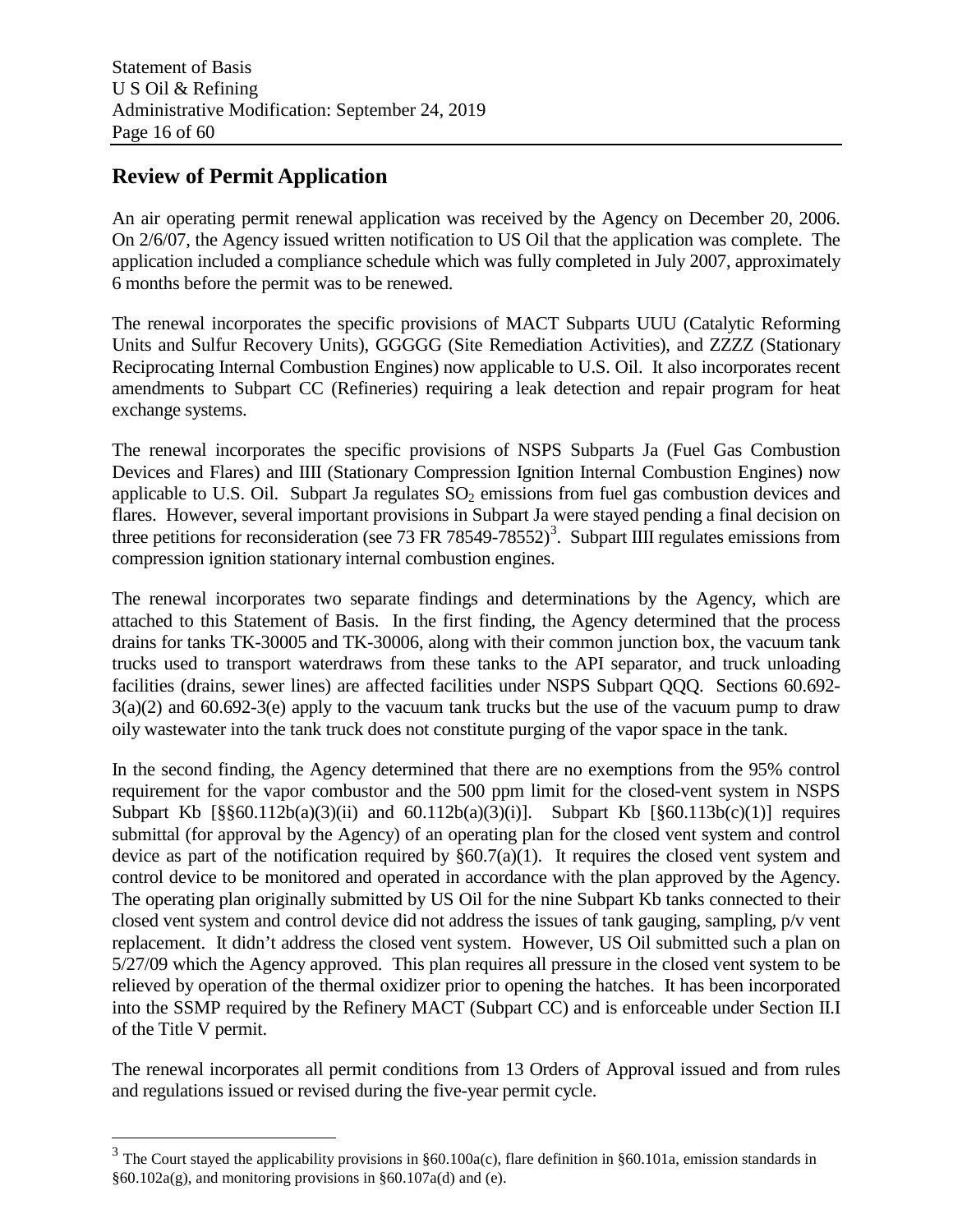The renewal doesn't incorporate case-by-case MACT determinations for process heaters and boilers, although US Oil submitted timely and complete Part 2 applications under 40 CFR Part 63, Subpart B for the process heaters (H-201 and H-901) subject to Subpart DDDDD (Industrial, Commercial and Institutional Boilers and Process Heaters), which was vacated and remanded the US Court of Appeals for the District of Columbia vacated and remanded on 6/19/07. (Their existing large gaseous fuel boilers and process heaters were subject only to an initial notification requirement.)

The Agency decided to await the outcome of recent proposed rulemakings under Subpart DDDDD (proposed on 6/4/10) and Subpart B (proposed on 3/30/10). Both rulemakings are expected to go final by the end of the year. The Subpart DDDDD proposal is substantially different from the vacated rule. The Subpart B proposal will finally address the Federal Clean Air Act Section 112(j) 'MACT hammer' provisions as they pertain to vacated rules.

## **Legal and Factual Basis for Permit Conditions**

The permit content is prescribed by Part VI of the state operating permit rules under Chapter 173- 401 of the Washington Administrative Code (WAC), which was adopted pursuant to Chapter 70.94 Revised Code of Washington (RCW), and is incorporated by reference under Puget Sound Clean Air Agency (PSCAA) Reg. I, Article 7.

WAC 173-401-600 requires the permit to lists all "applicable requirements" (as defined under WAC 173-401-200(4)), including all federally enforceable applicable requirements regardless of stringency. It also requires the permit to contain terms and conditions that assure compliance with these requirements at the time of permit issuance, and to specify and reference the origin of and authority for each term and condition.

The permit cites the applicable requirements and their adoption or effective dates. Although a paraphrase of the requirements is provided, it is not an enforceable provision of the permit. (A preface to the permit describes the permit format.)

The permit contains terms and conditions from Chapter 173-401 WAC. The authority for establishing these permit terms and conditions is cited but only the permit itself is enforceable, not the authority for establishing the terms and conditions.

The permit does not contain requirements applicable only to sources located in carbon monoxide and ozone nonattainment areas (e.g., PSCAA Reg. II, Section 2.09 and Chapter 173-490 WAC) because they were not applicable as of the date of permit renewal.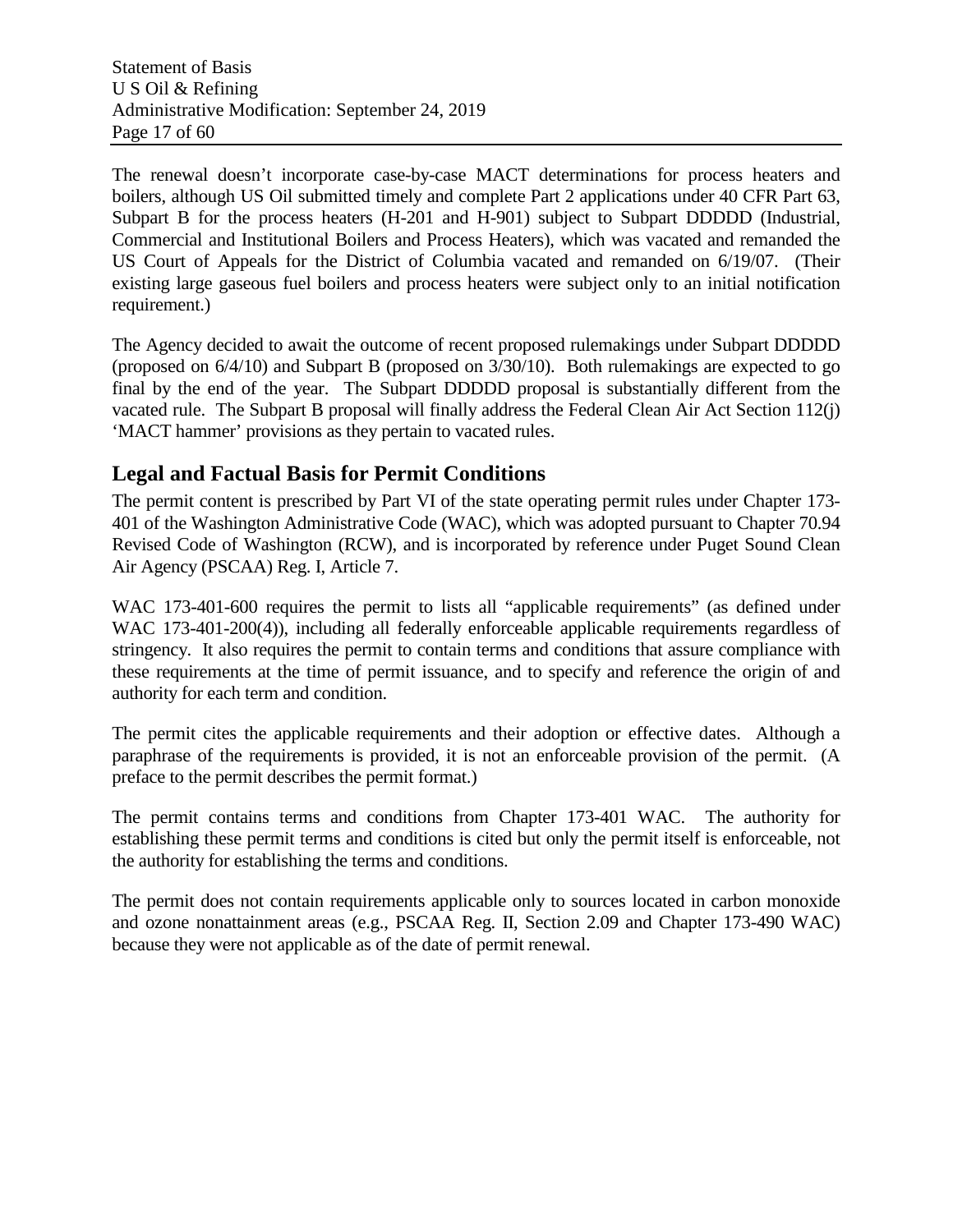The permit does not contain applicable requirements that are not ongoing because they are not in effect during the term of the permit. These include, but are not limited to, initial performance testing requirements, initial notifications, and requirements to permanently remove equipment from service.

The permit does not contain Order of Approval conditions that are for information purposes only. For example:

- 'Approval is granted...to install or establish the equipment, device or process described hereon at the installation address in accordance with the plans and specifications on file';
- 'Compliance with this order and its conditions does not relieve the owner or operator from the responsibility of compliance with Regulations I, II, or III, RCW 70.94 or any other emission control requirements, nor from the resulting liabilities and/or legal remedies for failure to comply';
- 'This approval does not relieve the applicant or owner of any requirement of any other governmental agency;' and
- 'This source is subject to 40 CFR Part 60, Subpart \_\_.'

The following is a description of the legal and factual basis for all decisions to:

- Add periodic monitoring and record keeping terms to the permit that were not applicable requirements prior to permit issuance;
- Define or clarify existing operational requirements and limitations in the permit; and to
- List requirements in the permit as inapplicable.

## **Periodic Monitoring**

Where an applicable requirement doesn't include periodic monitoring or doesn't specify a frequency or method, 'monitoring sufficient to yield reliable data from the relevant time period that are representative of the source's compliance' has been added to the permit pursuant to WAC 173- 401-615(1)(b). The criteria used to establish (or not to establish) periodic monitoring are consistent with EPA's 4/30/99 Draft *Periodic Monitoring Technical Reference Document* and include:

- Initial compliance;
- Margin of compliance;
- Variability of process and emissions;
- Air quality impact of deviations; and
- **Technical considerations (e.g., measures already employed to identify and prevent** deviations; the available alternatives, their cost, and ability to detect deviations).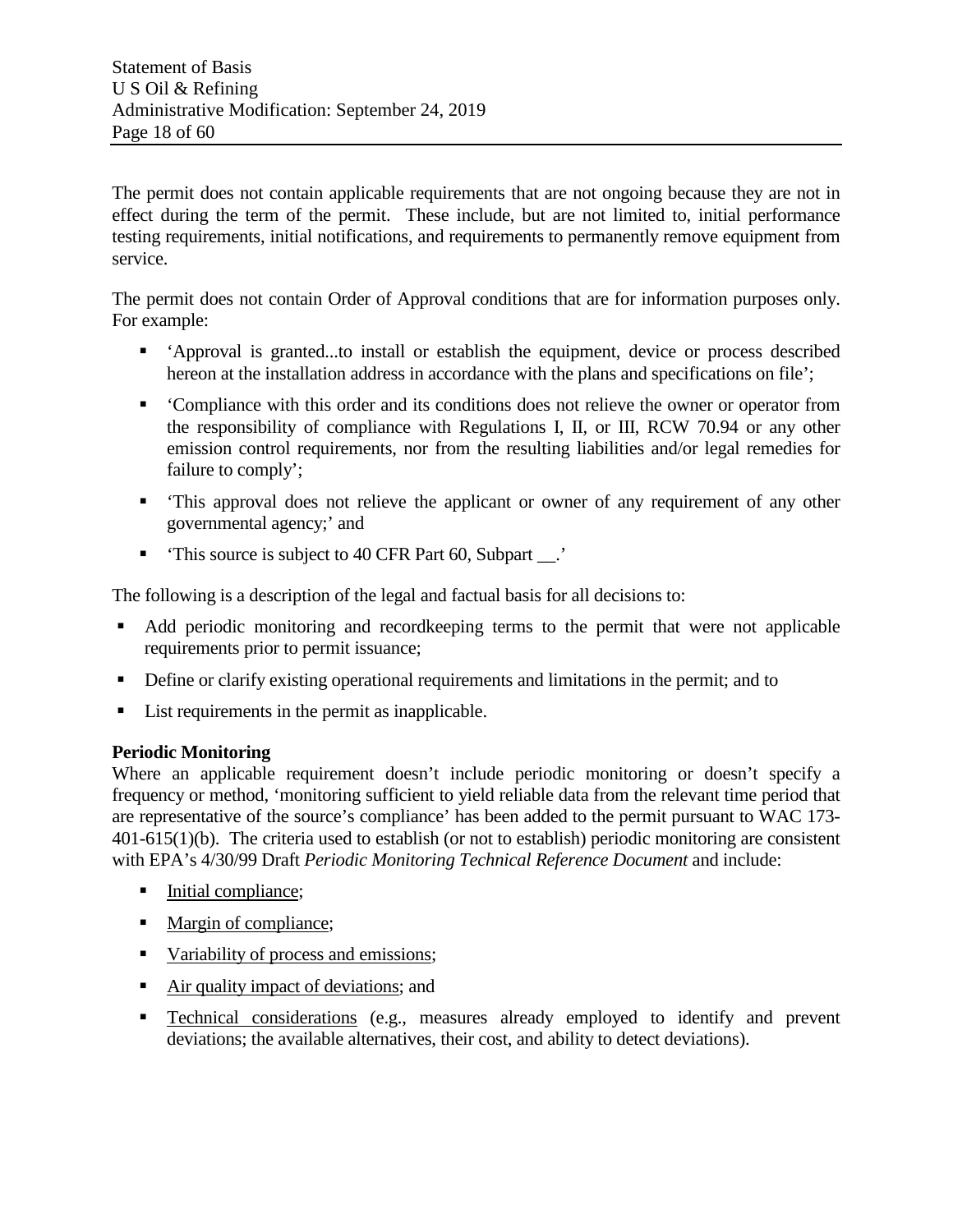This rationale for periodic monitoring requirements added (or not added) to the permit is described below. Standard Term and Condition V.O establishes the minimum data recovery for these requirements. Any failure to comply with the periodic monitoring requirements and data recovery requirements is a permit deviation.

#### **I.A. Opacity and Particulate Matter**

None of the applicable requirements for opacity or mass concentration (grain loading) require periodic testing or monitoring. Section II.A.1 of the permit adds *daily* monitoring for visible emissions from equipment being fired on residual fuel oil, *quarterly* monitoring for the asphalt tank and loading rack demisters, and *annual* monitoring for process heaters and boilers fired on gas. (Daily monitoring may be reduced to weekly if no visible emissions are observed for 7 consecutive days. U.S. Oil must revert to daily observations of individual stacks if any visible emissions are observed.) If visible emissions are noted, the permit allows US Oil to use the reference test method to determine compliance. Otherwise, US Oil must take corrective action or shut the unit down within 24 hours. These added monitoring requirements are based upon:

- Initial compliance. The compliance history for opacity indicates that there have been no Notices of Violation issued during the five-year permit cycle, although a written warning (WW 2-007285) was issued on 8/7/06 for visible emissions from boiler B-5 observed on 5/25/06.
- Margin of compliance. Equipment fired on residual fuel oil inherently has greater particulate emissions than equipment fired on gas because of its higher ash and sulfur content and the need to atomize/vaporize it prior to combustion. Boiler B-4 tested at half the emission limit. The three units allowed to burn residual fuel oil (B-4, H-11, H-201,) have a more stringent emission limit of 0.01 grains per dry standard cubic foot (@7%) oxygen) when they are fired on gas, but the other emission units have a very wide margin of compliance since they are subject only to the emission standard of 0.05 gr/dscf under Section 9.09 of PSCAA Regulation I.
- Variability of process and emissions. Process heaters and boilers are subject to variable load conditions, although changes in demand are usually not sudden. The flares are not flaring under normal conditions. Asphalt tank emissions increase when they are being filled. Asphalt demister truck loading rack demister emissions occur only during truck loading. Asphalt tank demister emissions occur primarily during the filling of the tanks.
- Air quality impact of deviations. The process heaters and boilers have fairly tall stacks with good dispersion. A failure of the asphalt tank and truck loading rack demisters would result in emissions (and odors) from the tank or truck being filled, similar to an uncontrolled tank or loading rack. The magnitude of any impact would depend upon the magnitude and duration of the deviation. It is highly unlikely that any single deviation could exceed an ambient air quality standard.
- Technical considerations. Visible emissions from process heaters and boilers represent not only wasted fuel but a potential catastrophic failure. Accordingly, US Oil adheres to a comprehensive preventative maintenance schedule and also continuously monitors them for many parameters including oxygen. Employees are ordered to report visible emissions from process heaters or boilers to the control room operators. Recording of visible emissions is not necessarily a violation of the grain loading standard, because the visible emissions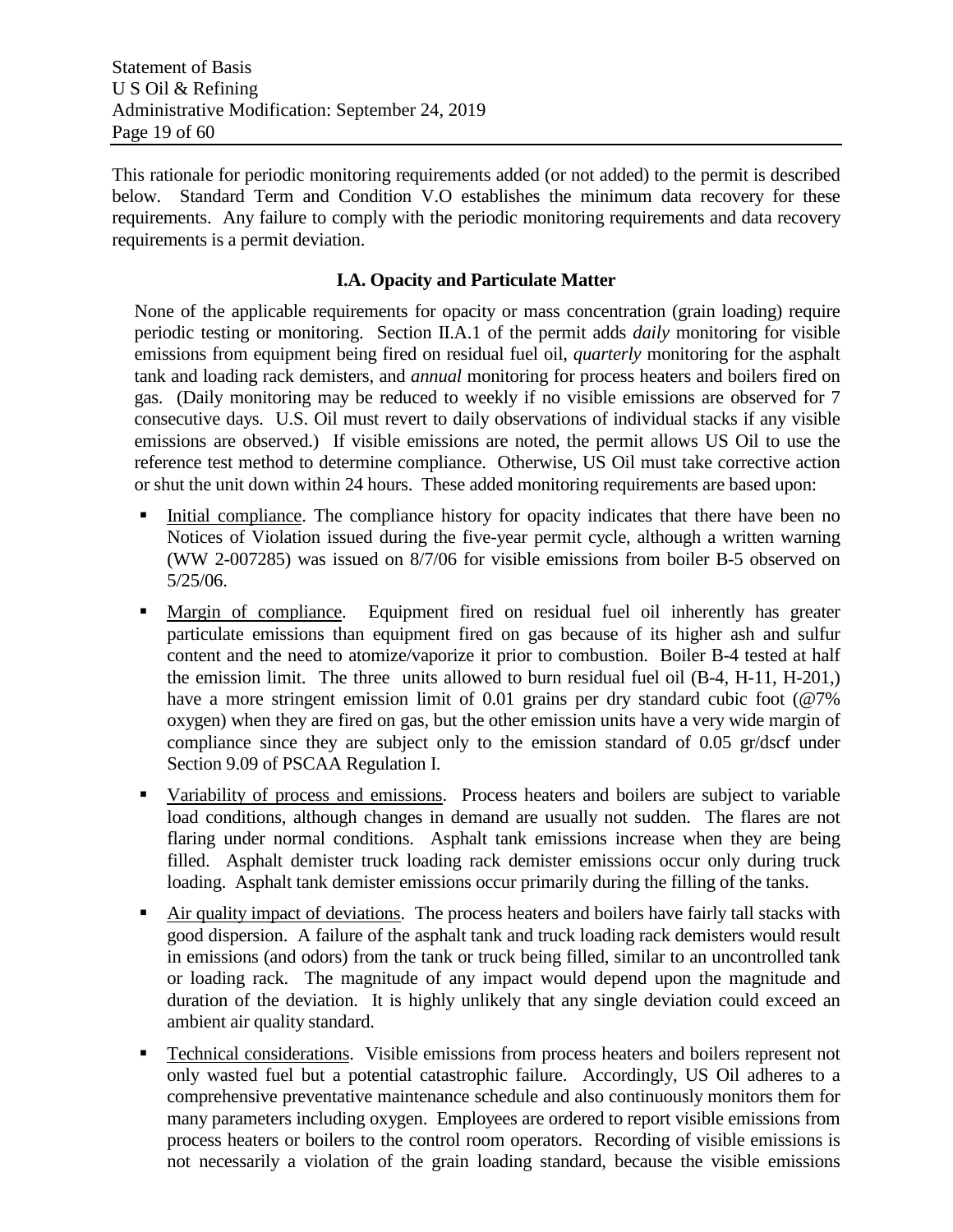threshold often occurs at concentrations below the standard. Periodic source testing for compliance with the grain loading standard could be required for the process heaters and boilers. However, given the number of emission units to be tested, the cost of each test (~\$5000), and the adequacy of visible emissions as a surrogate monitoring parameter, it is not being required.

Particulate matter (and  $SO_2$ )<sup>[4](#page-19-0)</sup> emissions are also regulated by ash and sulfur limits for fuel oil. Ash and sulfur are standard specifications for fuel oils. Section II.A.12 of the permit adds monitoring (reference method testing for ash and sulfur) of each batch of residual fuel oil burned. This added monitoring requirement is based upon:

- Initial compliance. No Notices of Violation have been issued in the five-year permit cycle.
- Margin of compliance. The standards are 2.00% sulfur and 0.1% ash. Residual fuel oil (No. 6) burned at the refinery typically has 1.5-1.8% sulfur and 0.01-0.02% ash.
- Variability of process and emissions. The sulfur content of residual fuel oil is controlled by blending. Desalting of the crude removes inorganic salts and trace metals (ash).
- Air quality impact of deviations. Deviations would tend to be small, perhaps 5-10% above the limit. Such deviations are unlikely to exceed ambient air quality standards.
- Technical considerations. US Oil already uses the reference test method to analyze for ash and sulfur. Additionally, U.S. Oil must test for sulfur to track compliance with Order of Approval No. 9153, Condition 8.

None of the applicable requirements for fugitive dust require periodic monitoring. Section II.A.13 of the permit adds quarterly monitoring for visible dust emissions. This added monitoring requirement is based upon:

- Initial compliance. A review of the compliance history showed two Notices of Violation for abrasive blasting were issued prior to 1982. No complaints have been received by PSCAA regarding fugitive dust emissions at U.S. Oil.
- Margin of compliance. Although US Oil has equipment used in a manufacturing process, fuel burning equipment and control equipment, it does not handle any solid or dusty materials. The applicable requirements for other equipment and operations do not limit emissions. Instead, they require reasonable precautions, reasonably available control technology, or best available control technology to minimize the emissions. Most of the facility is paved and the remainder is undisturbed except during construction or maintenance activities. Vacuum blasting is now used for descaling storage tanks. This is considered BACT, provided that measures are employed during construction and maintenance activities to prevent the emission of fugitive dust. The absence of visible fugitive dust emissions indicates a significant margin of safety.
- Variability of process and emissions. Emissions could occur during major construction, demolition or maintenance activities, but typically do not occur at other times.
- Air quality impact of deviations. Failure to use reasonable precautions could cause a

<span id="page-19-0"></span> $4$  On average, 1-3% of the sulfur in the fuel is emitted directly as sulfate particles. Additional sulfate is formed downwind as a result of oxidation reactions. These reactions take hours, proceeding faster in the presence of fog, clouds, and photochemical oxidants.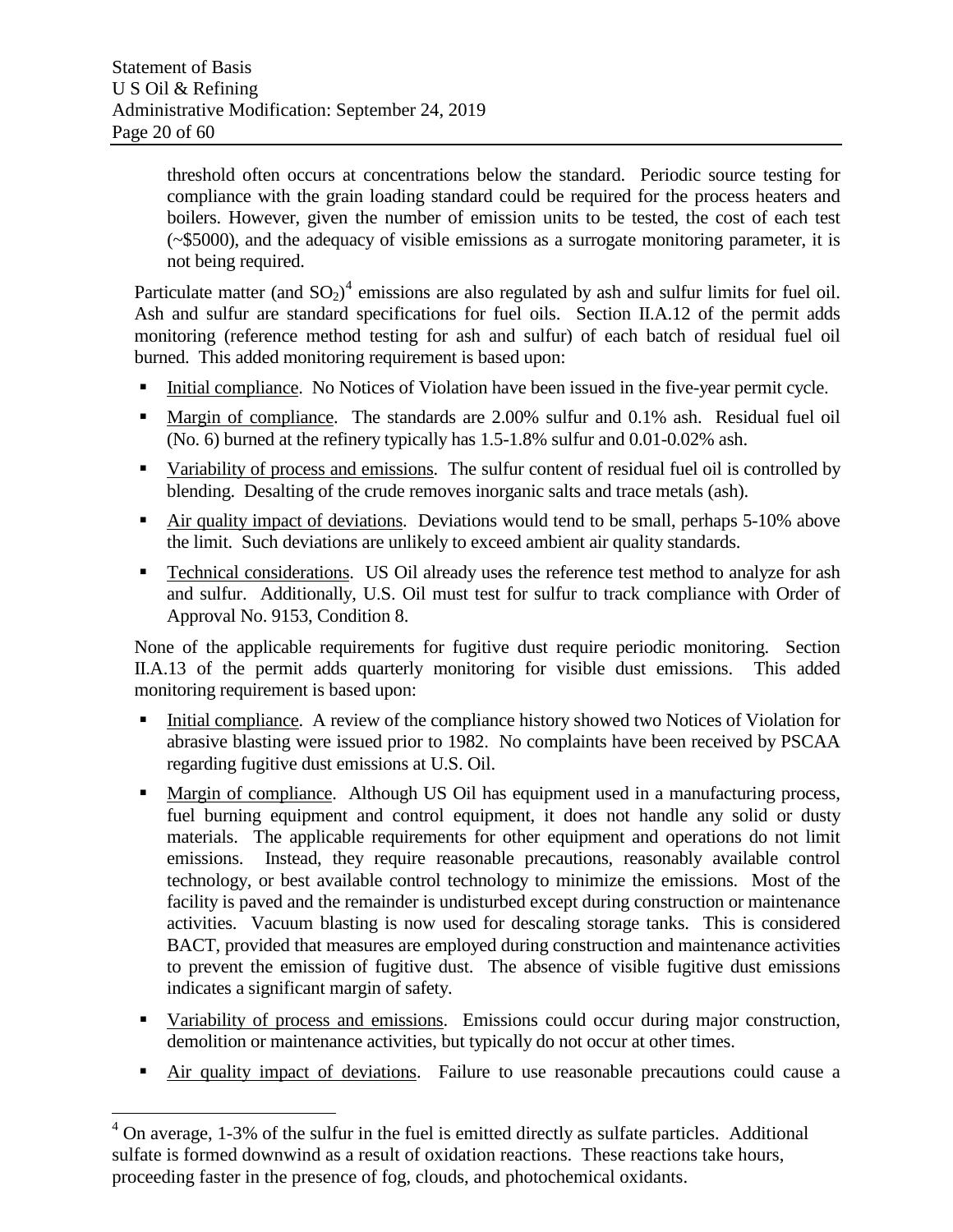nuisance, but is unlikely to exceed ambient air quality standards.

**Technical considerations.** None. Semiannual stormwater inspections are required by Ecology and the inspection follows the same route.

The Source Emission Reduction Plan (SERP) issued to US Oil pursuant to the air pollution episode avoidance plan provisions under RCW 70.94.715 and Chapter 173-435 WAC, does not require periodic monitoring. The permit does not require periodic monitoring because:

- Initial compliance. A review of the compliance history showed no Notices of Violation have been issued since the SERP was adopted in May 1973.
- Margin of compliance. The area has never reached the alert stage of an air pollution episode, which could actually trigger an action by US Oil. Air quality has improved markedly since the last forecast stage in December 1985.
- Variability of process and emissions. The alert and warning stages would restrict fuel oil combustion. US Oil seldom burns fuel oil, but the times when it does are often during winter air stagnations.
- Air quality impact of deviations. US Oil is not considered a major source of particulate matter. The impact of failing to switch fuels under the SERP is small.
- Technical considerations. Periodic monitoring would probably be in the form of recordkeeping. Periodic implies more than once. The SERP has not triggered an action even once in the 37 years since it was established.

## **I.B. Sulfur Oxides**

Sulfur dioxide (and trioxide)<sup>[5](#page-20-0)</sup> emissions from the refinery are controlled by limitations on the amount of sulfur in the fuel gas and fuel oil, and by limits on the amount of residual oil that can be burned. The fuel oil limit of 2% by weight sulfur and the fuel gas limit of 55 ppm  $H_2S$  (Order of Approval Nos. 9153, 9343, 10120) assure compliance with the  $SO_2$  emission standards of 1000 ppm, corrected to 7%  $O_2$ , except for emissions from H-580 during startup of the Claus Unit. (Order of Approval No. 5433, Condition 5, deems such excess emissions to be unavoidable provided US Oil follows WAC 173-400-107.) Monitoring of the emissions from the tail gas incinerator (H-580) is required only when the Tail Gas Treatment Unit (TGTU) is in operation. Section II.B.8 of the permit adds a requirement to keep a record of the duration of all startups and shutdowns of the Claus Unit during which the TGTU is not in operation. This added monitoring requirement is based upon:

- Initial compliance. The Agency has issued written warnings or NOV's with case closure letters for the unavoidable excess emissions.
- Margin of compliance. Emissions when the TGTU is off-line are beyond the span of the CEMS (500 ppm). Initial engineering calculations submitted with the permit application for the Claus Unit indicated the emissions could reach over  $1800$  ppm  $@7\%$  O<sub>2</sub>. If emissions dropped to  $\leq$ 200 ppm @7% O<sub>2</sub> (the Subpart UUU standard of 250 ppm @0% O<sub>2</sub>) when the TGTU is brought on-line, emissions on an hourly average would be  $\leq 1000$  ppm @7% O<sub>2</sub> provided that the TGTU is off-line for under 30 minutes. This is considered credible evidence of a violation.

<span id="page-20-0"></span> <sup>5</sup> On average, 1-5% of the sulfur in the fuel is emitted as sulfur trioxide.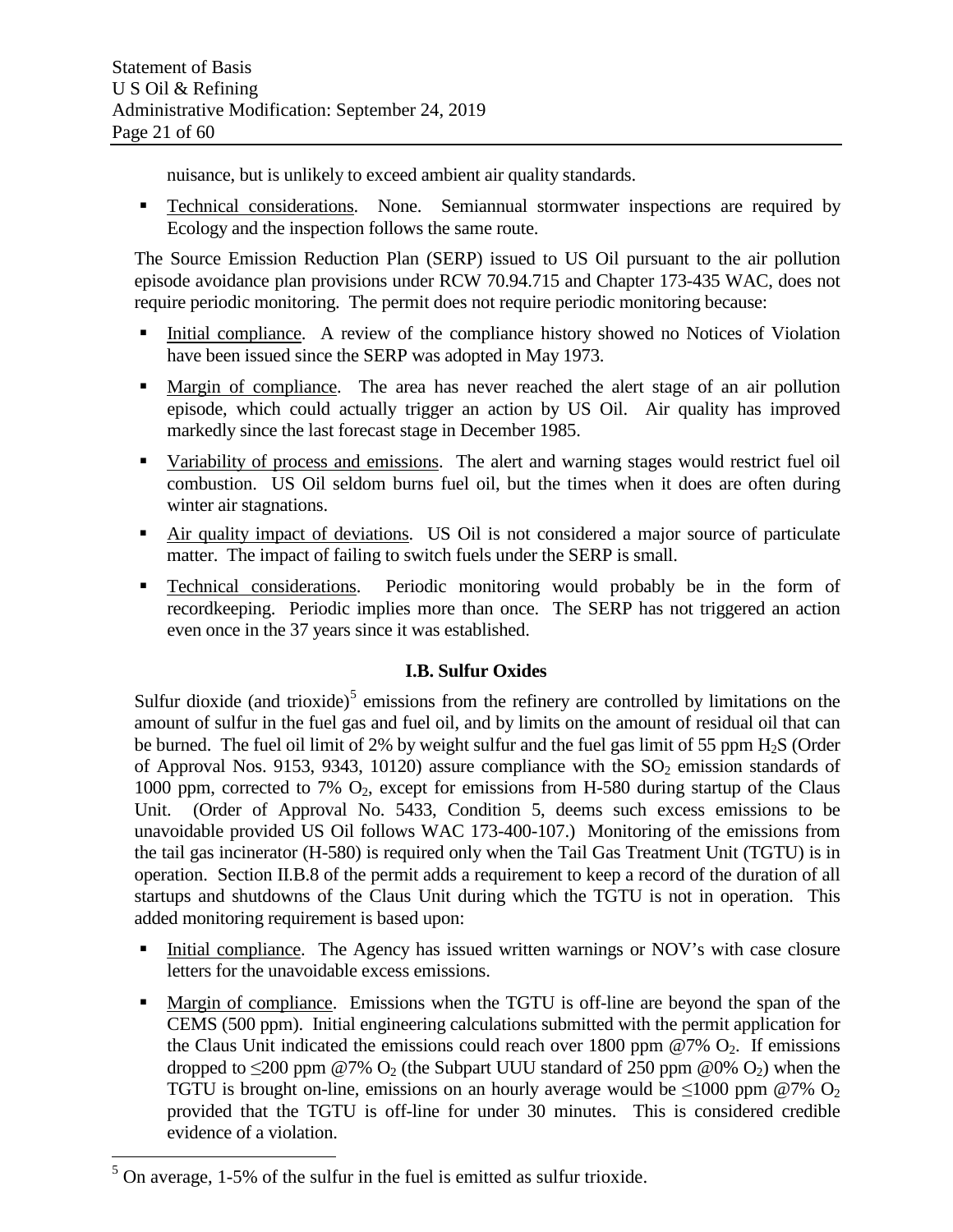- Variability of process and emissions. Startups and shutdowns occur infrequently, maybe once or twice per year.
- Air quality impact of deviations. There is a potential for violating the state ambient air quality standard of 0.4 ppm (1-hr average, not to be exceeded more than once per year) and 0.25 ppm (1-hr average, not to be exceeded more than twice in a consecutive 7-day period.
- Technical considerations. Startups and shutdowns are often unplanned, making it impractical to schedule a reference method test. Depending upon the nature of the event, the TGTU may or may not need to be taken off-line. Records of startup and shutdown of the Claus unit are already required under Subpart UUU. The added monitoring pertains to periods of Claus Unit operation when the TGTU is off-line.

The fuel oil standard in Section I.B.1 contains a sulfur limit but no monitoring requirement. Section II.B.1 of the permit adds monitoring (reference method testing for sulfur) for each batch of residual fuel oil burned. This added monitoring requirement is based upon:

- Initial compliance. No Notices of Violation have been issued in the five-year permit cycle.
- Margin of compliance. The standard is 2.00% sulfur. Residual fuel oil (No. 6) burned at the refinery typically has 1.5-1.8% sulfur.
- Variability of process and emissions. The sulfur content of residual fuel oil is controlled by blending.
- Air quality impact of deviations. Deviations would tend to be small, perhaps 5-10% above the limit. Such deviations are unlikely to exceed ambient air quality standards.
- **Technical considerations.** US Oil already uses the reference test method to analyze for sulfur. Additionally, U.S. Oil must test for sulfur to track compliance with Order of Approval No. 9153, Condition 8.

## **I.C. Nitrogen Oxides and Carbon Monoxide**

None of the applicable requirements for nitrogen oxides require periodic monitoring or testing. Section II.C.1 of the permit initially required reference method tests *at least once every 5 years.* As part of the renewal application, U.S. Oil requested to eliminate this requirement for boiler B-5 and not to apply it to the new LCVU heaters H-3 and H-202. Because of the limited test data and small margins of compliance, this request was not approved. Testing of the three units capable of firing oil (H-11, H-201 and B-4) was initially required for oil firing only if they burned oil during the 5-year permit cycle. As part of the renewal application, U.S. Oil requested a 2000 bbl/yr threshold for testing on oil. Because of technical considerations, this request was approved. This added monitoring requirement is based upon:

Initial compliance. Heater H-11 was tested on  $8/18/05$ . The NO<sub>x</sub> emissions were 0.08 lb/MMBtu, which complied with the emission limit of 0.10 lb/MMBtu for gas-firing. This heater didn't fire any oil during the five-year permit cycle. (A test conducted on  $7/7/95$ while co-firing refinery fuel gas and residual oil found an emission rate of 0.16 lb/MMBtu, potentially above the heat input weighted average emission limit of 0.15 lb/MMBtu.)

Heater H-201 was tested on  $8/19/05$ . The NO<sub>x</sub> emissions were 0.08 lb/MMBtu, which complied with the emission limit of 0.1 lb/MMBtu. This heater didn't fire any oil during the five-year permit cycle and it hasn't been previously tested.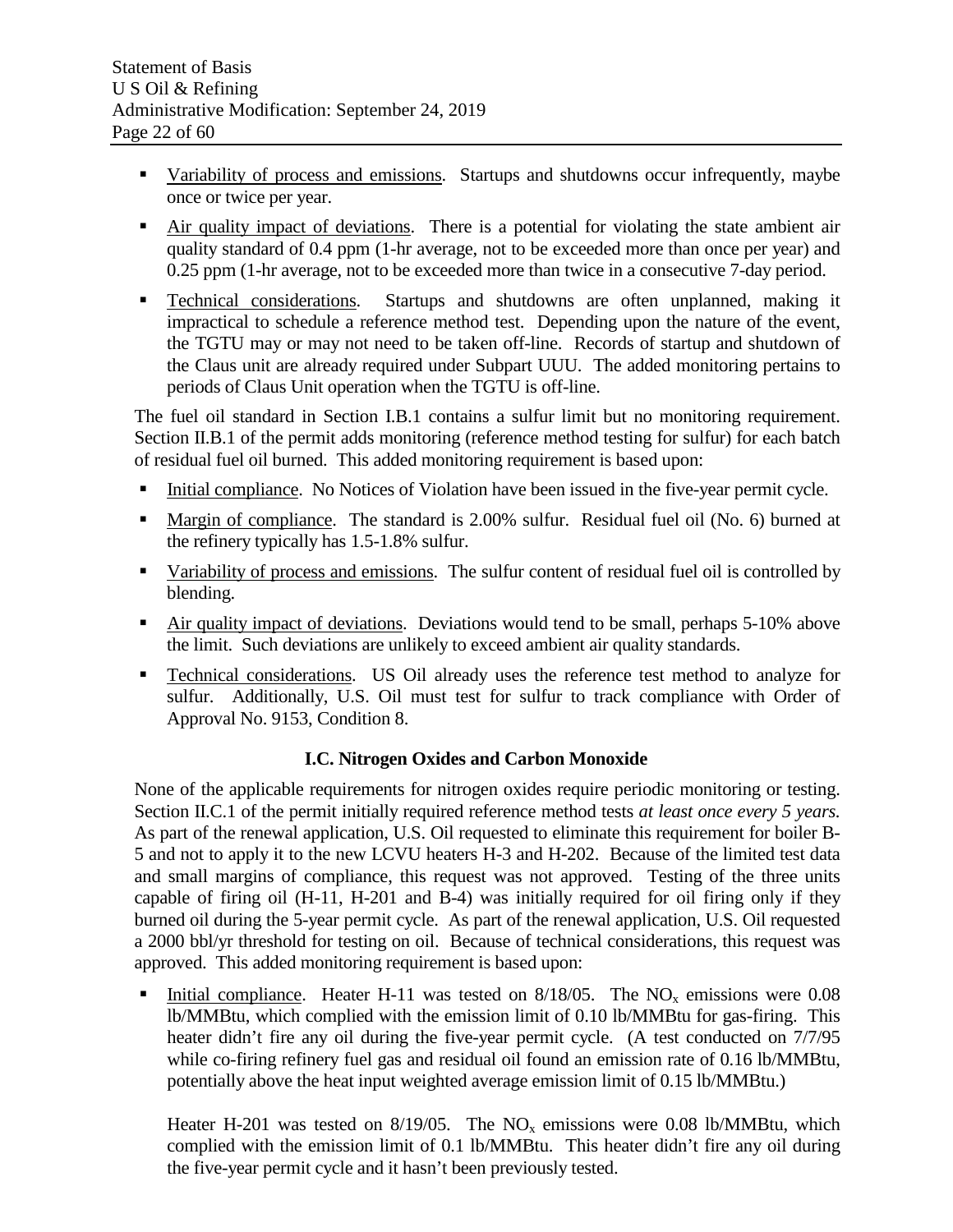Heater H-3, retrofit with smaller burners for the LCU, was tested on  $8/18/05$ . The NO<sub>x</sub> emissions were 0.066 lb/MMBtu (52 ppm  $@3\%$  O<sub>2</sub>), which complied with the emission limit of 0.100 lb/MMBtu (85 ppm  $@3\%$  O<sub>2</sub>). The heater didn't fire any oil during the fiveyear permit cycle and it hasn't been previously tested.

Heater H-202 was tested on  $10/16/06$ . The NO<sub>x</sub> emissions were 20 ppm, which complied with the limit of 25 ppm @3%  $O_2$ .

Boiler B-5 was tested on  $8/19/05$ . The NO<sub>x</sub> emissions were 0.106 lb/MMBtu, which (when rounded to the significant figures of the standard, complied with the emission limit of 0.1 lb/MMBtu.

Boiler B-4 was tested on 10/19/06 while firing refinery fuel gas and then while co-firing fuel gas and residual oil. The NO<sub>x</sub> emissions for gas firing were 0.124 lb/MMBtu ( $\omega > 7\%$ ) oxygen and 52 MMBtu/hr), which when rounded to the significant figures of the standard, complied with the emission limit of 0.1 lb/MMBtu. The NOx emissions for co-firing were 0.18 lb/MMBtu, which complied with the heat-input weighted average emission limit of 0.18 lb/MMBtu. The boiler was running at approximately 8% oxygen and 60 MMBtu/hr, which is well below its rated capacity of 99 MMBtu/hr. While these tests are probably representative of its normal operation, higher  $NO<sub>x</sub>$  emissions would be expected at maximum load.

- Margin of compliance. For gas firing, the test results found boiler B-5 had no margin of compliance and heaters H-11, H-201 and H-202 had a margin of compliance of  $\sim 20\%$ . Boiler B-4 was ~30% below the standard and heater H-3 was ~33% below the standard. (The margin of compliance was considerably greater for B-5, H-201 and B-4 when rounded to the number of significant digits of the standard.) Test results for co-firing found H-11 and B-4 had no margin of compliance.
- Variability of process and emissions.  $NO<sub>x</sub>$  emissions increase with increased load. (Fuel  $NO<sub>x</sub>$  is fairly constant, but thermal  $NO<sub>x</sub>$  increases.)  $NO<sub>x</sub>$  emissions are higher for fuel oil than for fuel gas due to the higher fuel nitrogen content and combustion temperature. The performance of the emission units is not expected to deteriorate significantly as they age.
- Air quality impact of deviations. The  $NO<sub>x</sub>$  limits are technology-based, not health-based. None of the affected emission units are major for  $NO<sub>x</sub>$ . It is highly unlikely that any single deviation could exceed an ambient air quality standard.
- Technical considerations. The installation of  $NO<sub>x</sub>$  CEMS on each unit is technologically feasible. However, since the emission standards are in terms of lb/MMBtu, it would also be necessary to simultaneously monitor the fuel input rate and the exhaust gas flow rate. This would be both difficult and expensive. The only practical alternative is reference method source testing. Given the cost of each test (~\$5000) and the number of emission units to be tested, annual testing was not considered appropriate. Additional costs are incurred in testing the boilers because each requires the erection of over 50 feet of scaffolding at a cost of about \$2500. Boiler B-5 is used primarily in a low-fire, standby mode.

U.S. Oil requested that testing while co-firing oil only be required if the quantity of oil burned exceeds 2,000 bbl/yr (84,000 gal/yr). U.S. Oil doesn't normally fire H-11 or H-201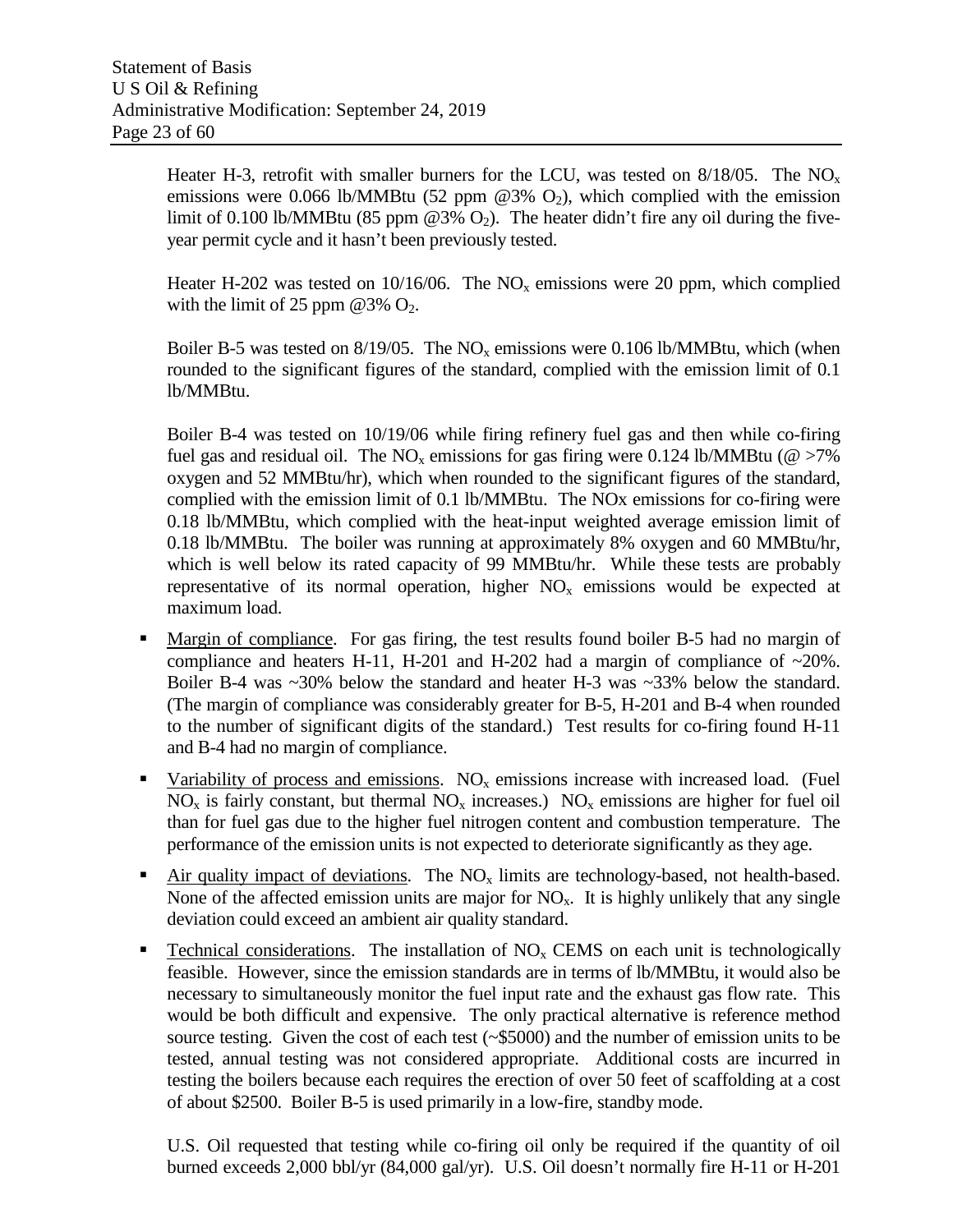on oil, even during a natural gas curtailment. And it would take B-4 about 3 weeks to consume this much oil if fired under the same conditions present during the 2006 test (60 MMBtu/hr total, 40% from oil). Like B-5, testing of the boiler requires the erection of over 50 feet of scaffolding at a cost of \$2500. And scheduling the test to occur when oil is needed (rather than burning oil when it's not), must be done several weeks in advance.

None of the applicable requirements for carbon monoxide require periodic monitoring or testing. Section II.C.6 of the permit adds testing every 5 years after permit issuance. This added monitoring requirement for H-3, H-202 and H-901 is based upon:

Initial compliance. Heater H-3 was tested on 8/18/05. CO emissions were 0.00005 lb/MMBtu (0.06 ppm  $\omega$ 3% O<sub>2</sub>), which complies with the emission limit of 0.050 lb/MMBtu (70 ppm  $(23\% \text{ O}_2)$ ). The heater was operating with 6% oxygen in the exhaust, which is considerable excess air for gas-firing. The heater was operating at 79% of capacity.

Heater H-202 was tested on 10/16/06. The CO emissions were 0.7 ppm  $\omega$  3%  $O_2$ , which complied with the emission limit of 50 ppm  $@3\%$   $Q_2$ . This heater has been retested annually for compliance with the vacated MACT standard under Subpart DDDDD. The subsequent tests in 2007-'09 found 16, 24 and 10 ppm  $@3\%$   $O_2$ .

- Margin of compliance. Heater H-3 had essentially no CO emissions and H-202 tests varied from only 1% to 48% of the limit.
- Variability of process and emissions. CO emissions increase with decreased load but these process heaters are not operated at high turndown. CO emissions will increase if insufficient excess air (oxygen) is supplied so proper trim control has a major affect. The performance of the emission units is not expected to deteriorate significantly as they age if the burners are properly maintained.
- Air quality impact of deviations. The CO limits are technology-based, not health-based. These are also small heaters. H-3 has a maximum heat input of 22 MMBtu/hr and H-202 only 13 MMBtu/hr. It's highly unlikely that any single deviation could exceed an ambient air quality standard.
- Technical considerations. The installation of CO CEMS on each unit is technologically feasible. However, this would be quite expensive. Proper trim control with oxygen sensors in the exhaust was considered BACT. The only practical alternative for verifying compliance is reference method source testing. The additional cost of performing CO tests when  $NO<sub>x</sub>$  is being tested (every 5 years) is relatively small. Previous tests indicate annual testing is not warranted.

## **I.D. Nuisance**

None of the applicable requirements for nuisance (odor or fallout) require periodic monitoring. Section II.D.1 of the permit requires reactive measures (complaint investigation) *within 3 days* of receipt of any complaint. These added monitoring requirements are based upon:

 Initial compliance. A review of the compliance history showed no Notices of Violation of the nuisance standards have been issued. In 2000 and 2008, upsets of US Oil's light crude unit atmospheric distillation column resulted in the release of oil through the second stage of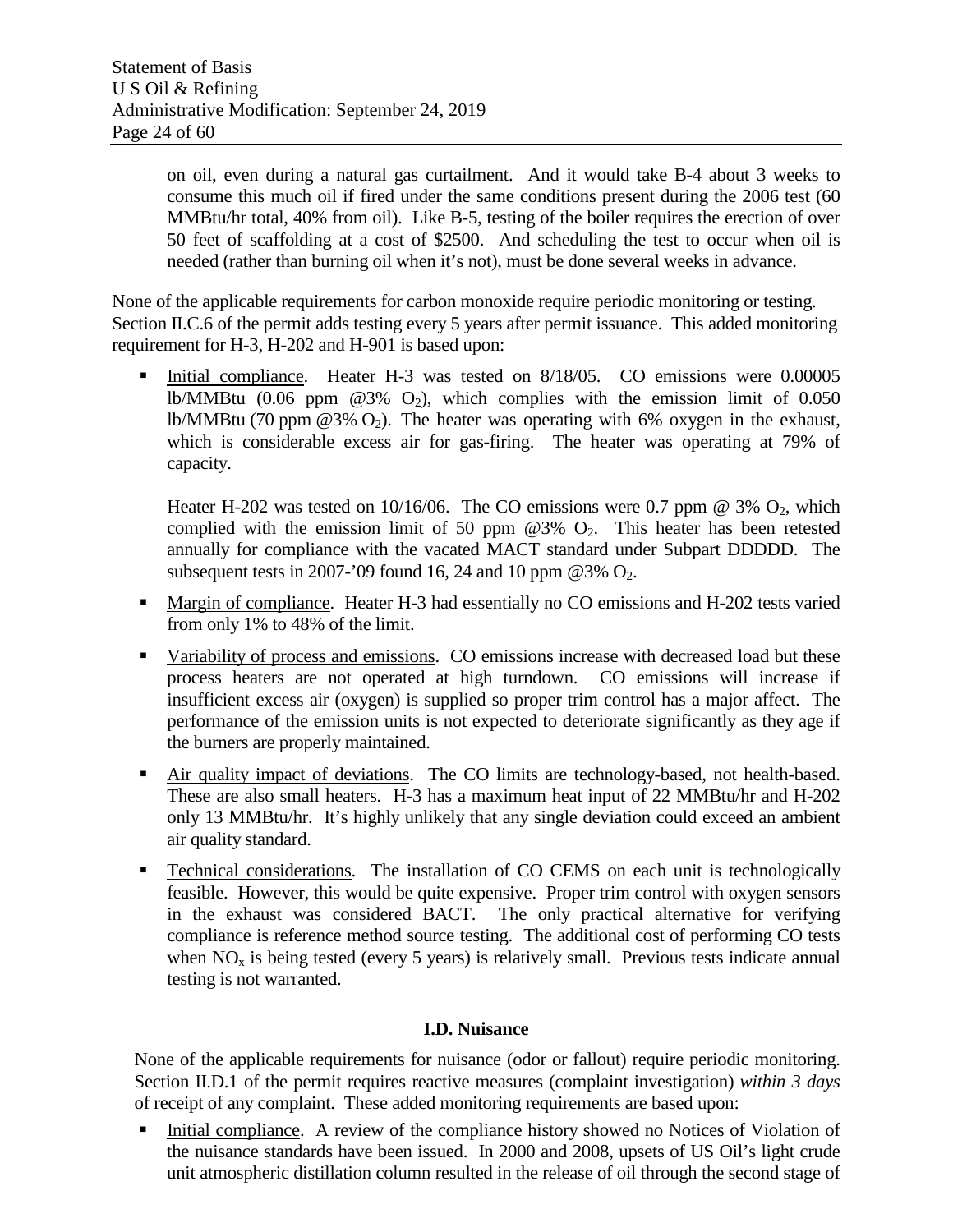the pressure relief system. Oil spray carried for several blocks and coated adjacent properties. US Oil paid to have the deposits removed from cars. No other nuisance complaints specific to US Oil have been received by PSCAA in recent years.

- Margin of compliance. US Oil emits some odor (no dust). It has taken measures to reduce odor emissions including, but not limited to, the installation of asphalt fume demisters, elimination of barometric condensers, and covering of the wastewater separator. Even on the property, odors are not strong.
- Variability of process and emissions. Unknown. Oil refining is a continuous process (not a batch process). The greatest potential for emissions is during startup and shutdown of a process unit. Some level of hydrocarbon odor is always present. A 'walk-around' the facility would be very unlikely to find higher than normal odor levels.
- Air quality impact of deviations. Violations would, by definition, be a 'detriment to person or property'. US Oil is located in the center of the most industrial area in the Puget Sound region.
- Technical considerations. US Oil is a large and complex facility subject to numerous inspection and monitoring requirements for VOC, HAP and  $SO<sub>2</sub>$  (see Sections II.F and II.B). Sources of VOC, HAP, and  $SO<sub>2</sub>$  are also the primary sources of odor. The facility is equipped with numerous continuous  $H_2S$  monitors/alarms for worker safety. The facility is also equipped with numerous process sensors that will alarm in the event of a malfunction (or release) and that are watched continuously by control room operators. US Oil is located in the middle of a large industrial area with many malodorous facilities including a rendering plant and a Kraft pulp mill.

## **I.E. Inorganic Toxic Air Contaminants and Hazardous Air Pollutants**

Hydrochloric acid, lead, arsenic, cadmium, chromium, and dioxin emissions from oil combustion are regulated by limits on the content of chlorinated compounds (total halogens, PCB) and these metals in the fuel oil. The permit does not require monitoring (reference method testing) for these contaminants because:

- Initial compliance. A review of the compliance history showed no Notices of Violation have ever been issued.
- Margin of compliance. The limits in Section 9.08 of Regulation I restrict the blending and burning of used oil or solvents. US Oil uses only crude oil in the manufacture of its products. The metals concentrations measured by US Oil are typically 100 times below the limits. PCB and halogens are not detectable.
- Variability of process and emissions. There appears to be little variation in the residual fuel oil data provided by US Oil for 1/94-10/97. Metals concentrations remained consistently below the limits by a factor of 100.
- Air quality impact of deviations. There are no ambient air quality standards for TAC or HAP. The impact of a deviation would depend upon the magnitude and duration of the deviation. Most of the residual fuel oil, which has the higher metals content, is sold for use outside the four-county area (e.g., marine use).
- Technical considerations. There are international specifications for vanadium content, even one for aluminum+silicon, but none for halogens and PCB or the metals of interest.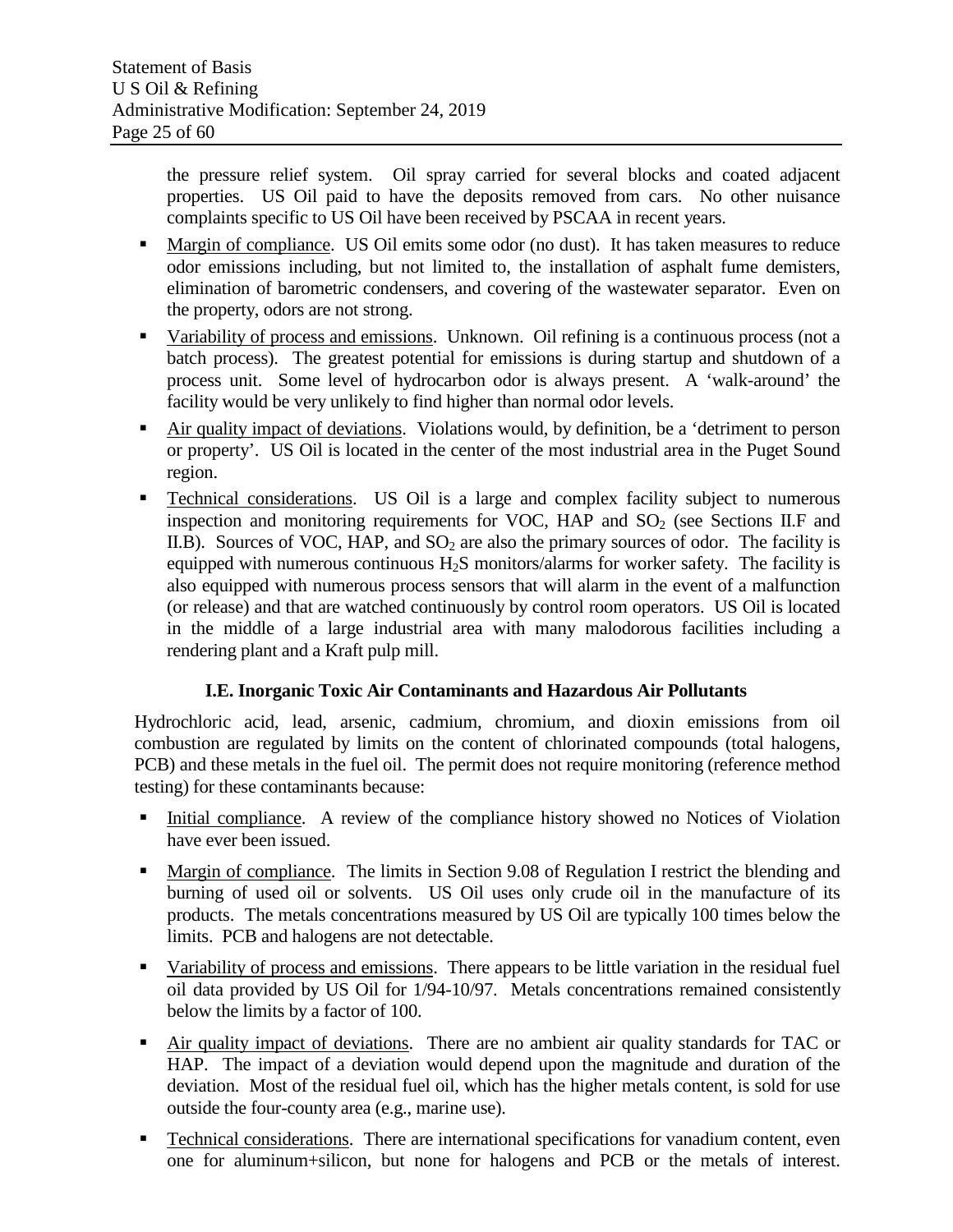Analyses are feasible, but US Oil has requested not to be required to perform them given the consistently low concentrations previously measured and the cost of performing the analyses.

Hydrochloric acid emissions from acid storage tank (TK-102) are controlled by a drum of activated carbon adsorbent. The permit does not require monitoring (reference method testing) for these contaminants because:

- Initial compliance. A review of the compliance history showed no Notices of Violation have been issued.
- Margin of compliance. The tank was installed and tested upon initial fill on 5/17/02 using EPA Method 26 combined with Standard Method 4500-Cl-C (mercuric nitrate method). The average of two test runs was 20 ppm, which is well below the standard of 100 ppm. But colorimetric tubes indicated no detectable emissions on a 1-20 ppm HCl scale.
- Variability of process and emissions. Emissions are primarily working losses that occur during filling of the storage tank. The 4500 gallon tank is refilled roughly twice per year (~6000 gal/yr). The emissions would increase rapidly if there was breakthrough on the adsorbent.
- Air quality impact of deviations. Section 9.10 of Regulation I limits the emission to 100 ppm. The IDLH is only 50 ppm and the PEL is only 5 ppm (ceiling value). The vent from the adsorber is  $\sim$ 10 feet above ground level. The odor detection threshold is  $\lt$ 1 ppm and it is highly irritating. Uncontrolled, the concentration could theoretically exceed 50,000 ppm.
- **Technical considerations.** Because of the corrosive nature of HCl and the need to ensure worker safety at all times, US Oil replaces the drum of adsorbent once every 2 years as part of their preventative maintenance program. This amounts to the collection/neutralization of ~12 pounds of acid fumes prior to replacement, which should be well below the adsorbent capacity. It is possible to use colorimetric tubes, although they didn't appear to function reliably at the low concentrations encountered during the initial performance testing of the storage tank.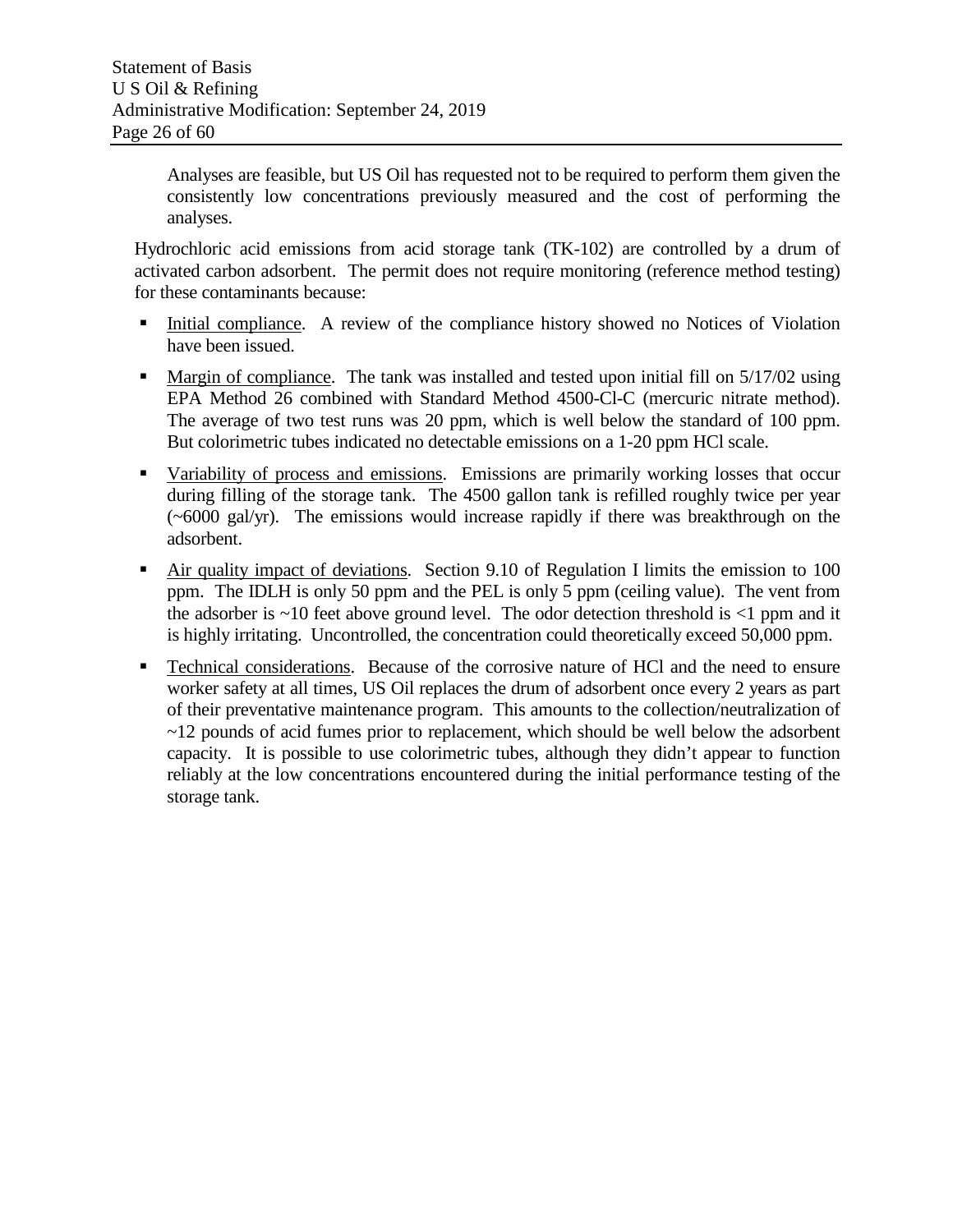### **I.F. Volatile Organic Compounds and Organic Hazardous Air Pollutants**

The applicable requirement for a pressure/vacuum vent on a junction box doesn't require periodic monitoring. The permit does not require monitoring because:

- Initial compliance. The P/V vent is being installed in conjunction with the installation of five large storage tanks with NSPS Subpart QQQ water draw systems.
- Margin of compliance. Unknown.
- Variability of process and emissions. Emissions without the P/V vent would occur when the water level in the junction box rises. With the P/V vent small rises in the liquid level will not result in emissions to the atmosphere.
- Air quality impact of deviations. There are no ambient air quality standards for VOC or HAP. The magnitude of any impact would depend upon the magnitude and duration of the deviation. The primary concern would be worker safety.
- Technical considerations. The BACT requirement for a P/V vent was taken from NESHAP Subpart FF, which had no associated monitoring requirement. This component could be added to the LDAR program or it could be visually inspected. The MACT Subpart CC requirement for P/V vents on the closed-vent system for the storage tanks is an annual visual inspection while the system is under pressure. But it would be difficult to know when the junction box is under pressure as it has no pressure sensor.

None of the applicable requirements for vacuum-producing systems require periodic monitoring. The permit does not require monitoring because:

- Initial compliance. A review of the compliance history showed no Notices of Violation have been issued.
- Margin of compliance. The noncondensable gases are hard piped into a compressor that feeds the fuel gas system, which is monitored by a  $H<sub>2</sub>S$  CEMS.
- Variability of process and emissions. Vapors are pulled from the distillation columns by means of steam-ejectors. The hard piping itself has virtually no emissions.
- Air quality impact of deviations. There are no ambient air quality standards for VOC or HAP. The magnitude of any impact would depend upon the magnitude and duration of the deviation. The primary concern would be worker safety.
- Technical considerations. The requirement is simply to combust all noncondensable VOC from the vacuum systems. Unless the piping leaks, the VOC will be combusted as part of the refinery fuel gas system. Some of the components are subject to the LDAR program. The noncondensable gases are some of the most malodorous at the refinery and will be readily detected by operating personnel if there is a leak.

None of the applicable requirements for open-ended valves and sampling connection systems require periodic monitoring. The permit does not require monitoring because:

 Initial compliance. A review of the compliance history showed five Notices of Violation have been issued for a relatively small number of open-ended lines that were promptly repaired.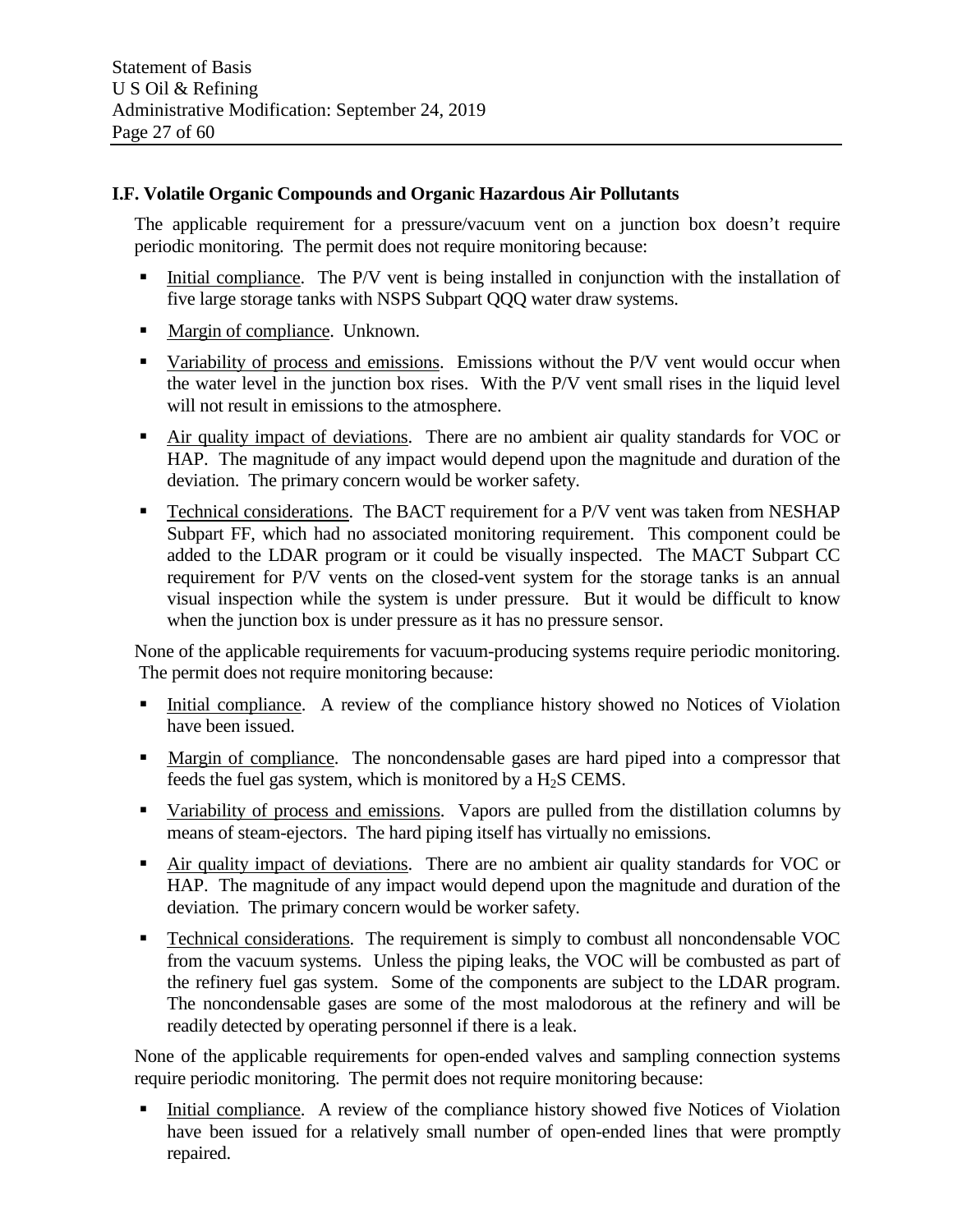- **Margin of compliance.** The applicable requirements are established operating procedures but operators inevitably forget to follow the procedures. All equipment reportedly meets these requirements.
- Variability of process and emissions. Emissions should be negligible if the valves and sampling connection systems are equipped with the required secondary seal.
- Air quality impact of deviations. There are no ambient air quality standards for VOC or HAP. The magnitude of any impact would depend upon the magnitude and duration of the deviation. The primary concern would be worker safety.
- Technical considerations. Monitoring is not required under the current MACT standard. However, proposed changes to 40 CFR 63 Subpart VV (Federal Register: 11/7/06 Volume 71, Number 215) include annual monitoring of open-ended lines. Open-ended lines are presently discovered during LDAR inspections of the associated valves.

None of the applicable requirements for floating roof storage tanks require periodic monitoring to verify compliance with the basic design requirement to have a floating roof with seals. The permit does not require monitoring because:

- Initial compliance. A review of the compliance history showed no Notices of Violation have been issued.
- Margin of compliance. All equipment meets these requirements. Standard operating procedures assure that the tank is emptied and refilled continuously and as rapidly as possible when the roof is resting on the leg supports.
- Variability of process and emissions. Emissions are greatest when the roof is resting on the leg supports during tank drawdowns and refilling.
- Air quality impact of deviations. There are no ambient air quality standards for VOC or HAP. The magnitude of any impact would depend upon the magnitude and duration of the deviation. The primary concern would be worker safety.
- Technical considerations. Monitoring is not required under the MACT standard. All NESHAP requirements proposed after 11/15/90 are deemed by EPA to satisfy the Title V monitoring requirements (see FR 54915 10/22/97, and 40 CFR  $64.2(b)(1)(i)$ ).

None of the applicable requirements for deck fittings under Conditions 5-7 of PSCAA Order of Approval Nos. 6536 and 9580 require periodic monitoring. The permit requires monitoring of the specific fittings *each time the tank is emptied and degassed* as part of the existing monitoring required under the MACT standard. These added monitoring requirements are based upon:

 Initial compliance. A review of the compliance history showed no Notices of Violation have been issued.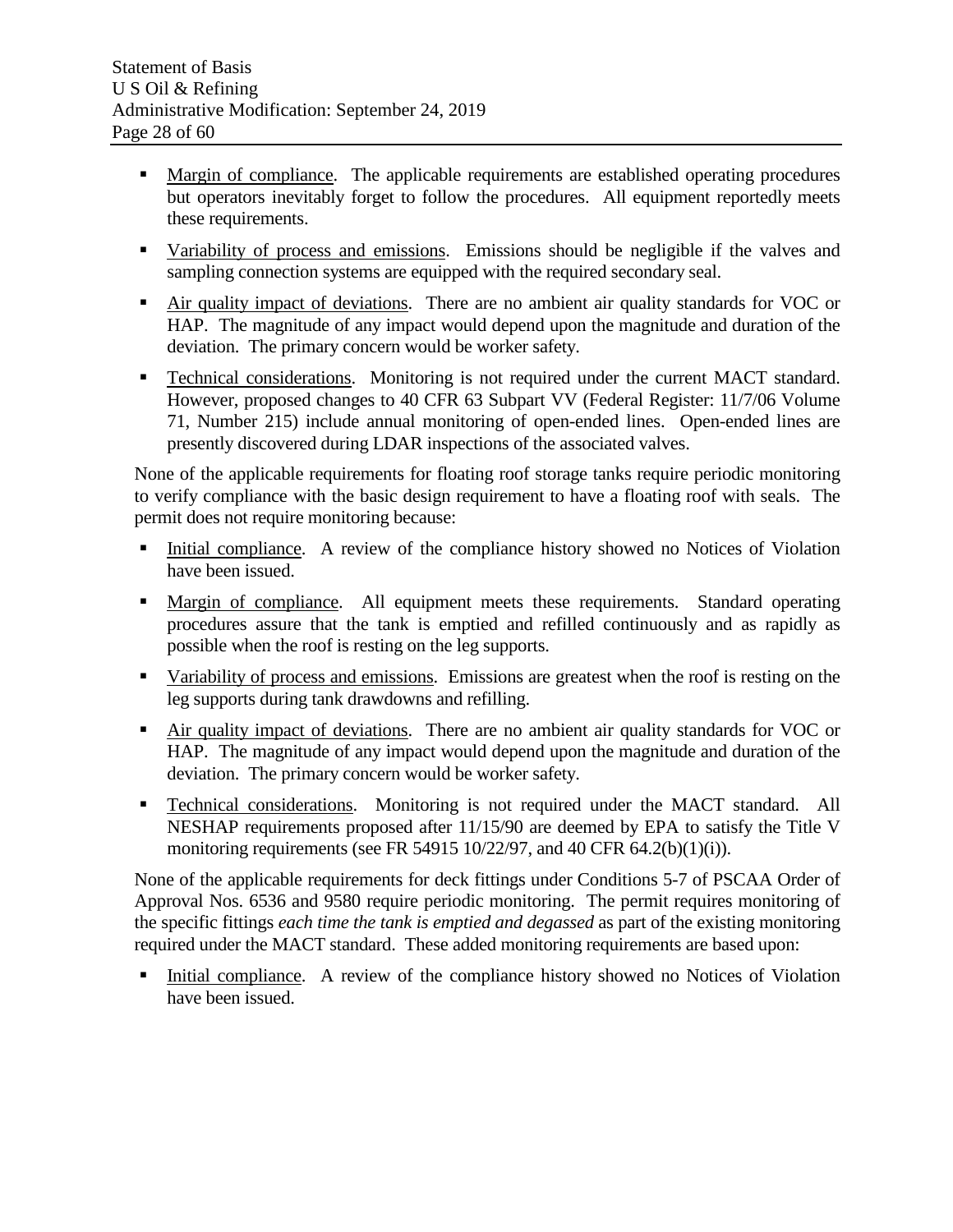- Margin of compliance. All equipment meets these requirements.
- Variability of process and emissions. Emissions are a function of the vapor pressure of the product stored, which is a function of its temperature.
- Air quality impact of deviations. There are no ambient air quality standards for VOC or HAP. The magnitude of any impact would depend upon the magnitude and duration of the deviation. The primary concern would be worker safety.
- Technical considerations. Monitoring of deck fittings is required under the MACT standard and under Subpart Kb each time the tank is emptied and degassed. Tanks TK-80020, TK-80021, TK-80022, TK-300001, and TK-300002 are subject to NSPS Subpart Kb. Tanks TK-14001 and TK-14002 are not technically Subpart Kb tanks, but the Subpart Kb design requirements and these additional requirements were determined to be the Best Available Control Technology at the time of installation. This level of monitoring was considered appropriate for all deck fitting requirements. No monitoring is deemed necessary for exterior paint color.

None of the applicable requirements limiting the back pressure in the vapor hoses at the gasoline tank truck loading rack require periodic monitoring. The permit does not require monitoring because:

- Initial compliance. A review of the compliance history showed no Notices of Violation have been issued.
- **Margin of compliance.** The vapor combustor is activated when pressure in the closed-vent system reaches 2.5 inches of water, which is well below the limit of 18 inches.
- Variability of process and emissions. Excessive back pressure would cause the pressure relief vents on the tank truck to open.
- Air quality impact of deviations. There are no ambient air quality standards for VOC or HAP. The magnitude of any impact would depend upon the magnitude and duration of the deviation. The primary concern would be worker safety.
- Technical considerations. A failure could potentially occur if a foreign object were to enter the hose, which is rare. Monitoring of backpressure is not required under the MACT standard. All NESHAP requirements proposed after 11/15/90 are deemed by EPA to satisfy the Title V monitoring requirements (see FR 54915 10/22/97, and 40 CFR  $64.2(b)(1)(i)$ ). This rare event would be detected pursuant to the monitoring required under 40 CFR  $63.148(b)(2)(ii)$ . This provision requires US Oil to perform annual monitoring of the flexible vapor hoses for leaks, which are most likely to be found if the system is overpressurized. Truck drivers should also notice their relief valves venting and report it to the dispatch manager.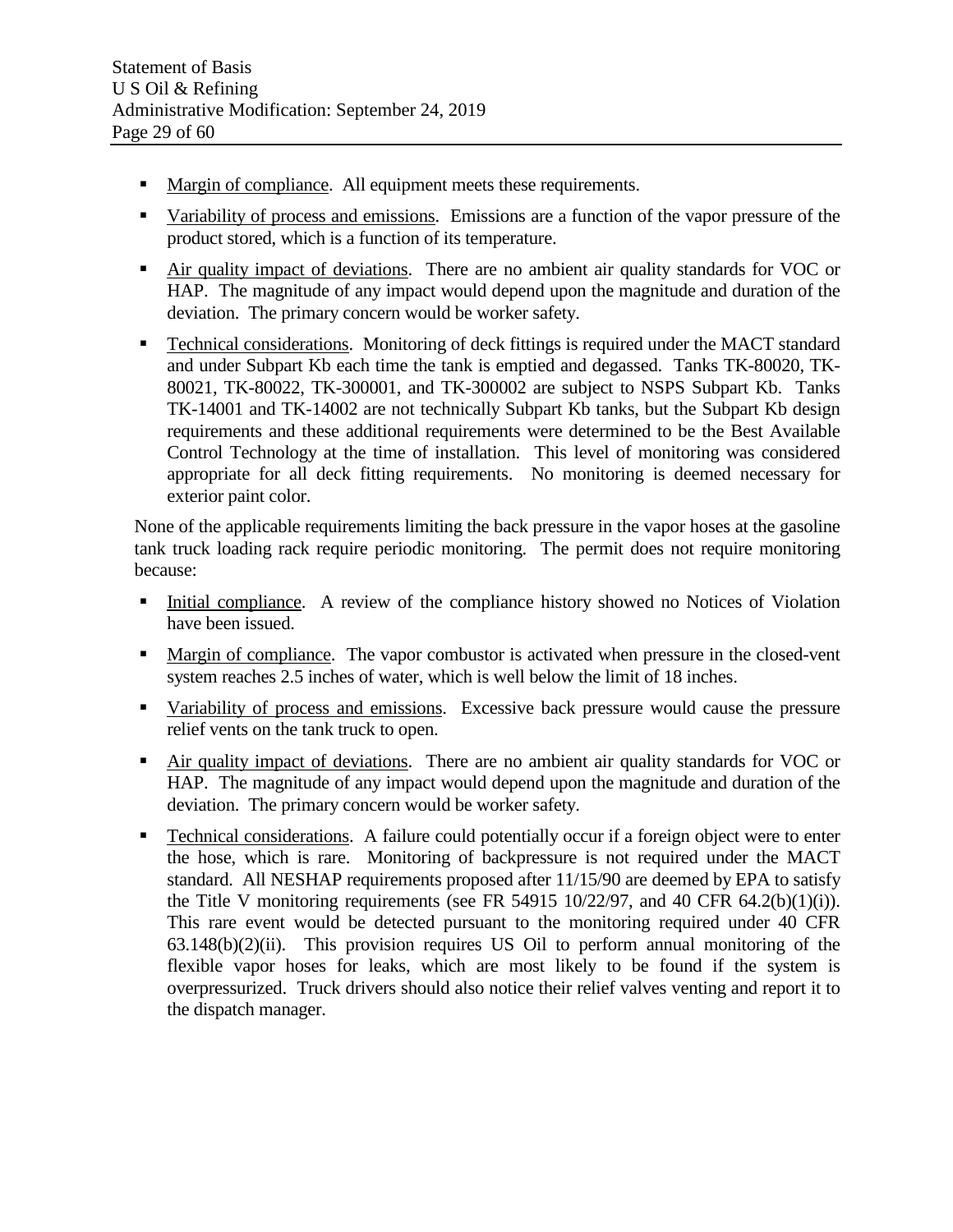None of the applicable requirements for the gasoline tank truck loading rack require periodic monitoring to verify compliance with the basic requirement to have bottom loading with vapor recovery. The permit does not require monitoring because:

- Initial compliance. A review of the compliance history showed no Notices of Violation have been issued.
- Margin of compliance. The equipment clearly meets this requirement. Trucks cannot physically be loaded by any other means.
- Variability of process and emissions. Emissions can only occur during truck loading.
- Air quality impact of deviations. There are no ambient air quality standards for VOC or HAP. The magnitude of any impact would depend upon the magnitude and duration of the deviation. The primary concern would be worker safety.
- **Technical considerations.** Monitoring is not required under the MACT standard. All NESHAP requirements proposed after 11/15/90 are deemed by EPA to satisfy the Title V monitoring requirements (see FR 54915 10/22/97, and 40 CFR 64.2(b)(1)(i)).

None of the applicable requirements for the gasoline tank truck loading rack require periodic monitoring to verify compliance with the limit on liquid leaks. The permit requires *quarterly* monitoring. These added monitoring requirements are based upon:

- Initial compliance. A review of the compliance history (see above) showed one Notice of Violation was issued in 1985.
- **Margin of compliance.** Normally, the leak rate is much lower than the limit.
- Variability of process and emissions. Dry break connectors are virtually leak-free, but will eventually wear out and start to drip. Drips can also occur as a result of wear of the couplers on the tank truck side. This is why the standards average over three disconnects.
- Air quality impact of deviations. There are no ambient air quality standards for VOC or HAP. The magnitude of any impact would depend upon the magnitude and duration of the deviation. The primary concern would be worker safety.
- **Technical considerations.** No similar requirements are found under the MACT standard, Subpart XX of Part 60, or the Hazardous Organic NESHAP. US Oil has a preventative maintenance work order, performed quarterly, that requires checks of the vapor and product hoses and fittings, etc. Also, once per shift the dispatcher visually inspects the loading rack for leaks following a checklist. US Oil is required by the Oil Handlers Training and Certification Program to have a program for instructing truck drivers on hookup procedures and spill response.

The applicable requirement for truck drivers to connect the vapor recovery system does not require periodic monitoring. The permit does not require monitoring because:

 Initial compliance. A review of the compliance history showed no Notices of Violation have been issued.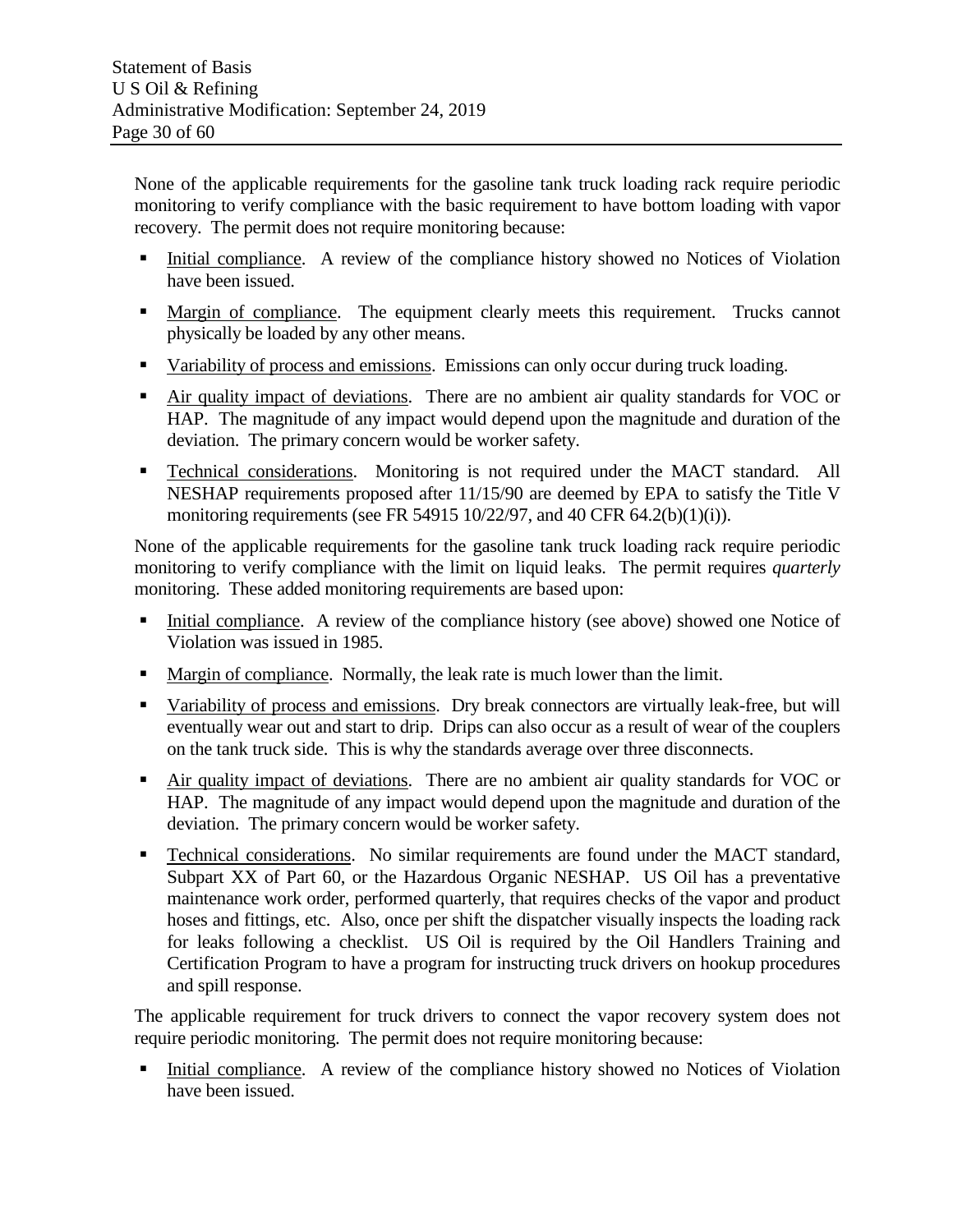- Margin of compliance. Loading is not possible unless the vapor recovery system is connected.
- Variability of process and emissions. Emissions can only occur during truck loading.
- Air quality impact of deviations. There are no ambient air quality standards for VOC or HAP. The magnitude of any impact would depend upon the magnitude and duration of the deviation. The primary concern would be worker safety.
- Technical considerations. The applicable requirement specifies that posting signs is an acceptable means of compliance. US Oil posts such instructions. Monitoring is not required under the MACT standard. All NESHAP requirements proposed after 11/15/90 are deemed by EPA to satisfy the Title V monitoring requirements (see FR 54915 10/22/97, and 40 CFR 64.2(b)(1)(i)).

Of the applicable requirements for the gasoline tank truck loading rack, only the MACT standard requires periodic monitoring to assure that only trucks with current certifications on file are loaded. The permit does not require additional monitoring because:

- Initial compliance. A review of the compliance history showed no Notices of Violation have been issued.
- Margin of compliance. With the computerized system employed by US Oil, it is not possible for trucks without current certifications on file to load unless the driver intentionally inputs the ID number of a different (certified) transport tank. There is no evidence that this practice is occurring.
- Variability of process and emissions. Without the computerized tracking system, there would be a greater potential for loading product onto an uncertified transport tank and that could result in increased emissions.
- Air quality impact of deviations. There are no ambient air quality standards for VOC or HAP. The magnitude of any impact would depend upon the magnitude and duration of the deviation. The primary concern would be worker safety.
- Technical considerations. When the emission standards were originally adopted in the early 1980's, computerized systems probably didn't exist. Today, all of the gasoline loading terminals in the Puget Sound area use such systems. The MACT standard still references the (outdated) Subpart XX requirement to manually cross check the transport tank ID numbers with the certificates on file within 2 weeks of the loading activity. Continuous monitoring makes these requirements irrelevant.

The applicable requirement for cutback asphalt use does not require any periodic monitoring. The permit requires US Oil to notify (in writing) each of its cutback asphalt customers of the requirement. This added monitoring requirement is based upon:

- Initial compliance. A review of the compliance history showed no Notices of Violation have been issued.
- Margin of compliance. Section 3.01 of PSCAA Regulation II makes it unlawful to 'cause or allow' the use of cutback asphalt during summer months except under certain conditions. US Oil does not use asphalt, but supplies it to end users. And since it needs to be heated, it is generally used shortly after being loaded. Only in that sense could US Oil 'cause or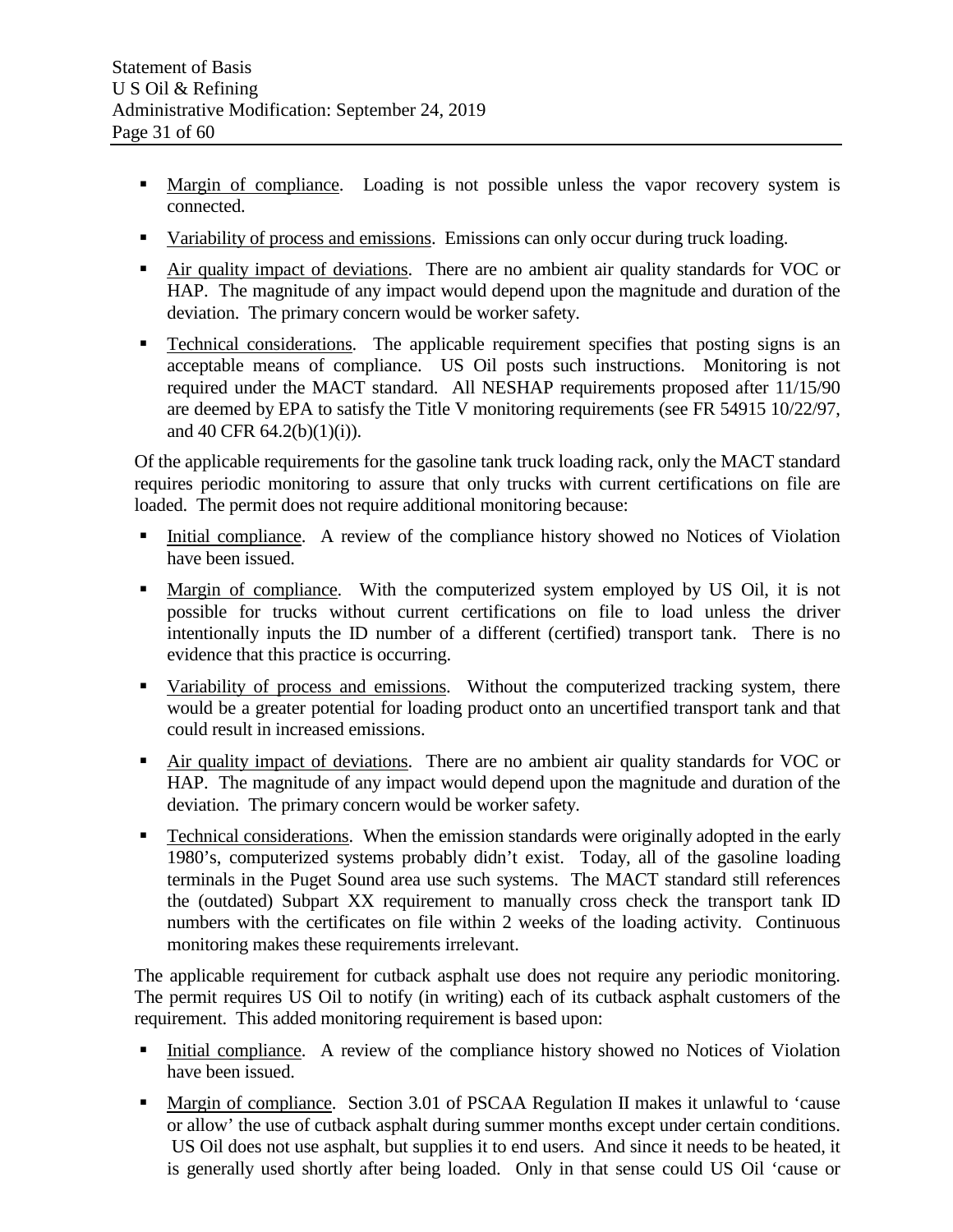allow' its use in violation of the prohibition.

- Variability of process and emissions. The use of cutback asphalt results in substantial VOC emissions. This is why its use is largely prohibited during the summer months.
- Air quality impact of deviations. There are no ambient air quality standards for VOC or HAP. The magnitude of any impact would depend upon the magnitude and duration of the deviation.
- Technical considerations. A one-time notification to each cutback asphalt customer was deemed appropriate by US Oil and has been instituted.

## **Operational Requirements and Limitations**

WAC 173-401-605(1) requires the permit to contain 'emission limitations and standards, including those operational requirements and limitations that assure compliance'. WAC 173-401-600(2) requires the permit to 'identify any difference in form as compared to the applicable requirement upon which the term or condition is based'.

Emission limitations and performance standards containing language that is further defined in the permit include:

- PSCAA Reg. I, §7.09(b), which requires 'prompt repair of defective equipment and control equipment';
- PSCAA Reg. I, §7.09(b), which requires 'recording of equipment and control equipment performance' and 'a record of all actions required by the [O&M] plan';
- PSCAA Reg. I, §9.20, which requires equipment to be 'maintained in good working order';
- **PSCAA Reg. I, §3.07(a), which requires that 'testing of sources for compliance with** emission standards shall be performed in accordance with current US EPA approved methods unless specific methods have been adopted by the Board';
- WAC 173-400-105(4), which requires 'approved EPA methods from 40 CFR parts 51, 60, 61 and 63, or approved procedures contained in "*Source Test Manual - Procedures for Compliance Testing*," state of Washington, Department of Ecology, as of July 12, 1990'.
- **PSCAA Order of Approval No. 4841, Condition 3, 40 CFR 60.113b(c)(2) and 40 CFR** 63.120(d)(5), which relate to monitoring of the combustion chamber temperature of the vapor combustor (H-1501).

## **Prompt Repair - PSCAA Reg. I, §7.09(b)**

PSCAA Reg. I, §7.09(b) (listed in Section II.H of the permit) requires 'prompt repair of defective equipment and control equipment.' This is defined by the permit to mean 'as soon as practicable but no later than 24 hours after identification, except where the applicable requirement specifies a different timeframe. Shutdown of the defective (noncompliant) equipment within 24-hours is an alternative to repair.' The permit also requires complaints to be investigated within 24 hours.

The storage tanks regulated by the state and local rules are also regulated under Subpart Kb of 40 CFR Part 60 or Subpart CC of 40 CFR Part 63. Defective storage tank equipment must be repaired in accordance with the timeframes specified in the federal rules.

The gasoline tank truck loading rack is also regulated by federal, state and local rules. Defective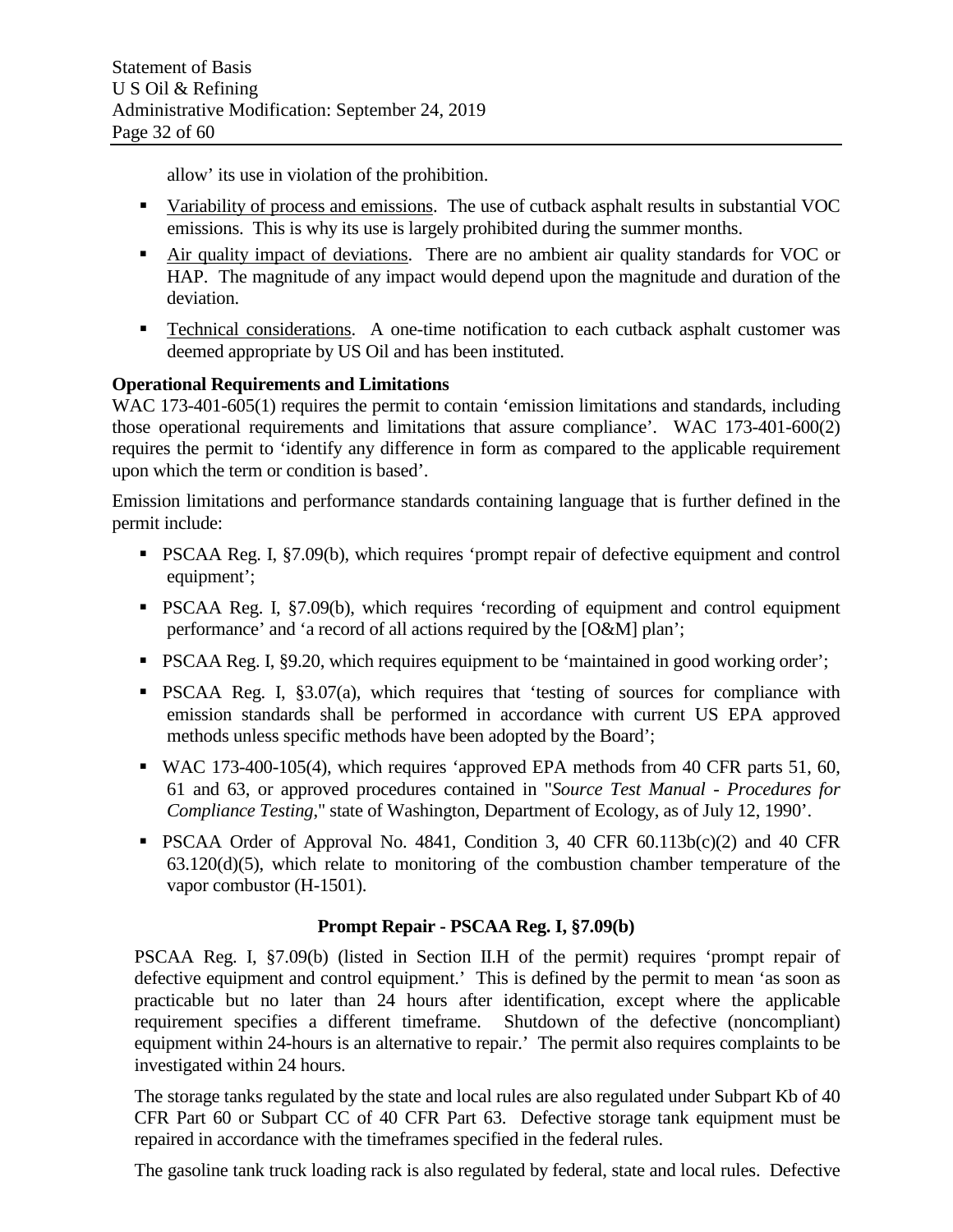loading rack equipment must be repaired in accordance with the timeframes specified in Subpart CC of 40 CFR Part 63 for valves in gas/vapor or light liquid service and for the closed-vent system (manifold connecting storage tanks, loading rack, and vapor combustor).

#### **Records - PSCAA Reg. I, §7.09(b)**

PSCAA Reg. I, §7.09(b) also requires 'recording of equipment and control equipment performance' and 'a record of all actions required by the [O&M] plan.' This is defined as the date and the results of the inspection, tests or other actions including corrective actions and who conducted the inspection, tests or other actions. For complaint investigations, records must also include the date and time of the complaint, the name of the person complaining (if known) and the nature of the complaint. These recordkeeping requirements have been combined with those required under WAC 173-401-615(1)(b) and (2)(a) and listed in Section II of the permit, as appropriate.

#### **'Good Working Order' - PSCAA Reg. I, §9.20 and RCW 70.94.152(7)**

PSCAA Reg. I, §9.20 requires equipment to be 'maintained in good working order'. Similarly, RCW 70.94.152(7) equipment approved under a Notice of Construction to be 'maintained and operate in good working order.' This is defined in Section II.H of the permit, based on the definitions of 'good industrial practice' and 'good air pollution control practice' found under 40 CFR Sections 60.11(d) and 63.6(e)(2). The federal standards define good air pollution control practice because most of their emission limits do not apply during periods of startup, shutdown and malfunction.

Any potential for malfunctions of US Oil's Claus unit (SRU-2) are minimized by the use of the Lo Cat unit (SRU-1) for ammonia bearing gases from the sour water stripper that can cause plugging in the Claus plant. If SRU-2 does malfunction, the sour gas stream can be diverted to SRU-1. Although it requires idling of the diesel hydrotreater, the largest source of sour gas, it can usually be accomplished within several hours.

#### **Approved Test Methods - PSCAA Reg. I, §3.07 and WAC 173-400-105(4)**

PSCAA Reg. I, §3.07(a) requires that 'testing of sources for compliance with emission standards shall be performed in accordance with current US EPA approved methods unless specific methods have been adopted by the Board.' Similarly, WAC 173-400-105(4) requires 'approved EPA methods from 40 CFR parts 51, 60, 61 and 63, or approved procedures contained in "*Source Test Manual - Procedures for Compliance Testing*," state of Washington, Department of Ecology, as of July 12, 1990.' Where an applicable requirement does not specify a test method, one has been listed under the Reference Test Method column in Section I of the permit, as appropriate. Non-EPA test methods are included under Section IX of the permit.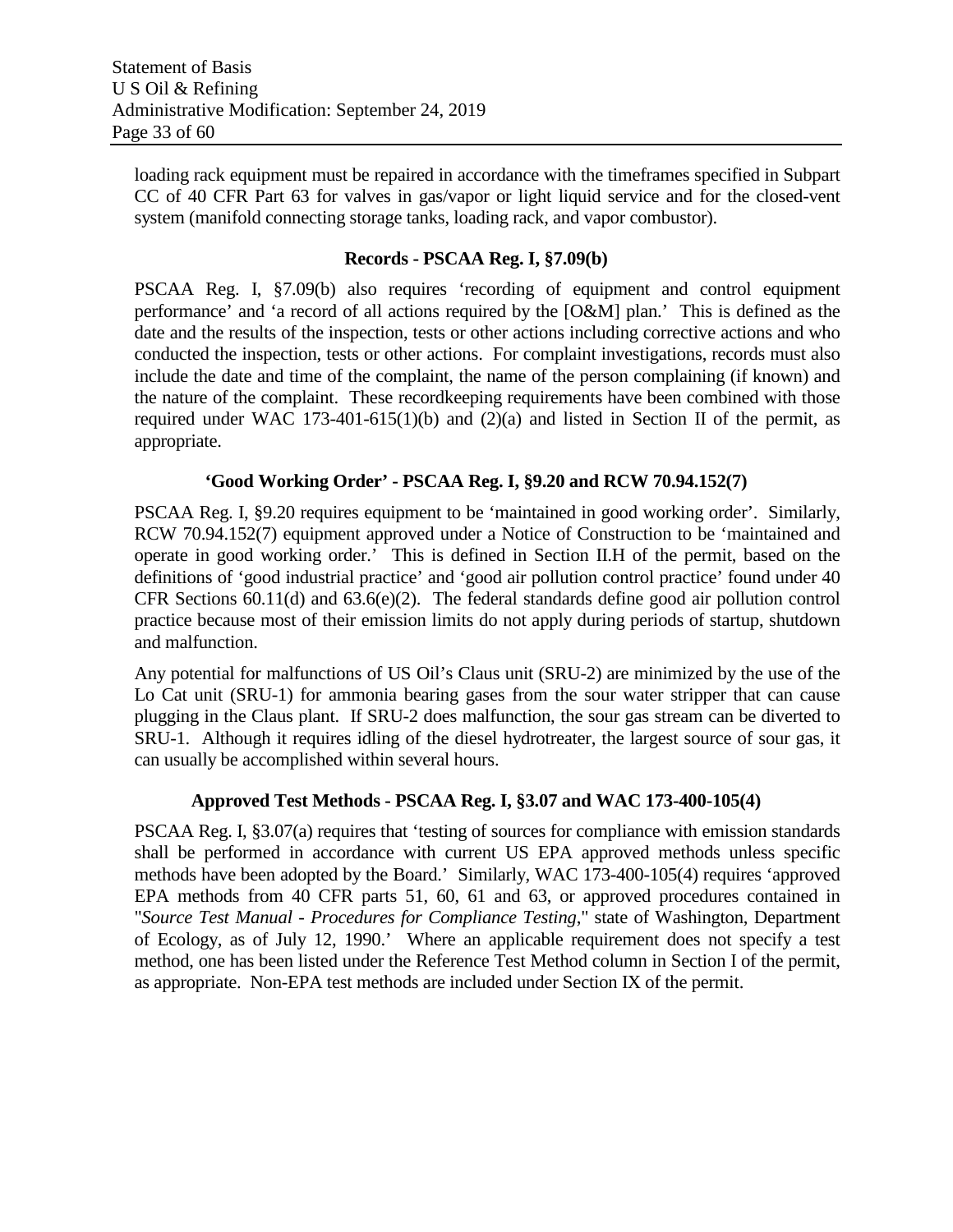## **Vapor Combustion Unit Temperature PSCAA Order of Approval No. 4841, 40 CFR 63.120(d)(5) and 60.113b(c)(2)**

PSCAA Order of Approval No. 4841, Condition 3, states "US Oil shall operate the combustor with the temperature controller set to maintain 1200 °F during normal operations". Additional operational requirements stem from the Refinery MACT and NSPS standards, since the VCU controls emissions from three Group 1 tanks and nine Subpart Kb tanks. Section 63.120(d)(5) of the MACT standard requires US Oil to operate and maintain the VCU such that the temperature remains within the range specified in the Notification of Compliance Status Report. Similarly,  $§60.113b(c)(2)$  of the NSPS requires the VCU to be operated in accordance with the operating plan submitted for approval with the Notice of Construction. These submittals and the Order of Approval specified no averaging period for the minimum operating temperature. The operating permit establishes an operating cycle averaged temperature. The VCU operations vary, but typically it activates between ten and twenty times daily and operates for between 10 minutes and 2 hours each time. Compliance with the 1200 °F minimum cycle-averaged operating temperature will assure compliance with the underlying emission standard of 95% destruction during each activation.

#### **Recordkeeping**

The permit incorporates the recordkeeping provisions from WAC 173-401-615(2)(a), which specifies that "With respect to recordkeeping, the permit shall incorporate all applicable recordkeeping requirements and require, where applicable, the following:

- (a) Records of required monitoring information that include the following:
- (i) The date, place as defined in the permit, and time of sampling or measurements;
- (ii) The date(s) analyses were performed;
- (iii) The company or entity that performed the analyses;
- (iv) The analytical techniques or methods used;
- (v) The results of such analyses; and
- (vi) The operating conditions existing at the time of sampling or measurement.

#### **Inapplicable Requirements**

US Oil requested to list in the permit a number of requirements it considers to be inapplicable to its facility. Pursuant to WAC 173-401-640(2), PSCAA has considered its request and listed those requirements determined to be inapplicable. The permit shield extends to these requirements. (Requirements not listed in the permit are not shielded.)

The permit includes a brief description of the requirement and the reason it was determined to be inapplicable. A complete finding is described below for each requirement.

#### **Fugitive Dust (Particulate Matter)**

WAC 173-400-040(8)(b) and (3)(b) apply to emission units identified as 'significant contributors' to  $PM_{10}$  nonattainment areas. US Oil has virtually no fugitive dust emissions. The PM10 SIP emission inventory shows none. Therefore, these requirements are inapplicable.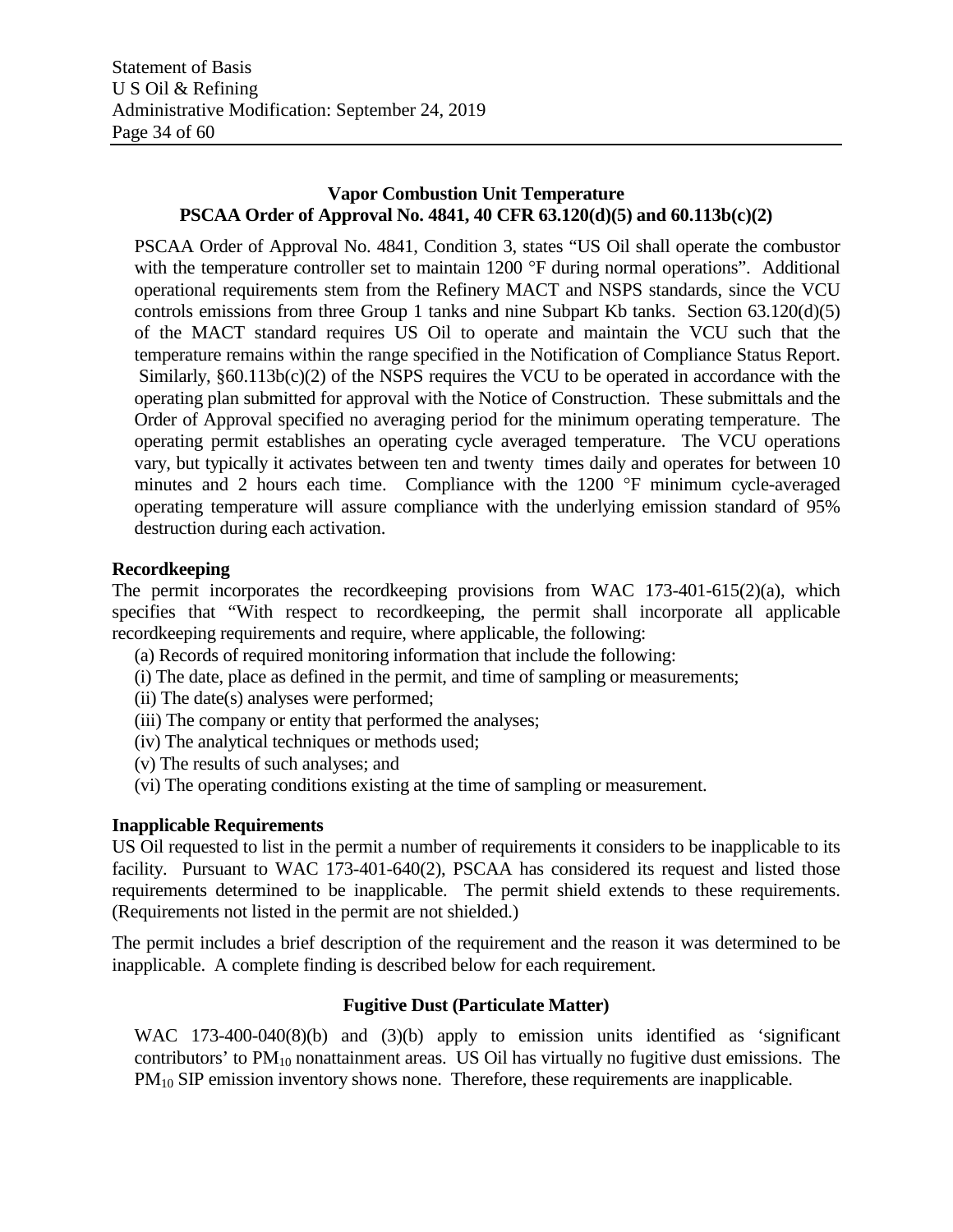### Boilers (Particulate Matter, SO<sub>2</sub>, and NO<sub>x</sub>)

US Oil installed boiler B-4 in June 1980 and boiler B-5 in April 1985. B-4 has a rated heat input of 99 MMBtu/hr and B-5 has a rated heat input of 80 MMBtu/hr. Both boilers predate the 40 CFR Part 60, Subpart Dc requirements which apply to units installed after 6/9/89. Both boilers are below the size threshold for 40 CFR Part 60, Subpart Db of 100 MMBtu/hr. B-4 also predates the Subpart Db requirements which apply to units installed after 6/19/84. Therefore these boilers are not 'affected facilities' as defined under Sections 60.40b and 60.40c and NSPS Subparts Db and Dc are inapplicable.

#### **Claus Sulfur Recovery Unit (SO<sub>2</sub>)**

US Oil installed a Claus sulfur recovery unit rated at 10 ton/day in July 1993. Since it is rated at <20 ton/day, it is not an 'affected facility' as defined under §60.100 of 40 CFR Part 60, Subpart J. The Claus unit tail gas incinerator (H-580) burns fuel gas and is subject to the requirements for 'fuel gas combustion devices'. However, the provisions specific to Claus units under Sections 60.104(a)(2), 60.105(a)(5), 60.105(e)(4), and 60.106(f) are inapplicable.

## **Fuel Gas**  $H_2S(SO_2)$

Section 60.107 of 40 CFR Part 60, Subpart J was adopted on 8/17/89 along with a number of other amendments for fluid catalytic cracking unit (FCCU) catalyst regenerators. The first three paragraphs of this section apply explicitly only to such units. Paragraphs (d), (e), and (f) do not contain such language. In consultation with John Keenan of EPA Region 10, these paragraphs were also determined to apply only to FCCU. US Oil does not have an FCCU. Therefore, these requirements are inapplicable.

The 'reformer' flare (F-2) at US Oil is reportedly used only for emissions resulting from process unit startups, shutdowns upsets or malfunctions of the second reformer (CRU-2), the diesel hydrotreater (DHU), and the sulfur recovery units (SRU-1, SRU-2). Therefore, it is an affected facility but exempt from the emission standards under 40 CFR Part 60, Subpart J (see  $§60.104(a)(1)).$ 

## **Used Oil (TAC)**

RCW 70.94.610 contains limits for contaminants in used oil burned in land-based facilities. US Oil does not burn used oil. Therefore, this requirement is inapplicable.

#### **Cooling Towers (Inorganic HAP)**

US Oil is a major HAP source and has cooling towers, but does not operate them with chromium-based water treatment chemicals. Therefore, Subpart Q of Part 63 is inapplicable.

## **Equipment Leaks (VOC and Organic HAP)**

The only process unit directly subject to NSPS Subpart GGG is the Isomerization unit. An 'isom stabilizer' was installed in 1993, constituting a 'modification' under §60.14. All of the 'equipment' comprising this 'affected facility' under Subpart GGG is also 'in organic HAP service'. Pursuant to  $\S 63.640(p)$ , this equipment is required to comply only with the provisions specified in the Refinery MACT standard, which incorporates by reference NSPS Subpart VV and the test method for determining 'in light liquid service' found under §60.593(d) of NSPS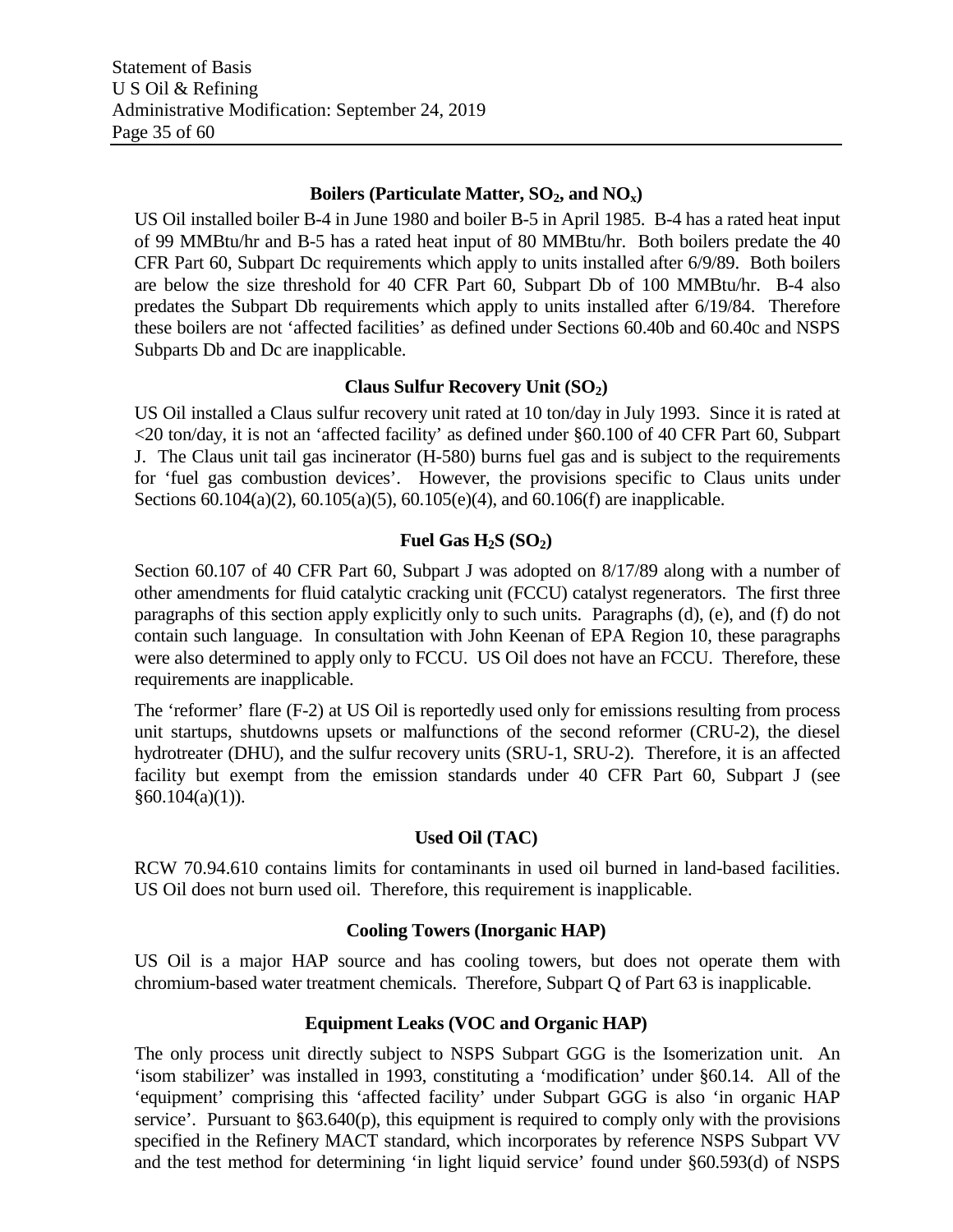Subpart GGG. (This equipment is also subject to PSCAA Reg. II, Section 2.03.)

US Oil has no equipment 'in benzene service' as defined in 40 CFR 61.111 (i.e., equipment that could conceivably contain ≥10% benzene by weight). Therefore, it is not subject to Subpart J. Because it is not subject to Subpart J, it is also not subject to Subpart V of Part 61, which contains the emission standards for equipment subject to Subpart J.

## **Flares for Pumps, PRVs, Reformers (Organic HAP)**

The flares at US Oil are used as control devices for pumps and pressure relief devices pursuant to 40 CFR 63.648(a) and 40 CFR 60.482-10. However, they are exempt from the continuous monitoring system provisions of  $§63.8$ , paragraphs (c)(4), (c)(6), (d) and (e) pursuant to §63.8(b)(1)(iii), which exempts flares subject to the control requirements in §63.11(b) unless otherwise specified in the relevant standard. Table 44 of Subpart UUU and Table 6 of Subpart CC specify that these provisions are inapplicable.

Because the flares are exempt from the continuous monitoring provisions of §63.8(e), the records of monitoring system performance evaluations under §63.654(f)(4) are also inapplicable.

## **Storage Tanks (VOC and Organic HAP)**

US Oil has storage tanks subject to 40 CFR Part 60, Subparts Ka and Kb. The 'affected facilities' under Subpart K are storage tanks for which construction, reconstruction, or modification commenced between 6/11/73 and 5/19/78. US Oil installed three storage tanks (TK-80017, TK-80018, and TK-80019) in April 1981. PSCAA originally permitted these as Subpart K tanks under Order of Approval No. 2046. That order was later amended to reflect that these are Subpart Ka tanks. Subpart K is inapplicable.

It is worth noting here that  $\S 63.640(n)(7)$  of the MACT standard exempts Group 2 tanks not subject to control requirements of Subpart Ka (TK-30004, TK-80019) from the other Subpart Ka requirements. Tanks TK-80017 and TK-80018 are subject to the control requirements of Subpart Ka but are only required to comply with the Group 1 storage vessel requirements per  $§63.640(n)(5)$ .

Under §63.120(d)(5) of the MACT standard, §60.113b(c)(2) of Subpart Kb, and §60.473(c) of Subpart UU, US Oil is required to monitor the parameter(s) of the control device in accordance with the operating plan (submitted as part of the initial notification) to ensure the control device is properly operated and maintained. Continuous monitoring is not required by these regulations. The initial notification must include an explanation of the criteria used for selecting the monitoring parameter(s) and frequency, but no agency approval of the plan is required.

The general monitoring requirements under Subpart A of Parts 60 and 63 (§60.13 and §63.8) apply to 'continuous monitoring systems' and 'monitoring devices' required under the monitoring sections of the applicable subparts (Kb, UU and CC). Since the monitoring sections of the applicable subparts (§60.116b, §60.473, §63.120) do not require a 'continuous monitoring system' or 'monitoring device', the general monitoring requirements under Subpart A (§60.13, §63.8) are considered inapplicable. Similarly, references to 'continuous monitoring systems' and 'monitoring devices' in §60.7(b) and (f) are also considered inapplicable to the storage tanks.

Because the storage tanks are exempt from the continuous monitoring provisions of §63.8(c), the records of monitoring system performance evaluations under §63.654(f)(4) are also inapplicable.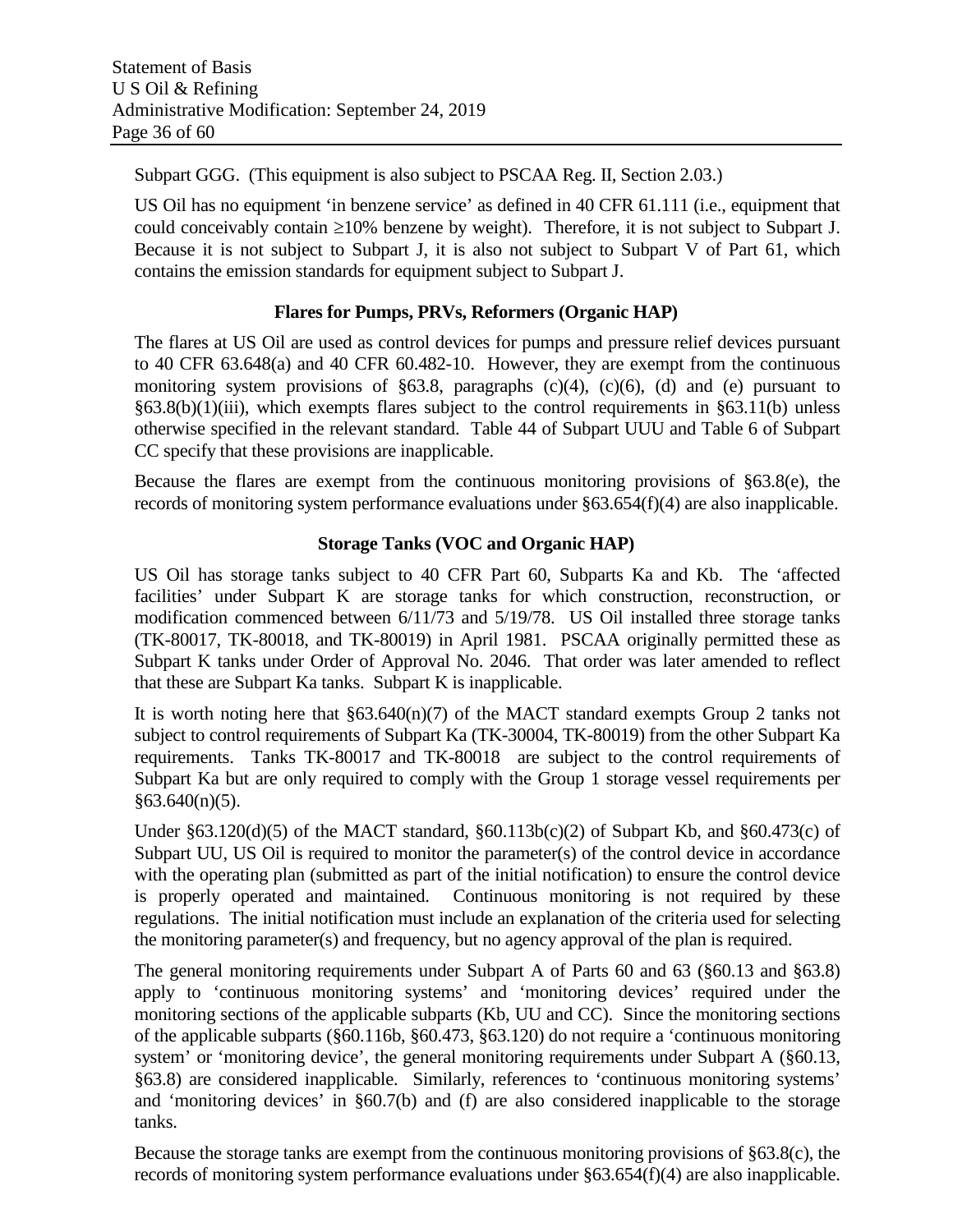The Group 1 storage tanks subject to Subpart Kb are exempted under §63.640(n)(8). Further, Table 6 of Subpart CC clarifies that storage tanks aren't subject to these provisions.

The design of the tanks connected to the gasoline tank truck loading rack closed vent system do not allow safe operation at the pressures described in 40 CFR 60.502(i). This requirement states that pressure-vacuum vents on the closed vent system must not begin to open at pressures less than 18" W.C. Although not an applicable requirement to the closed vent system, §60.502(h) provides further insight. It states that the closed vent system must be designed and operated to prevent pressures from exceeding 18" W.C. during loading operations. The intent of §60.502(i) is therefore to ensure that during normal operation the closed vent system operates at pressures which will not allow raw vapors to be vented through the pressure-vacuum vents.

Following the guidelines of API Standard 650, the pressure-vacuum vents on tanks connected to the closed vent system must be set to open at 3.5" W.C. to allow safe operation and prevent catastrophic tank failure. Vapors collected in this closed vent system are routed to a vapor combustion system (H-1501) which is activated when the closed vent system pressure reaches 2.5" W.C. H-1501 is deactivated when the pressure decreases to 0.5 " W.C.

The design and operation of this system ensures that the closed vent system pressure does not reach the release point of the pressure-vacuum vents. To further ensure that raw vapors are not emitted from the pressure-vacuum vents, a high pressure switch is installed in the closed vent system which activates a local area alarm in the event that the system pressure reaches 3.0" W.C. This warning system allows US Oil time to identify the cause of the high system pressure and make adjustments to return the system pressure to normal levels before pressures reach the release point of the pressure-vacuum vents. U.S. Oil also installed an automatic valve on the waste gas stream that allows increased flow rates when system pressure exceeds 2.7" W.C.

The design and operation of this system meets the intent of 40 CFR 60.502(i), which is to ensure that during normal operation the system pressure is maintained below the release point of the pressure-vacuum vents. To add to the robustness of the system, US Oil sends vapor combustor alarm signals to its DCS (Net-90) system which is monitored by the main control room 24 hours/day. In the event of a sustained high pressure signal or other system problem, a closed vent system warning will alarm the control room operator. The control room operator will then contact the B-area operator who will proceed in the identification and remedy of the cause of the high pressure alarm. Alarm events are recorded. These operational procedures, coupled with the closed vent system design, adds several layers of protection for ensuring that pressurevacuum vents will not release during normal operation.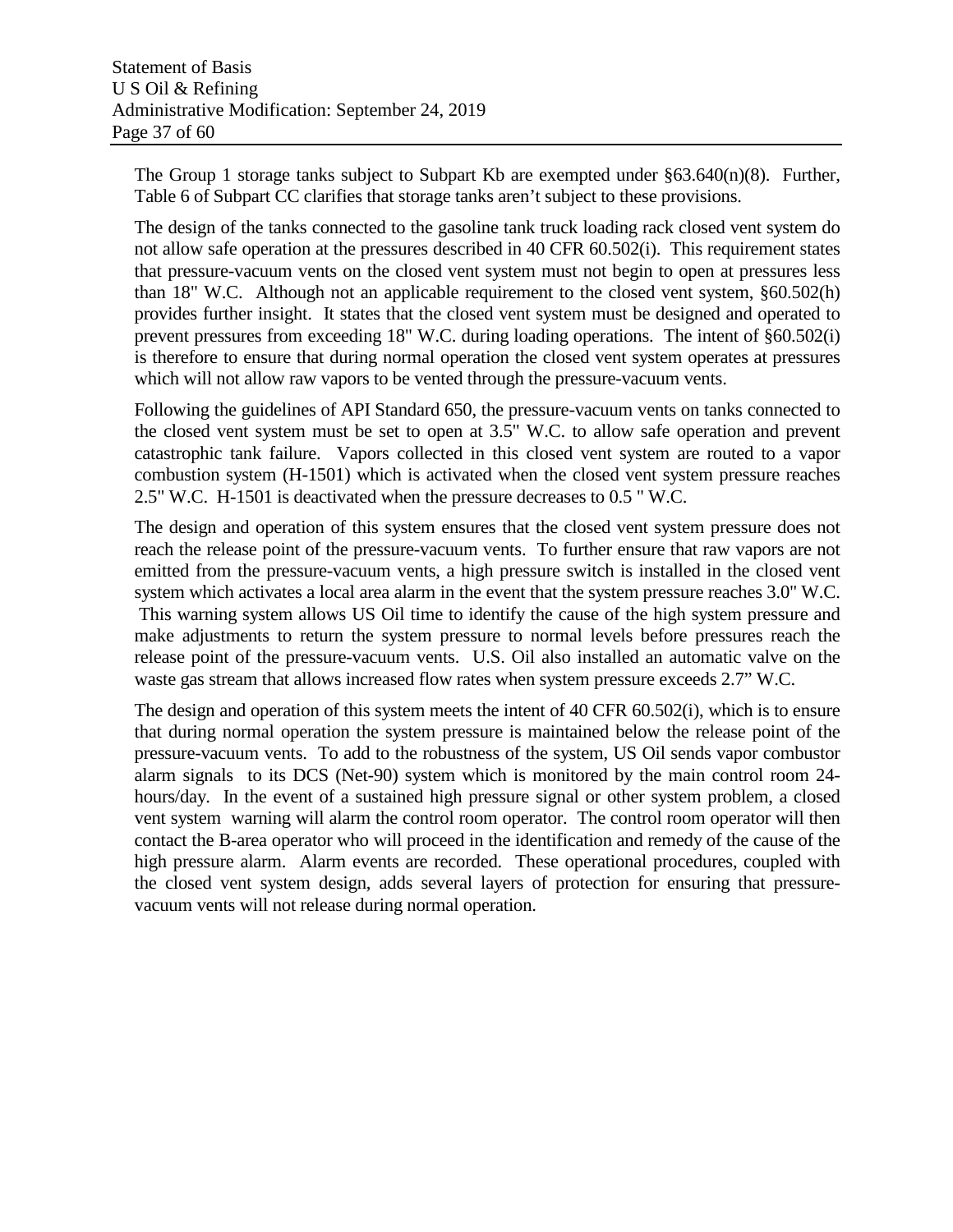#### **Gasoline Truck Loading Rack (VOC and Organic HAP)**

U.S. Oil must comply with many of the requirements in 40 CFR Part 60, Subpart XX pursuant to 40 CFR 63.650, which requires compliance with §63.422 which requires compliance with §60.502. However, US Oil does not have any 'affected facilities' as defined under §60.500 of Subpart XX. Therefore, Subpart XX, in general, is inapplicable.

The gasoline loading rack at US Oil uses a vapor balance system to return vapors displaced during truck loading to the storage vessel providing the gasoline. The system is connected to trucks via flexible hoses with Camlock™ fittings. Check valves are located in the hard-piping near the hose connections to prevent vapor leakage when not in use. A hard-piped trunk line connects the fixed roof tanks with the loading rack.

The trunk line is also connected to a vapor combustor, which is required as a control device for nine gasoline storage tanks under 40 CFR Part 60, Subpart Kb, three tanks under WAC 173- 491-040 and 40 CFR Part 63, Subpart CC, and 12 tanks under PSCAA Reg. II., §3.02.

The gasoline loading racks at most refineries and loading terminals employ a control device for the vapors displaced during truck loading. Therefore, the federal, state, and local emission limits were all written in units of milligrams of emissions per liter (or lb/1000 gal) of gasoline loaded. The truck loading operations at US Oil are not of the typical design for which the rules were developed.

The control device at U.S. Oil is activated by a pressure sensor in the trunk line which is triggered during the filling of storage tanks connected to the closed-vent system.It is not activated by gasoline truck loading and its efficiency has no effect on the efficiency of the vapor balance system used for the gasoline truck loading. A source test conducted in accordance with the reference test methods and procedures would intrinsically result in zero emissions.

Notwithstanding, the vapor combustor could be considered a control device for diesel truck loading, since diesel is loaded from two storage tanks (TK-28001 and TK-45001) not connected to the vapor balance system. There are no emission standards for diesel truck loading because the uncontrolled emissions are extremely low. The vapor combustor used by US Oil is a thermal oxidizer fueled by refinery fuel gas or natural gas (not a flare). The lower volatility of the diesel vapor does not adversely affect its performance as a control device for gasoline storage tanks.

For these reasons, the emission standards in the form of mg/l of gasoline transferred listed in §63.422(b), WAC 173-491-040(2)(c)(i), and PSCAA Reg. II, §2.05(c) are inapplicable. However, the vapor recovery (balance) system does prevent the emission of at least 90% by weight of the VOC as required by PSCAA Reg. II, §2.05(c).

Also inapplicable are the test methods and procedures for control devices under §63.425 and §60.503 via the MACT standard; the continuous monitoring requirements for control devices under §63.427(a)(iv) and (b), WAC 173-491-040(2)(c)(ii), and of PSCAA Reg. II, §2.05(d); and the record keeping and reporting requirements under  $\S 63.428(c)$  and  $(h)(1)$  are inapplicable.

Vapor balance systems are listed as a 'reference control technology for transfer racks' (see 40 CFR 63.111) and are allowed under §63.126(b)(3) of the Synthetic Organic Chemical Manufacturing Industry (SOCMI) MACT standard. Section 63.128(c)(4) of this standard exempts vapor balance systems from performance testing requirements. However, these specific sections of the SOCMI MACT standard aren't referenced by Petroleum Refinery MACT standard.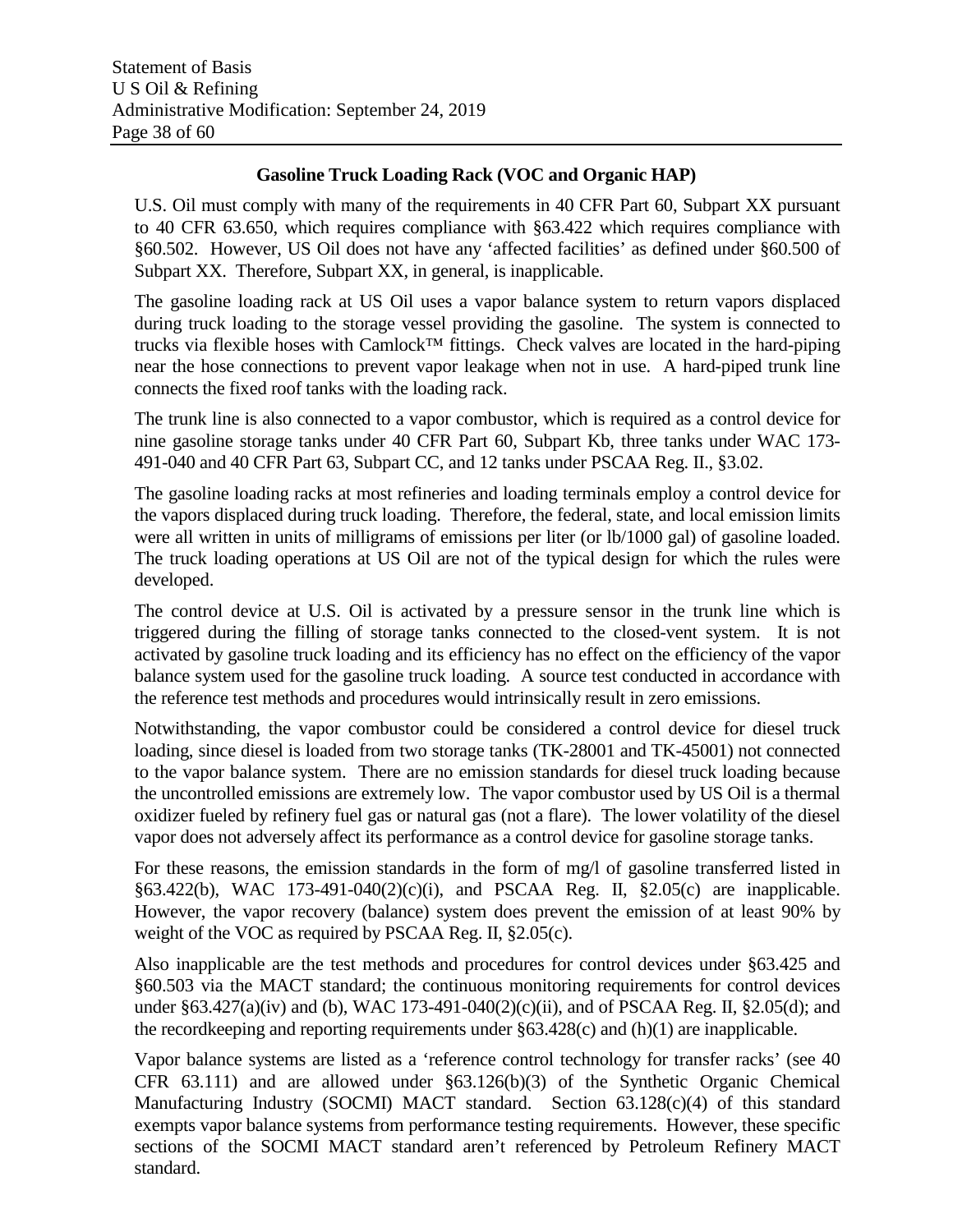Section 63.128(e) of the SOCMI MACT standard, which *is* referenced by the Refinery MACT standard, requires periodic monitoring and inspection of the closed-vent system using the procedures in §63.148. Similarly, the Marine Vessel Loading MACT standard (see §63.560(d)(2)) exempts vapor balancing systems from emission limits and performance testing requirements and requires annual monitoring of the closed-vent system.

Accordingly, the permit applies the storage tank closed-vent system requirements under 40 CFR Sections 63.646 and 60.112b, WAC 173-491-040, and PSCAA Reg. II, Sections 2.05 and 3.02, to the entire closed-vent system - including the sections extending to the gasoline tank truck loading rack, all of the connected storage vessels (and their fixed roofs), and the vapor combustor.

US Oil does not own or operate tank trucks. Therefore, the provisions under WAC 173-491-  $040(6)(b)(ii)$  and PSCAA Reg. II, §2.08 are inapplicable.

#### **Gas Station (VOC)**

U.S. Oil has two underground gasoline storage tanks for its own personnel. They were installed prior to 1/1/79 and the station throughput is <200,000 gallons per year. Therefore, the Stage 1 and 2 requirements under PSCAA Reg. II, §2.07 and WAC 173-491-040(4) and (5) are inapplicable.

#### **40 CFR Part 63 Subpart UUU (Refinery MACT II) Bypass Lines**

U.S. Oil has no bypass lines that could divert an affected vent stream away from a control device used to comply with the requirements of 40 CFR 63 Subpart UUU. The sulfur tank vent was evaluated and determined to be emergency equipment needed for safety reasons. See 40 CFR 63.1562(f)(4).

#### **40 CFR Part 63, Subpart ZZZZ (RICE MACT)**

U.S. Oil has six stationary reciprocating internal combustion engines (RICE) on-site (GE-1, GE-2, J-222, J-250, J-601A and J-601B). GE-1 is exempt from Subpart ZZZZ per §63.6590(b)(3) because it's an emergency stationary CI RICE >500 brake horsepower (bhp). GE-2, J-222, J-601A, and J-601B are exempt from Subpart ZZZZ per §63.6590(c) because they are new stationary emergency CI RICE  $\leq$ 500 bhp subject to Subpart IIII. Only J-250 is subject to the RICE MACT. During refinery-wide turnarounds, U.S. Oil brings in large portable generators to support these efforts. These generators are 'non-road engines' and are exempted under §63.6585(a).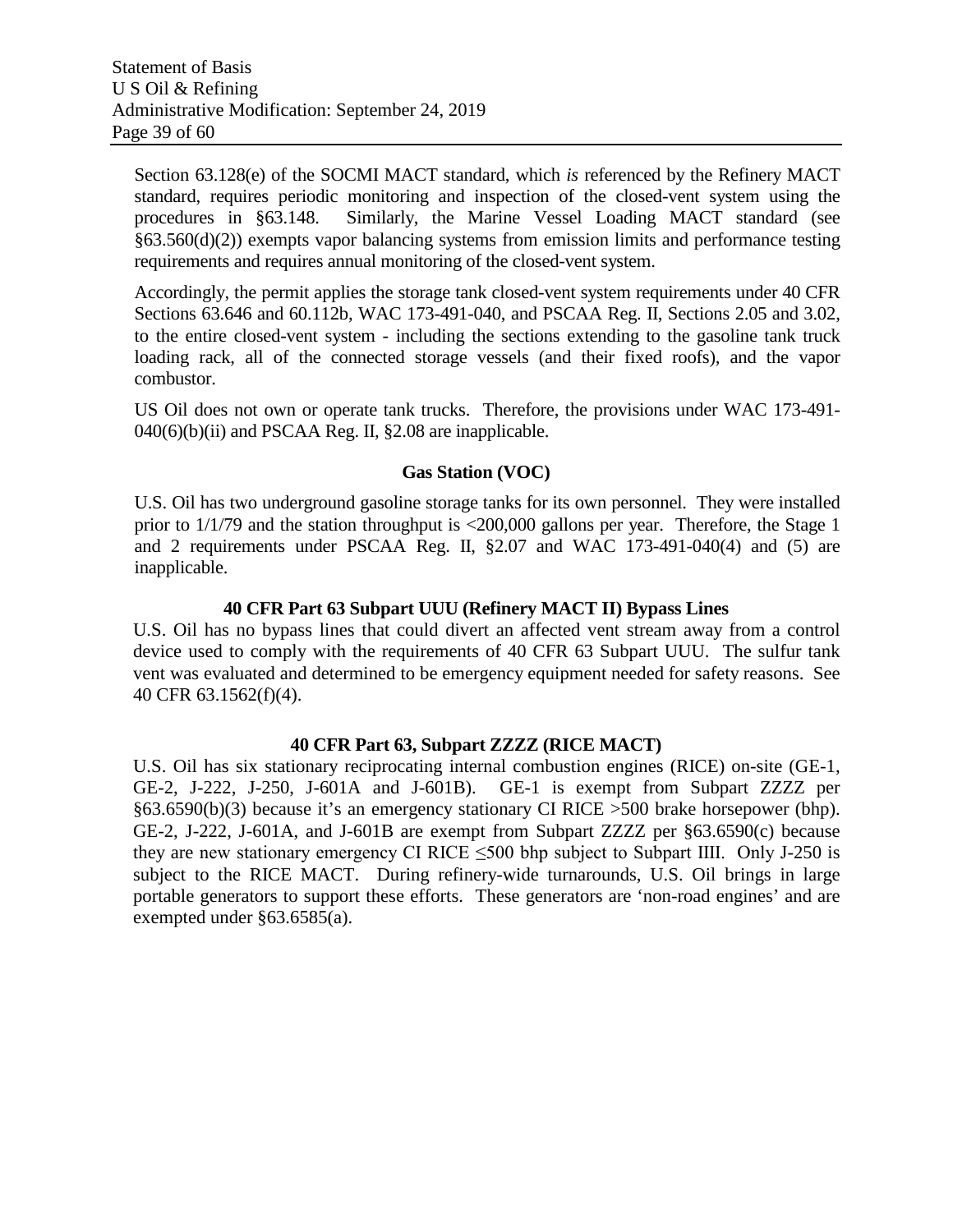## **40 CFR Part 51, Subpart P and Appendix Y, and WAC 173-400-151 Protection of Visibility**

WAC 173-400-151 establishes Washington State implementation of 40 CFR Part 51, Subpart P and Appendix Y, Best Available Retrofit Technology (BART). The requirements of this section apply to certain existing stationary facilities. An "existing stationary facility" means a stationary source of air contaminants that meets all of these conditions:

- (a) The stationary source must have the potential to emit 250 tons per year or more of any air contaminant. Fugitive emissions, to the extent quantifiable, must be counted in determining the potential to emit; and
- (b) The stationary source was not in operation prior to 8/7/62 and was in existence on 8/7/78; and
- (c) Is in one of the 26 source categories (includes petroleum refining).

Active emission units that meet the date criteria have actual emissions of  $\sim$ 5 tons per year and a potential to emit <250 tons per year and are therefore exempt from WAC 173-400-151 and 40 CFR Part 51, Subpart P and Appendix Y, Best Available Retrofit Technology requirements. The Washington State Department of Ecology indicated this status of U.S. Oil in their identification of BART eligible sources. (See [http://www.wrapair.org/forums/ssjf/bart.html\)](http://www.wrapair.org/forums/ssjf/bart.html)

## **40 CFR part 63 subpart EEEE (Organic Liquids Distribution (OLD) MACT)**

40 CFR Part 63 Subpart EEEE, the Organic Liquids Distribution (OLD) MACT, applies to certain equipment used to distribute specifically defined organic liquids into, out of, or within facilities that are major sources of hazardous air pollutant (HAP) emissions. The OLD MACT affected sources are storage tanks, containers, liquid transfer racks, equipment leak components, and transport vehicles that are in organic liquid service (as that term is defined in 40 CFR 63.2406). Equipment that is affected by another MACT standard, such as Subpart CC, is exempt from Subpart EEEE.

U.S. Oil performed a detailed review of the wide range of process chemicals and fuel additives in use at the refinery to determine if any of the equipment would be considered an affected source as per 40 CFR 63.2338. All but one of the chemicals was determined to be exempt based on one of the following criteria:

- $\Rightarrow$  HAP content <5% 40 CFR 63.2406 Organic Liquid (1)
- $\Rightarrow$  HAP partial pressure <0.1 psia 40 CFR 63.2406 Organic Liquid (3)(vi)
- $\Rightarrow$  Products Regulated by 40C FR 63 Subpart CC 40 CFR 63.2338(c)(1)

The one chemical material in use at the refinery that is defined as an organic liquid is Stadis 450, a jet fuel conductivity improver. This additive is transferred from a tote container by hand for use and does not involve the use of a transfer rack. Therefore, even though U.S. Oil is an OLD operation, it has no affected sources per 40 CFR 63.2338 and none of the OLD MACT requirements apply to the facility. *U.S. Oil decided not to list this as an inapplicable requirement because they may install an OLD MACT unit in the future.*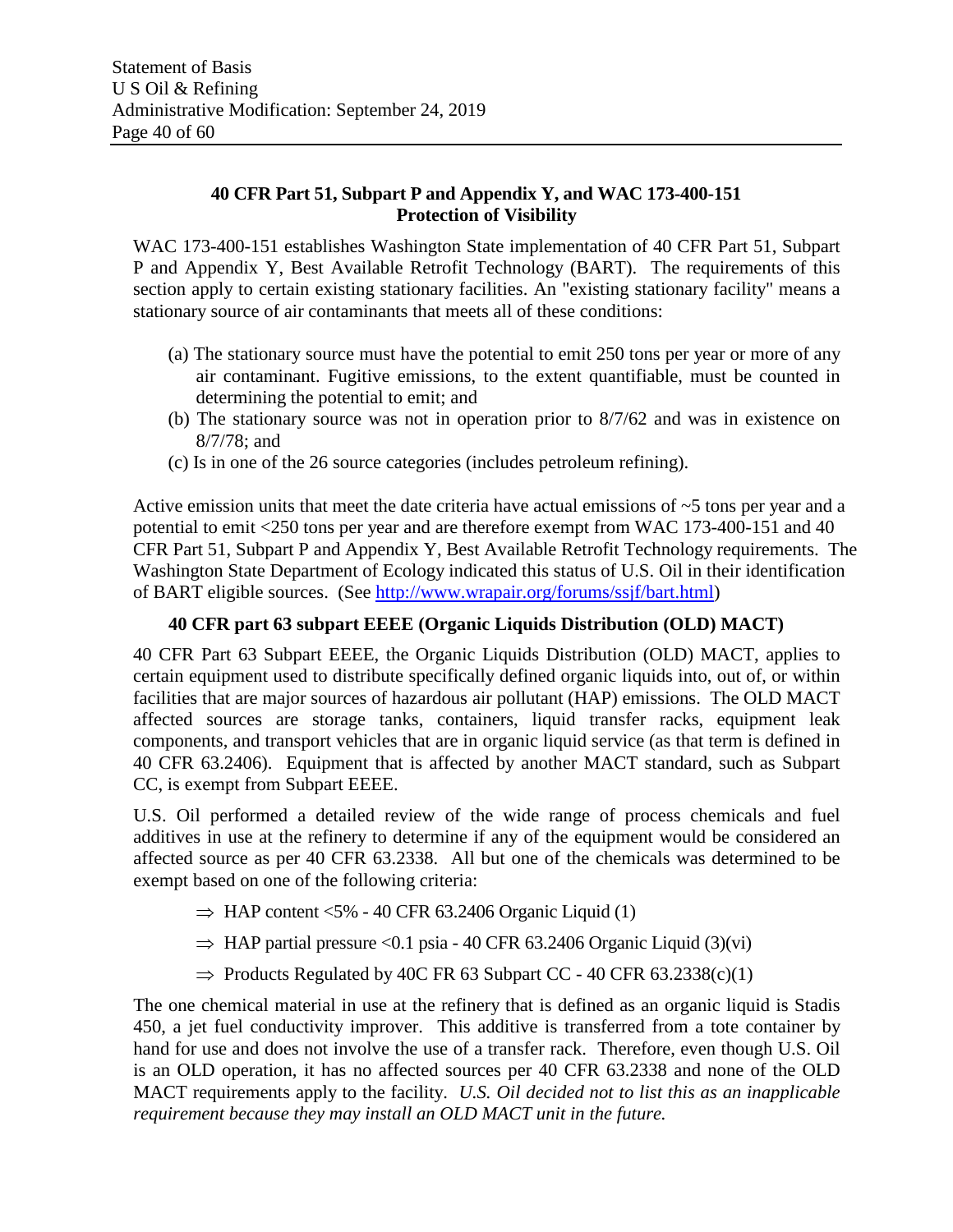### **PSCAA Orders of Approval Nos. 1911, 2046, 2331, 2459, 2501, 2573, 2586, 2597, 2633, 3186, 3900, 4177, 4841, 5431, 5433, 6827, 7761, 8217, and 9836**

Certain Orders of Approval issued to US Oil were subsequently amended or superseded to resolve Prevention of Significant Deterioration issues, make technical changes, and correct typographical errors. Other Orders of Approval are now inapplicable because the emission units covered have been replaced or were never installed.

The emission units installed under Order of Approval No. 1911 for the aborted fluidized-bed catalytic cracker expansion and Order of Approval No. 2573 for the aborted hydrocracker expansion were re-permitted to assure that they did not trigger the Prevention of Significant Deterioration provisions. The permitting sequence is complicated because units installed under the aborted fluidized-bed catalytic cracker expansion (H-11, H-201, B-4) were first re-permitted under the aborted hydrocracker based expansion. Then the boilers (B-4, B-5), the light crude unit heater (H-11), and the light crude vacuum unit heater (H-201) were re-permitted under Order of Approval Nos. 5429, 5430, 5431 and 5432, respectively, to net them out of PSD review. The light crude unit heater (H-11) was later replaced and permitted under Order of Approval No. 5448.

The heavy crude unit heater (H-3) installed under Order of Approval No. 2459 was replaced under Order of Approval No. 2586. Then it was re-permitted under Order of Approval No. 2597 to allow the use of fuel oil with a higher ash content. Order of Approval No. 2597 was reissued on 1/9/02 to remove the fuel oil ash content that would trigger a source test. (This was enabled by the subsequent adoption of Regulation I, Section 9.08 that contains an ash content limit.) Order of Approval No. 2597 (dated 1/9/02) was cancelled and superseded by Order of Approval No. 9153 (dated 3/24/05) when H-3 was taken from the HCU and placed into service in the LCU.

Order of Approval No. 4841 for the storage tank vapor combustor was reissued to allow operation at the operating temperature during the initial performance test, which was 200 degrees lower than was allowed under initial approval.

Order of Approval No. 5433 for the Claus sulfur recovery unit was reissued to include provisions for startup and shutdown that weren't in the initial approval.

Order of Approval No. 2633 for the vacuum ejector/surface condenser in the heavy crude unit was reissued to remove the requirement to combust the noncondensable gases in the heavy crude unit heater. (Regulation II, Section 2.03 requires these gases to be "piped to an appropriate firebox, flare, or incinerator for combustion or collected, compressed and added to the fuel gas system or contained and treated so as to prevent their emission to the atmosphere.")

Order of Approval No. 3900 for the diesel hydrotreater expired prior to commencing construction. It was re-permitted under Order of Approval No. 4177, which was later reissued to correctly specify that the H2S emission limit is for the fuel gas and not the exhaust.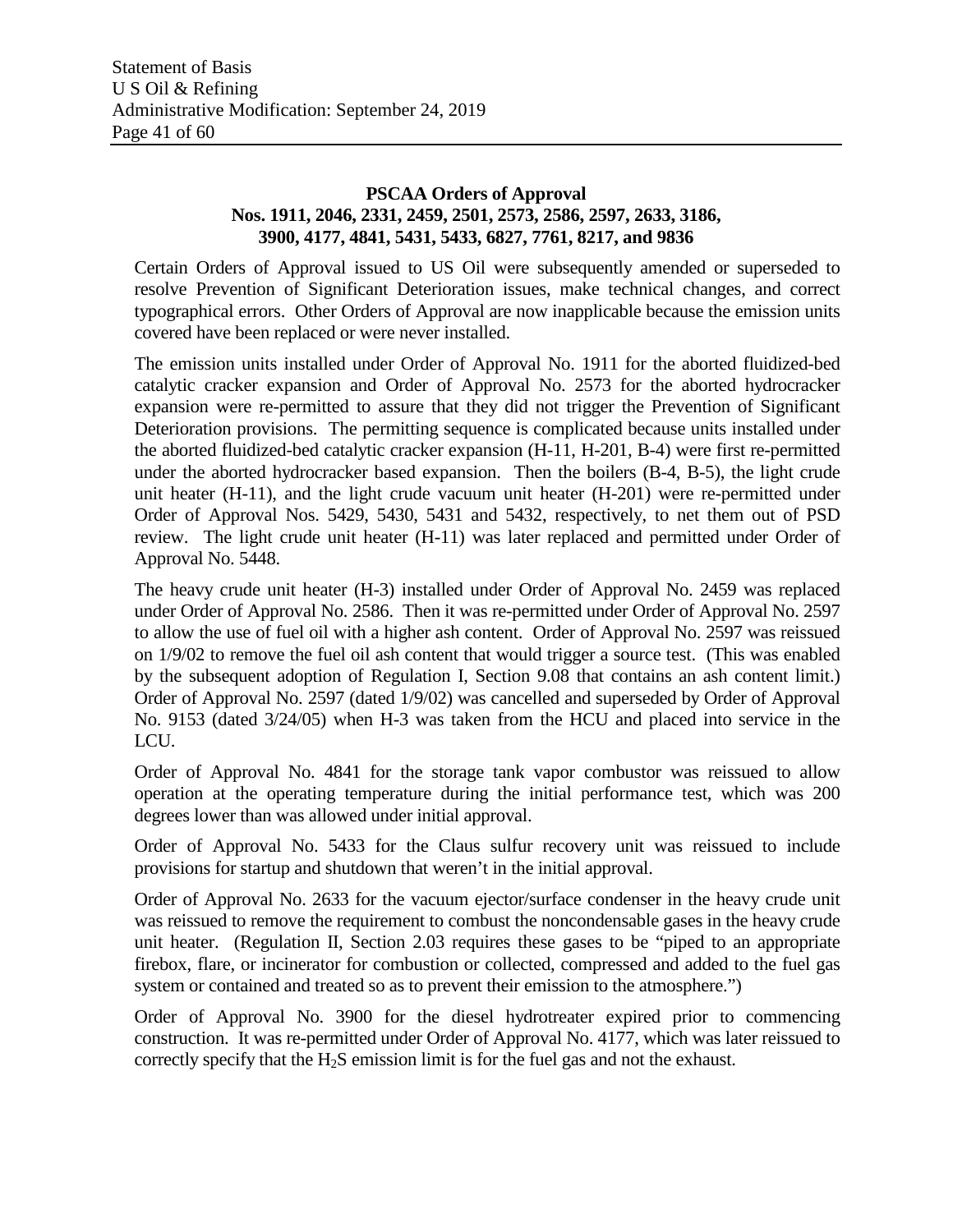Order of Approval Nos. 2046, 2331 and 2501 were reissued to correctly reference the associated storage tank NSPS requirements.

The storage tanks proposed under Order of Approval No. 3186 were never installed.

Orders of Approval Nos. 6827, 7761 and 8217 for asphalt loading rack and storage tank demisters were reissued to delete the limit on pressure drop across the filter. The limits in the original approval orders were reflective of an unloaded filter. US Oil was complying with the limits, but doing so resulted in a lower capture efficiency (greater fugitive emissions) at the loading racks.

Order of Approval No. 9836 was canceled and superseded by Order of Approval No. 10053.

#### **Registration**

RCW 70.94.161(17) states that registration programs adopted pursuant to 70.94.151 shall not apply to operating permit sources. Therefore, WAC 173-491-030 and PSCAA Reg. I, Article 5 are inapplicable.

#### **Transportation Demand Management**

RCW 70.94.531 regarding transportation demand management does not apply to emission units. Therefore, it does not meet the definition of 'applicable requirement' under WAC 173- 401-030(4). As such, it is inapplicable.

## **Insignificant Emission Units**

As of the date of permit issuance, the emission units listed below are designated as insignificant for the reasons indicated. All units and activities listed in WAC 173-401-532 are also insignificant emission units. This designation does not exempt them from any applicable requirements. And the permit shield does not apply to insignificant emission units. An emission unit or activity that qualifies as insignificant solely on the basis of WAC 173-401-530(1)(a) shall not exceed the emission thresholds specified in WAC 173-401-530(4) until this permit is modified.

Where the permit does not require testing, monitoring, record keeping and reporting for insignificant emissions units or activities, US Oil may certify continuous compliance if there were no observed, documented, or known instances of noncompliance during the reporting period. Otherwise, the deviation must be reported as specified in Section V.P of the permit.

U.S. Oil also has an obligation under Sections 7.09(b) and 9.20 of Regulation I to promptly repair defective equipment or control equipment (including insignificant emission units) and to operate the equipment in good working order. Failure to comply with these requirements constitutes a permit deviation that must be reported as specified in Section V.P of the permit.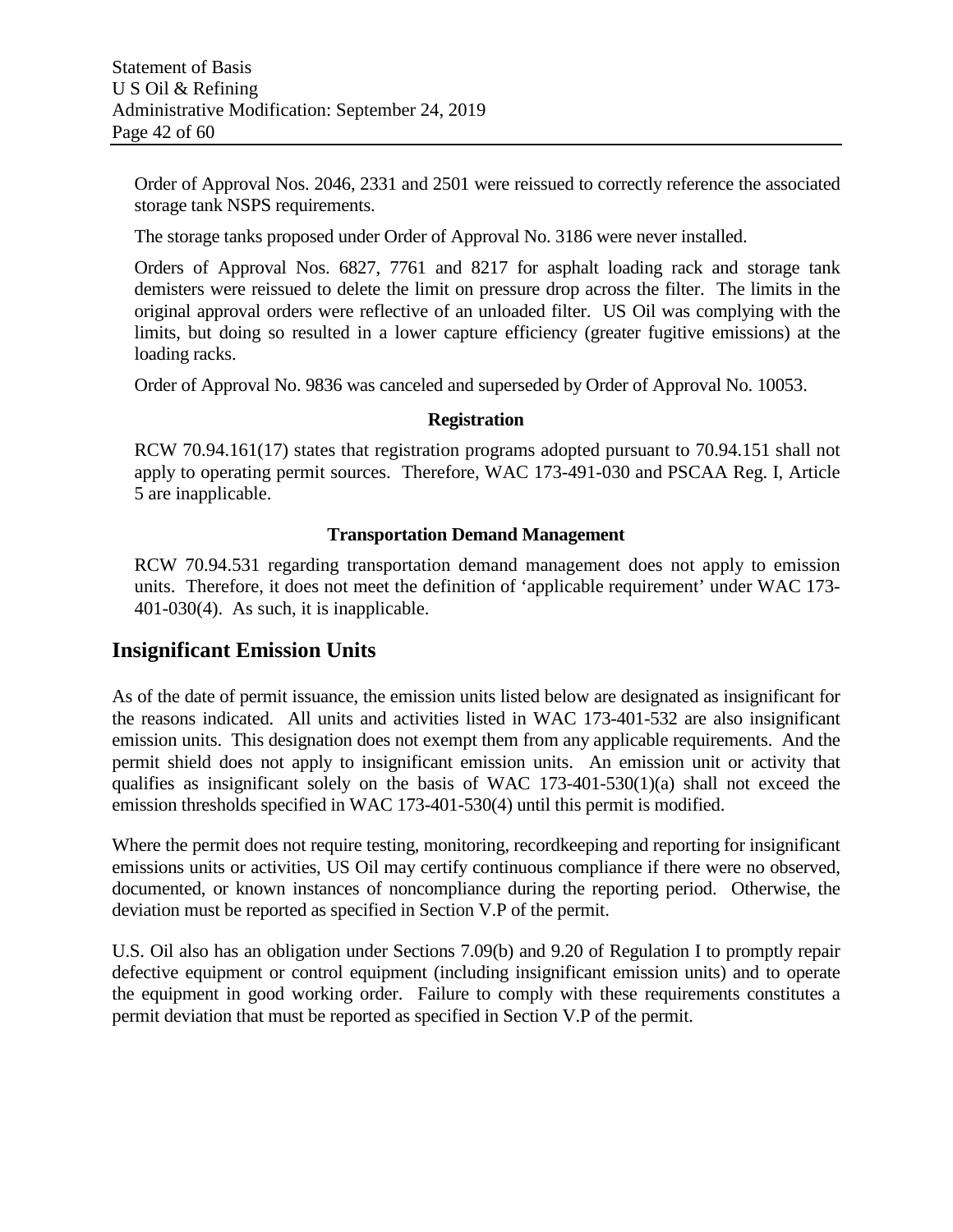| <b>Emission Unit</b>                                                                                                               | <b>Basis for IEU Designation</b>                                                                                                                                                                                                                                                                                                                                                                         |
|------------------------------------------------------------------------------------------------------------------------------------|----------------------------------------------------------------------------------------------------------------------------------------------------------------------------------------------------------------------------------------------------------------------------------------------------------------------------------------------------------------------------------------------------------|
| <b>Tote Bins</b>                                                                                                                   | WAC 173-401-530(1)(c)<br>WAC 173-401-533(2)(a)<br><260 gal with lids or other appropriate closure, heated<br>only to the minimum extent to avoid solidification if<br>necessary                                                                                                                                                                                                                          |
| <b>Tote Bins</b>                                                                                                                   | WAC 173-401-530(1)(c)<br>WAC 173-401-533(2)(b)<br><1,100 gal with lids or other appropriate closure, not for<br>use with HAP, maximum vapor pressure 550 mm Hg                                                                                                                                                                                                                                           |
| Fuel Tanks, Day Tanks                                                                                                              | WAC 173-401-530(1)(c)<br>WAC 173-401-533(2)(c)<br><10,000 gal with lids or other appropriate closure, not for<br>use with HAP, maximum vapor pressure 80 mm Hg @ 21<br>$\rm ^{\circ}C$                                                                                                                                                                                                                   |
| Railroad Cars, Tank Trucks, Portable Tanks                                                                                         | WAC 173-401-530(1)(c)<br>WAC 173-401-533(2)(d)<br><40,000 gal for butane, propane, or LPG                                                                                                                                                                                                                                                                                                                |
| <b>Asphalt Containers, Space Heaters</b>                                                                                           | WAC 173-401-530(1)(c)<br>WAC 173-401-533(2)(g)<br><1 MMBtu/hr fired only on kerosene, No. 1 or No.2                                                                                                                                                                                                                                                                                                      |
| Welding                                                                                                                            | WAC 173-401-530(1)(c)<br>WAC 173-401-533(2)(i)<br>not more than 1 ton/day of welding rod                                                                                                                                                                                                                                                                                                                 |
| Cooling Tower Chlorinator                                                                                                          | WAC 173-401-530(1)(c)<br>WAC 173-401-533(2)(p)<br>not >20,000,000 gal/day, not for wastewater                                                                                                                                                                                                                                                                                                            |
| <b>Surface Coating</b>                                                                                                             | WAC 173-401-530(1)(c)<br>WAC 173-401-533(2)(q)<br>$<$ 2 gal/day                                                                                                                                                                                                                                                                                                                                          |
| Space Heaters, Pressure Washers                                                                                                    | WAC 173-401-530(1)(c)<br>WAC 173-401-533(2)(r)<br><5 MMBtu/hr fired only on natural gas, propane or<br>kerosene                                                                                                                                                                                                                                                                                          |
| TK-101, TK-107, TK-110, TK-113, TK-<br>202, TK-206, TK-207, TK-757, Betz<br>polymer tank by IAF, Betz polymer tank by<br>clarifier | WAC 173-401-530(1)(c)<br>WAC 173-401-533(2)(s)<br>tanks with lids or other appropriate closure and pumping<br>equipment for aqueous solutions of inorganic salts, bases<br>and acids excluding: 99% or greater sulfuric or<br>phosphoric acid; 70% or greater nitric acid, 30% or<br>greater hydrochloric acid; and solutions with more than<br>one liquid phase where the top phase contains $>1\%$ VOC |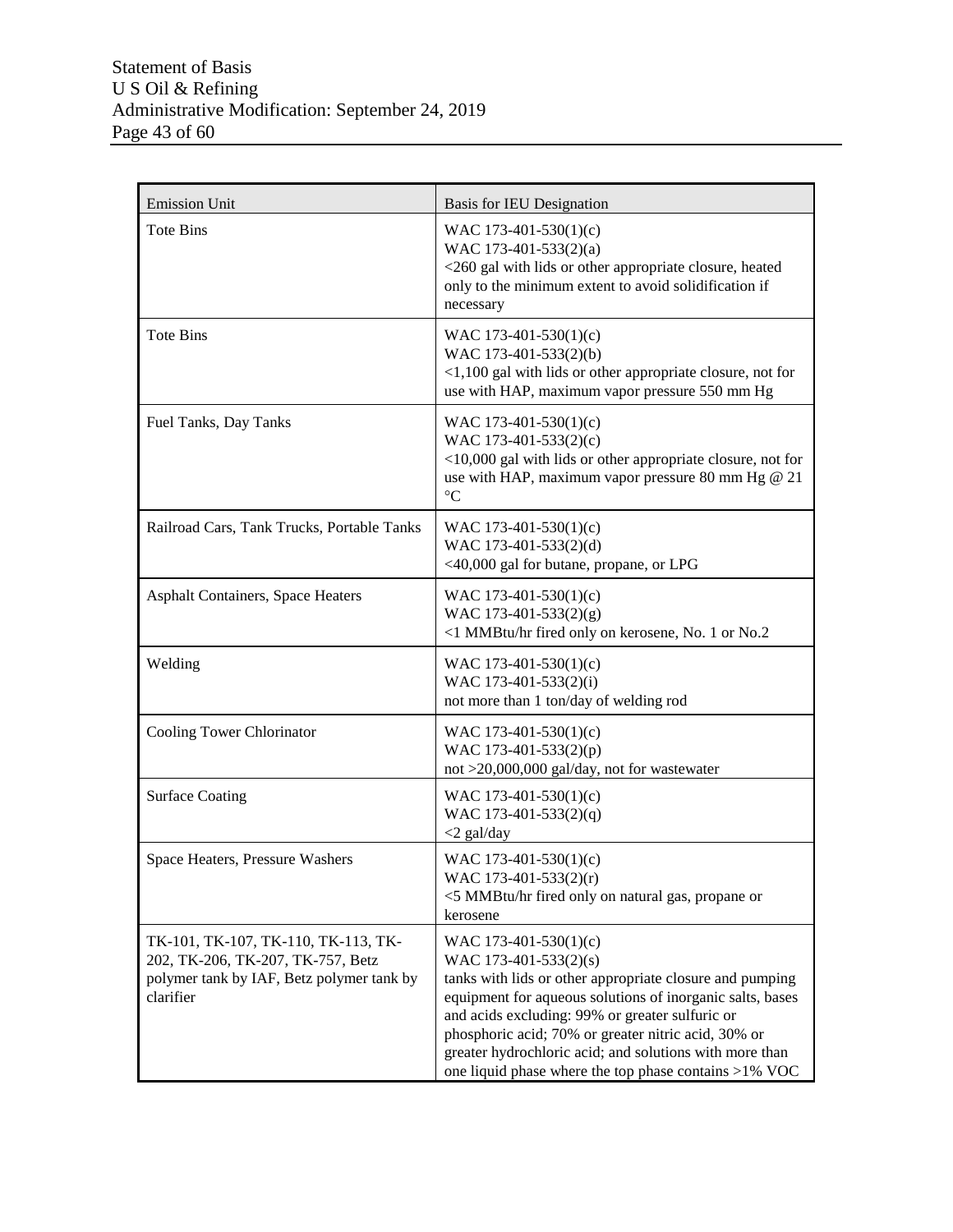### Statement of Basis U S Oil & Refining Administrative Modification: September 24, 2019 Page 44 of 60

| <b>Emission Unit</b>                                                                                 | Basis for IEU Designation                                                                                                                                                                                                                                 |
|------------------------------------------------------------------------------------------------------|-----------------------------------------------------------------------------------------------------------------------------------------------------------------------------------------------------------------------------------------------------------|
| <b>Asphalt Tanks:</b><br>TK-240<br>Fuel Oil Tanks:<br>TK-130, TK-241, TK-242<br><b>Railroad Cars</b> | WAC 173-401-530(1)(c)<br>WAC 173-401-533(2)(t)<br>tanks with lids or other appropriate closures and pumping<br>equipment for products with an initial boiling point not<br>less than $150^{\circ}$ C or vapor pressure not more than 5 mm<br>Hg @ $21 °C$ |
| Laboratory                                                                                           | WAC 173-401-530(1)(c)<br>WAC 173-401-533(3)(c)<br>chemical or physical analytical lab operations or<br>equipment including fume hoods and vacuum pumps                                                                                                    |
| Concrete Pond, Stormwater Pond, North<br>Pond, South Pond, Equalization Pond                         | WAC 173-401-530(1)(c)<br>WAC 173-401-533(3)(d)<br>NPDES permitted ponds used solely for the purpose of<br>settling suspended solids and skimming of oil and grease                                                                                        |
| Portable light plants                                                                                | WAC 173-401-530(1)(c);<br>WAC 173-401-533(2)(g)                                                                                                                                                                                                           |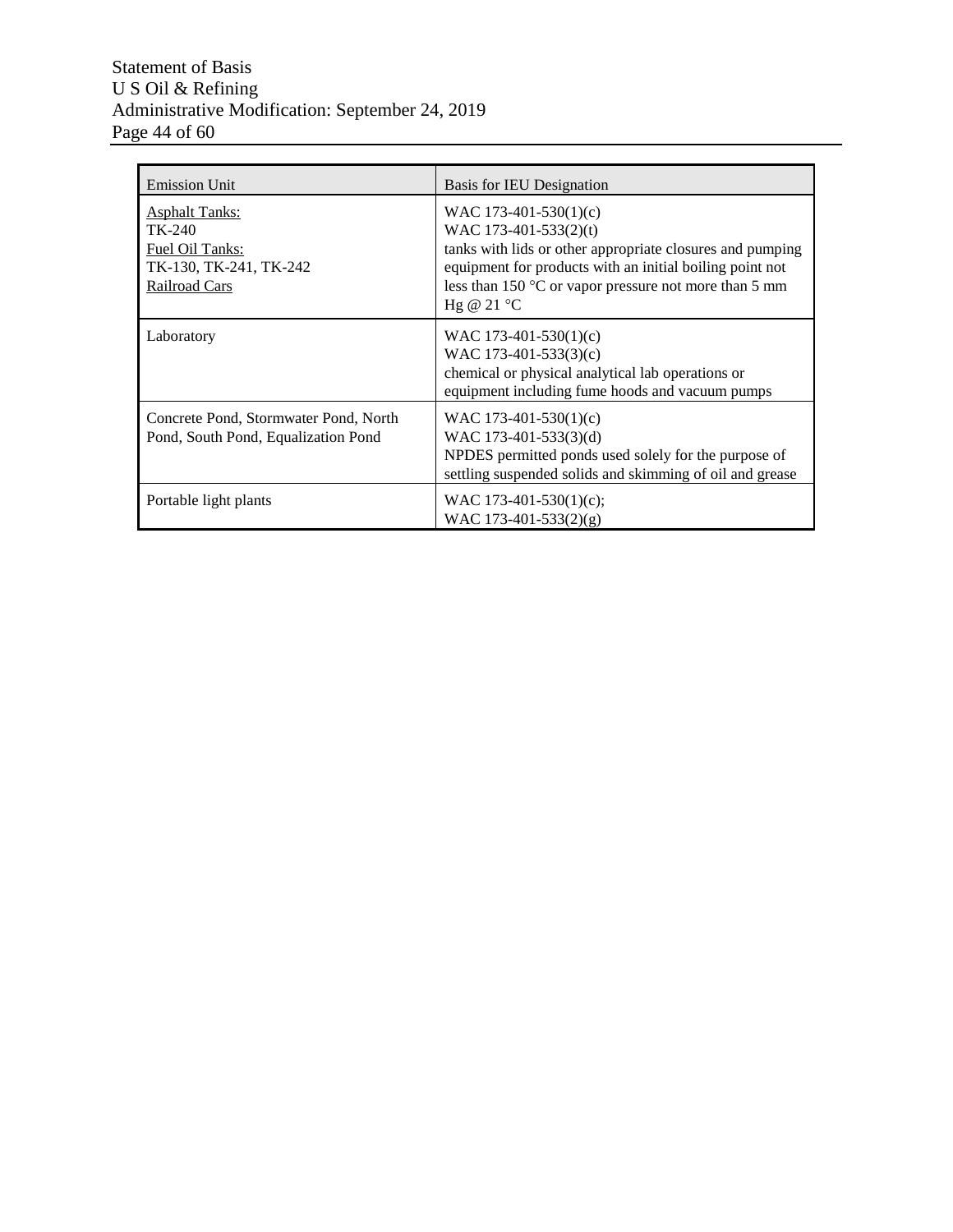## **Response to US Oil's Comments on the Draft AOP**

I. A placeholder requirement should be added to the Title V Air Operating Permit noting that U.S. Oil will comply with the applicable requirements contained in 40 CFR 63, Subpart DDDDD once this rule is finalized.

### *Response: No change was made, as there is no applicable requirement to cite yet.*

2. Should the Washington State registration and reporting program for GHG, which is authorized under Chapter 70.94 RCW (70.94.151) and therefore the requirements of that statute and any implementing rules, be included in the Title V Air Operating Permit? The rules, however, which are being written under WAC 173-441, are not yet final, and were deferred due to 2010 legislation to ensure consistency with the federal program. See http://www.ecy.wa.gov/ lawsrules/activity/wac173441.html. If PSCAA agrees that these existing statutory and pending regulatory requirements are or will be "applicable requirements" the permit should reference the requirements including a placeholder to implement future effective regulations.

#### *Response: No change was made, as there is no applicable requirement to cite yet.*

3. Based on the scope of 40 CFR 60.4207(b) and 40 CFR 80.510(b), Requirement No. I.A.23 applies to the following stationary compression ignition (CI) engines at U.S. Oil: J-222, GE-2, J-601A and J-601B.

## *Response: This change was made.*

4. In Note 1, which is located on page 23 of 329 and precedes Requirement No. I.B.13, delete CRU-1 from the list of units served by Flare F-2:

## *Response: This change was made.*

5. This comment pertains to 40 CFR 60 Subpart Ja references requirements located throughout the draft Title V Air Operating Permit. Per the December 22, 2008 Federal Register (73 FR78549-78552) the following provisions contained in 40 CFR 60 Subpart Ja were stayed effective February 24, 2009 until further notice: 60.100a paragraph (c), the definition of "flare" in 60.101a, 60.102a paragraph (g) and 60.107a paragraphs (d) and (e). As such, U.S. Oil contends that none of the stayed provisions are "applicable requirements" and objects to the listing of any Ja requirements that are not applicable to an affected facility. References to Ja are repeated numerous times throughout the body of the draft Title V Air Operating Permit and need to deleted/corrected as appropriate.

For example, the last sentence of Note 2, which is located on page 23 of 329 and precedes Requirement No. I.B.13, contains the following sentence: "H-202, H-901 and F-l may become affected facilities, depending on the outcome." This sentence does not add any value to this note and should be removed as it is based on conjecture, not fact. Based on an electronic word search of the draft Title V Air Operating Penn it, references to Ja were found in the following locations and need to corrected as noted in the preceding paragraph: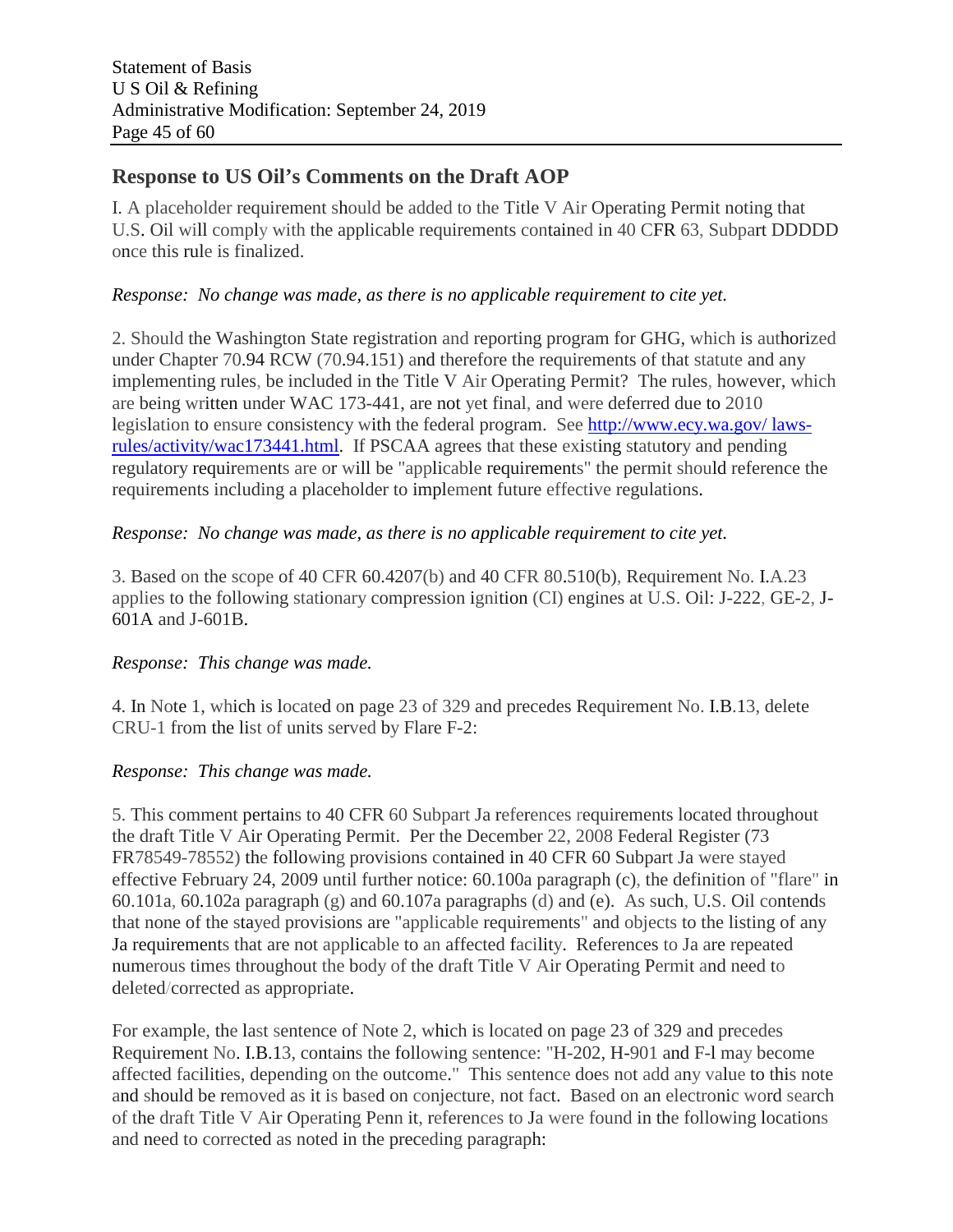- Requirement No. I.B.15
- In the Note preceding Requirement No. I.B.18
- In the Note preceding Requirement No. II.B.21
- Requirements No. II.B.21 and II.B.22
- In the Note preceding Requirement No. II.B.23
- Requirements No. II.B.23 through II.B.33
- Requirement No. II.H.3
- Requirement No. II.I.11 and II.I.12
- In the Note preceding Requirement No. V.P.12

A placeholder requirement should be added to the Title V Air Operating Permit noting that U.S. Oil will comply with the applicable requirements contained in 40 CFR 60, Subpart Ja upon the effective date of any newly applicable requirements in Subpart Ja or the lifting of the stay thereby making such requirements newly applicable.

*Response: This change (the deletion of Subpart Ja references) was made. However, if the stay is lifted or these provisions are amended, the permit may need to be reopened for cause per AOP term VI.F. Per Section 7.09(c) of Regulation I, a fee in the amount of \$10,000 plus the publication costs will be assessed for this action.*

6. In the Note, which is located on page 26 of 329 and precedes Requirement No. I.B.18, delete the last sentence of this note, which reads as follows: "F-1 may become affected facility, depending on the outcome."

*Response: This change (the deletion of Subpart Ja references) was made. However, if the stay is lifted or these provisions are amended, the permit may need to be reopened for cause per AOP term VI.F. Per Section 7.09(c) of Regulation I, a fee in the amount of \$10,000 plus the publication costs will be assessed for this action.*

7. This comment is on the following Notes/Requirements contained within the draft Title V Air Operating Permit that apply 40 CFR 60 Subpart QQQ requirements to vacuum tank trucks:

- a. Note that is located on the top of page 38 of 329 and precedes Requirement No. 1.F. 10.
- b. Requirements No. I.F.11 through I.F.16
- c. Note that is located on the top of page 133 of 329 and precedes Requirement No. II.F.9.
- d. Requirement No. I1.F.9

These notes/requirements apply 40 CFR Part 60, Subpart QQQ requirements to various types of equipment including vacuum tank trucks. U.S. Oil disagrees with PSCAA's assessment that vacuum trucks are regulated by 40 CFR 60 Subpart QQQ. Based on the rationale outlined in the following paragraphs, U.S. Oil requests that vacuum tank trucks be excluded from the list of equipment regulated by 40 CFR 60 Subpat1 QQQ. Further, U.S. Oil requests that Section VIII of the draft Title V Air Operating Permit be amended to show that 40 CFR 60 Subpart QQQ doesn't apply to vacuum tank trucks.

Trucks are containers and could only be QQQ affected facilities if they were used to store petroleum liquids or oily wastewater (see definition of "storage vessel" that includes containers).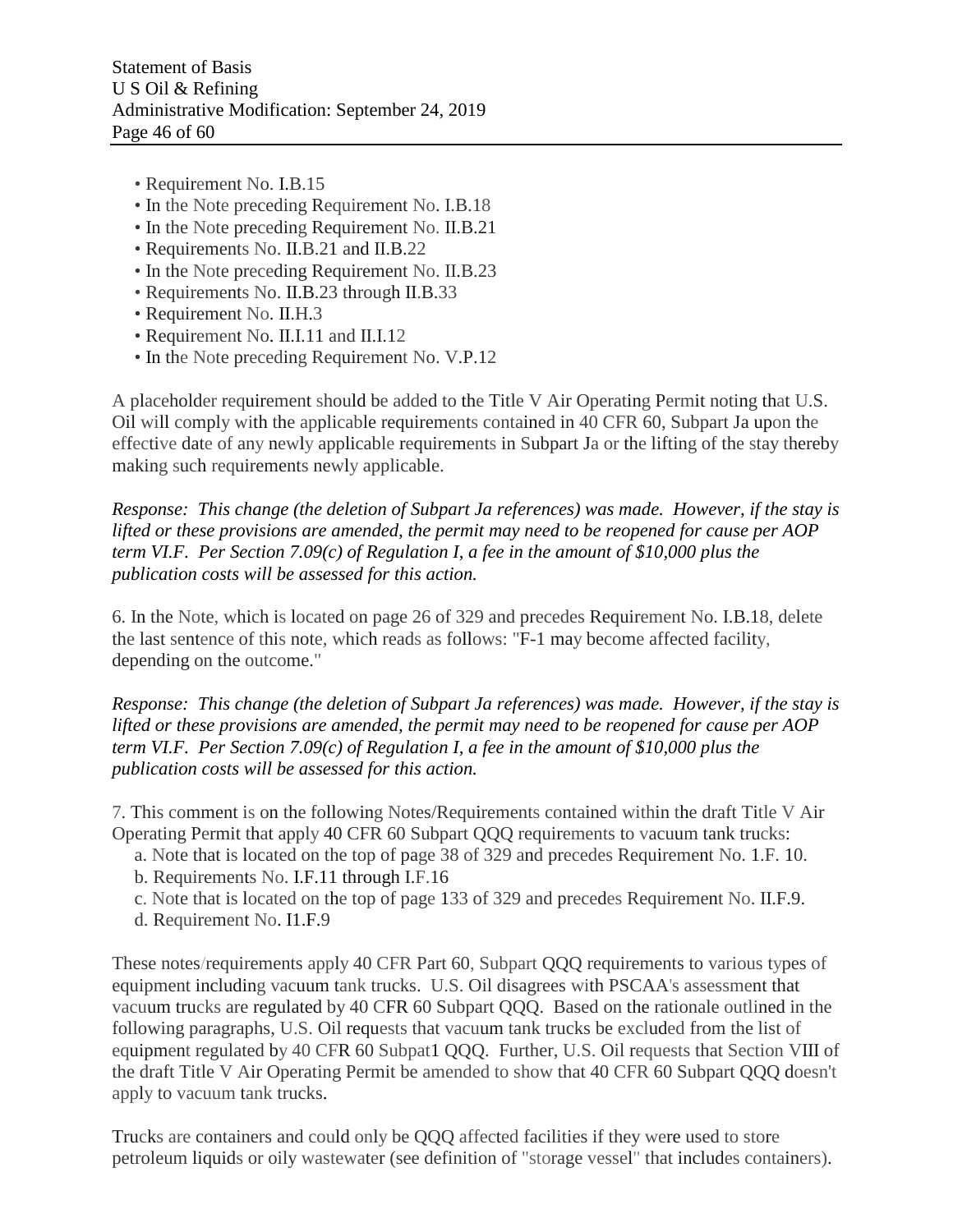Vacuum trucks are used at U.S. Oil for transporting and not storing petroleum liquids and oily wastewater. If EPA had intended to include trucks or containers as affected facilities under QQQ, they would have done so expressly, like they did in FF (trucks are containers subject to requirements to have covers). The preambles to the original proposed and final rules for QQQ say nothing about trucks or containers. The proposed rule for QQQ states quite specifically what it does cover:

#### Affected Facility

The affected facilities to which these standards would apply include: (1) Individual drain systems; (2) oil-water separators; (3) air flotation systems; and (4) individual drain systems with their ancillary downstream wastewater components including sewer lines, oil-water separators and air flotation systems. Individual drain systems include all process drains and sewer lines connected to the same junction box. The standards would not apply to separate stormwater drain systems used for the collection of storm water runoff from plant premises. Each modified individual drain system which has a catch basin (as defined in § 60.691) in the existing configuration would be exempt from the proposed requirements for individual drain systems.

Each oil-water separator and air flotation system would constitute a separate affected facility. Oil-water separators include skimmers, sludge pumps, sludge hoppers, conditioning tanks, and other auxiliary tanks, basins, and equipment. Air flotation systems include flocculation tanks and other auxiliary tanks, basins and conditioning equipment, but would not include air flotation systems that are not used for oil separation. An example of an air flotation system not included in these standards is one used following a biological treatment system.

The affected facilities were defined in a way to provide for maximum emission reductions (considering the costs of these reductions) for the emission points covered by the proposed standards. Because refinery wastewater systems are highly interrelated sources of VOC emissions, VOC controls on entire wastewater systems appear environmentally prudent and within the range of reasonable costs. Thus, an affected facility would include all the emission points covered by the proposed standards that are functionally related; that is, each individual drain system together with its ancillary downstream treatment components (including sewer lines, oil-water separators and air flotation systems). However, because the emission points covered by the standards are often constructed or modified on an individual basis, the affected facilities also include each individual drain system, each oil-water separator, and each air flotation system.

#### Emission Points to be Regulated

The emission points to be regulated include: drain openings; junction box covers; sewer lines; oil-water separators; air flotation tanks; flocculation tanks and other auxiliary tanks, basins, and conditioning equipment; any connections or openings of these components from which VOC vapors might be emitted; and VOC control devices used to comply with the standards.

52 FR 416334. U.S. Oil disagrees with PSCAA's analysis in that the "other auxiliary equipment" in  $60.692-3(a)(1)$  can only be read to regulate the type of equipment that can be controlled with a "fixed roof." It is an unreasonable interpretation to say that this could include trucks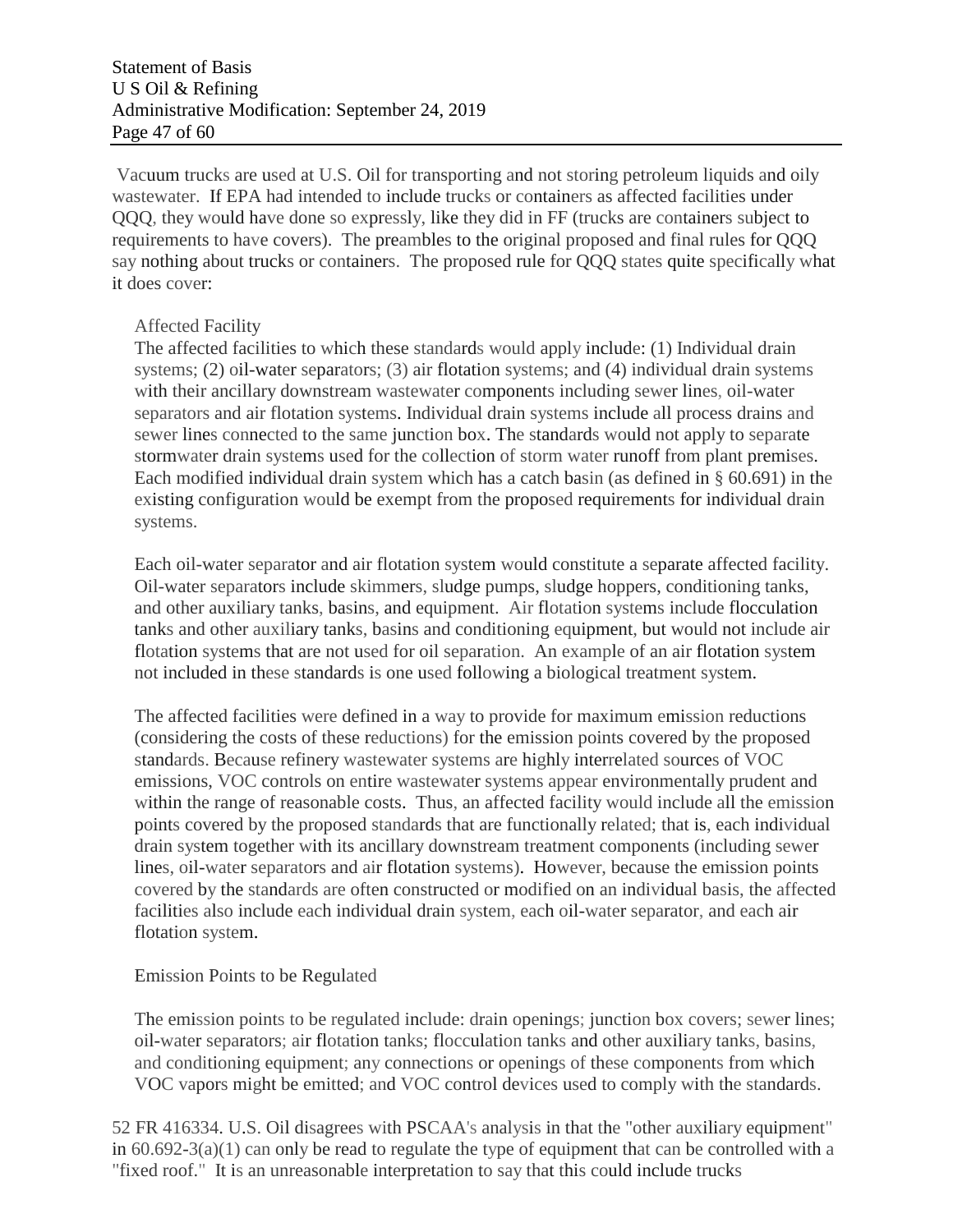("containers") when the rule applies only to the specifically identified equipment. Plus, the definition of "oil water separator" found in 60.691 provides definitive clarification as it includes only the "auxiliary equipment located between individual drain systems and the oil water separator." It is inappropriate to apply QQQ to containers regulated under FF for facilities  $> 10$ Mg just because they are specifically regulated under FF but not mentioned under QQQ (especially since U.S. Oil is <10 Mg!). The Applicability Determination Index (ADI) saying that trucks are containers under FF and therefore are subject to FF controls (a requirement for a "cover" if at a facility >10 Mg) is not germane to an interpretation of QQQ. The intent of QQQ was not to regulate "all of the equipment downstream of any individual drain system", rather it was to regulate the specific equipment noted above, which doesn't mention trucks.

*Response: No change was made. In the rulemaking process, it's not possible to anticipate all of the site-specific implications associated with an older refinery. However, the clear intent of this rulemaking was to ensure that wastewater from new individual drain systems is regulated under Subpart QQQ until the water portion is discharged from the oil-water separator and the slop oil portion is returned to a process unit. The affected facilities specifically include all auxiliary equipment located between individual drain systems and the oil-water separator. Our determination that transport tanks are auxiliary equipment regulated under Subpart QQQ isn't based on the Benzene Waste NESHAP (Subpart FF) but it is supported by it.*

8. Requirement No. I.F.30 and preceding note, which are located on page 47 of 329, should be relocated to the Inapplicable Requirements located in Section VIII.

## *Response: No change was made. Section 2.03(b) of PSCAA Regulation II is an applicable requirement.*

9. In Requirement No. II.A.8, delete J-601A and J-601B from the list of applicable equipment. As a result, the list of equipment contained in the last sentence of the note preceding Requirement No. II.A.8 will need to be adjusted as necessary to accurately reflect the list of equipment subject to Requirements No. II.A.8 through II.A.11.

Basis: 40 CFR 60.4211(c) which has been analyzed as follows: Requirement: "If you are an owner or operator of a 2007 model year and later stationary CI internal combustion engine and must comply with the emission standards specified in §60.4204(b) or §60.4205(b),"

Analysis: While J-60lA and J-60l B both qualify as 2007 model year and later stationary, CI internal combustion engines, both of these engines are exempt since they are required to meet the emission standards specified in 40 CFR 60.4205(c) not 40 CFR 60.4205(b).

Requirement: "or if you are an owner or operator of a CI fire pump engine that is manufactured during or after the model year that applies to your fire pump engine power rating in table 3 to this subpart and must comply with the emission standards specified in §60.4205(c),

Analysis: The starting model year that applies to J-60lA and J-60lB per 40 CFR 60 Subpart IIII Table 3 is 2010 since both engines have a rating of 150 horsepower. While J-60lA and J-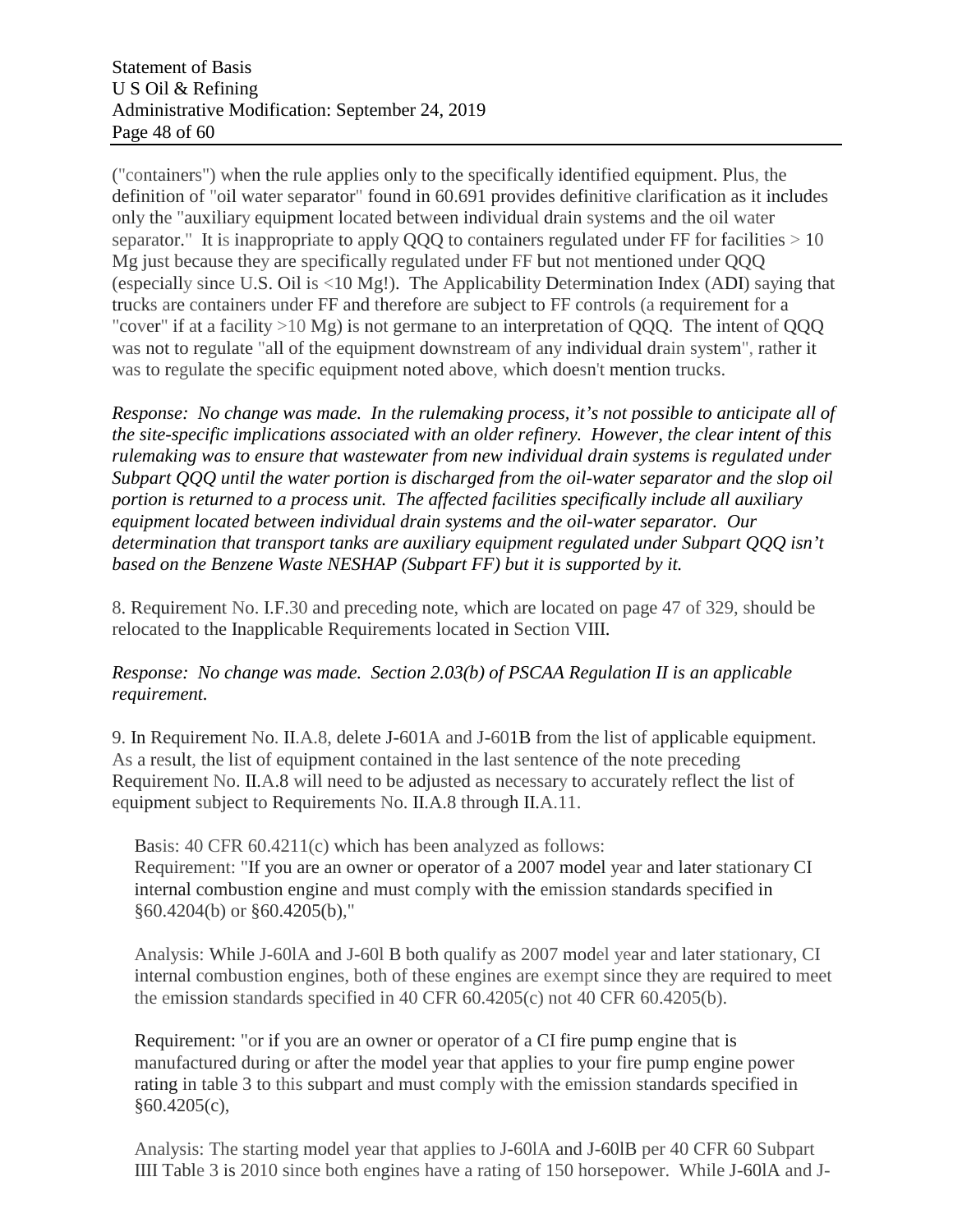601B are required to comply with the emission standards specified in 40 CFR 60.4205(c), both of these engines are exempt since their model year is 2007, which precedes the applicable model year of 2010 as stated in 40 CFR Subpart IIII Table 3.

Requirement: "you must comply by purchasing an engine certified to the emission standards in §60.4204(b), or §60.4205(b) or (c), as applicable, for the same model year and maximum (or in the case of fire pumps, NFPA nameplate) engine power. The engine must be installed and configured according to the manufacturer's specifications."

Analysis: Per 40 CFR 60.4205(c), J-60lA and J-601 B are required to meet the emission standards contained in 40 CFR 60 Subpart IIII Table 4. However, based on the applicability analysis contained in the above-mentioned paragraphs, J-601 A and J-601 B are exempt from the 40 CFR 60.4211(c) requirement to purchase engines certified to meet the emission standards as well as the requirement to install and configure the engines according to the manufacturer 's specifications.

#### *Response: This change was made.*

10. Delete Requirements No. II.B.21, 1I.B.22 along with the Note that precedes Requirement No. 1I.B.21.

*Response: This change (the deletion of Subpart Ja references) was made. However, if the stay is lifted or these provisions are amended, the permit may need to be reopened for cause per AOP term VI.F. Per Section 7.09(c) of Regulation I, a fee in the amount of \$10,000 plus the publication costs will be assessed for this action.*

11. In the Note, which is located on page 113 of 329 and precedes Requirement No. II.B.23, delete CRU-1 from the list of units served by Flare F-2:

#### *Response: This change was made.*

12. In the Note which is located on page 113 of 329 and precedes Requirement No. II.B.23, change the phrase "catalytic reforming unit" to read "catalytic reforming units".

#### *Response: This change was made.*

13. In Requirement No. II.C.2, delete J-601A and J-601B from the list of applicable equipment. As a result, the list of equipment contained in the last sentence of the note preceding Requirement No. II.C.2 will need to be adjusted as necessary to accurately reflect the list of equipment subject to Requirements No. II.C.2 through II.C.5.

#### *Response: This change was made.*

14. In Requirement No. II.F.26, Tk # 1807 should be removed from the list of equipment contained in the "Applies to" column.

## *Response: This change was made.*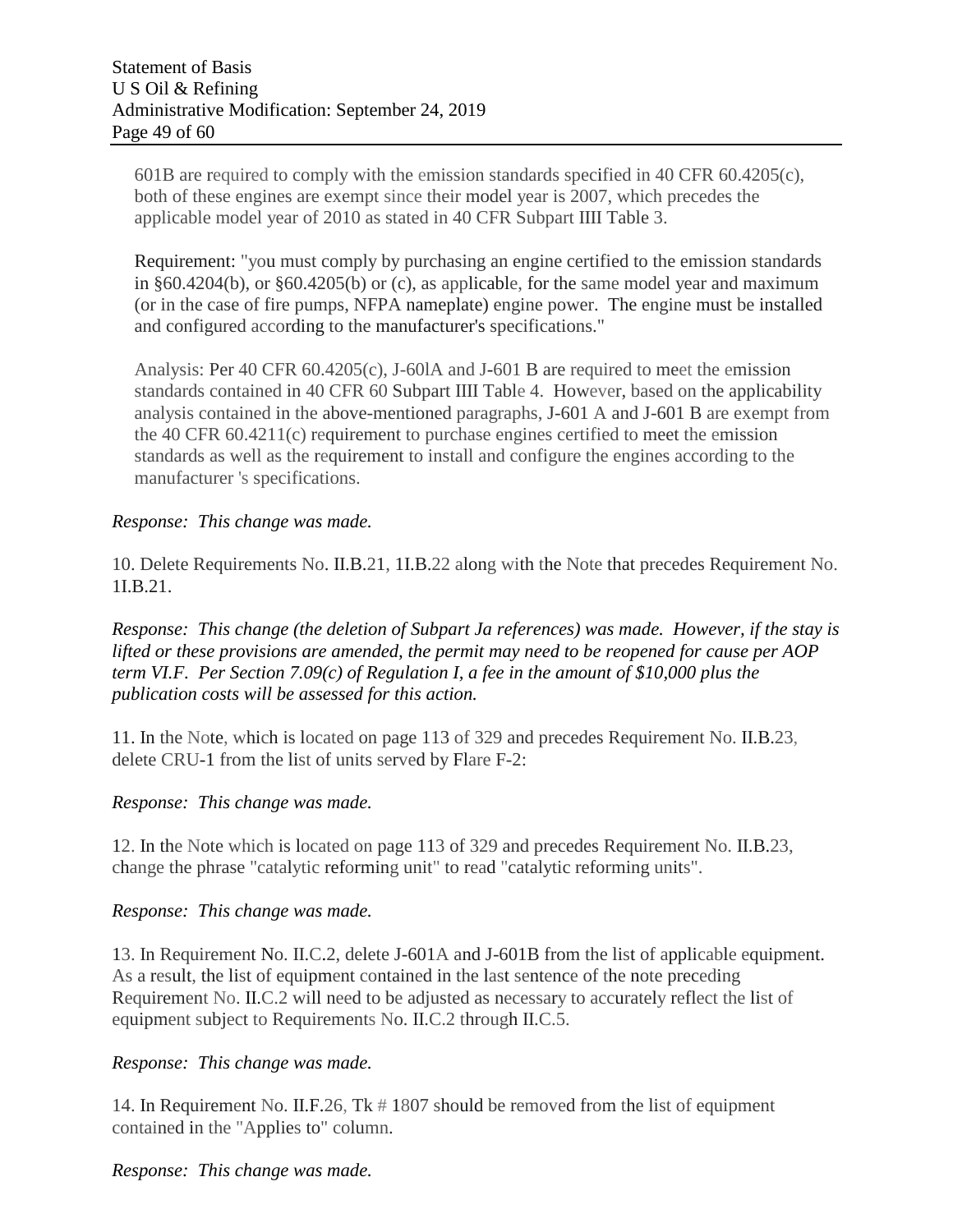15. In Requirement No. II.F.53 the first sentence needs to be corrected to read as follows by removing the colon:

"Shall record; the identity of each waste stream at the facility and whether or not it is controlled for benzene emissions."

#### *Response: This change was made.*

16. In the note located on page 161 of 329 and preceding Requirement No. II.F.86, the regulatory citation "PSCAA Regulation II, Article  $2.03(g)$ " should be added to the exception language contained in the square brackets [ ] to further clarify the basis for this exception.

#### *Response: This change was made.*

17. In Note 4 which is located on page 189 of 329 and precedes Requirement No. II.F.152, the word "to" needs to be inserted between "apply" and "all" in the first sentence:

#### *Response: This change was made.*

18. In Requirement No. II.F.156, the following tanks need to be added to the applicability column: Tk-80020, Tk-80021, Tk-80022, Tk-300001, and Tk-300002.

#### *Response: This change was made.*

19. In Requirements No. II.F.232 through II.F.235 as well as the Note preceding Requirement No. II.F.232, GE-2 should be added to the list of applicable equipment.

#### *Response: This change was made.*

20. In Requirement II.F.232, delete J-601A and J-601B from the list of applicable equipment. As a result, the list of equipment contained in the last sentence of the note preceding Requirement No. II.F.232 will need to be adjusted as necessary to accurately reflect the list of equipment subject to Requirements No. II.F.232 through II.F.235.

#### *Response: This change was made.*

21. In Requirement No. II.F.238, need to add the following wording from the rule at 40 CFR  $63.6640(f)(2)$  for completeness and continuity with the rest of the paraphrase: (2) There is no time limit on the use of emergency stationary RICE in emergency situations.

#### *Response: This change was made.*

22 . In Requirement II.H.2, need to remove the words "truck flushing" leaving "Emulsion rack" in the Applies to section.

#### *Response: This change was made.*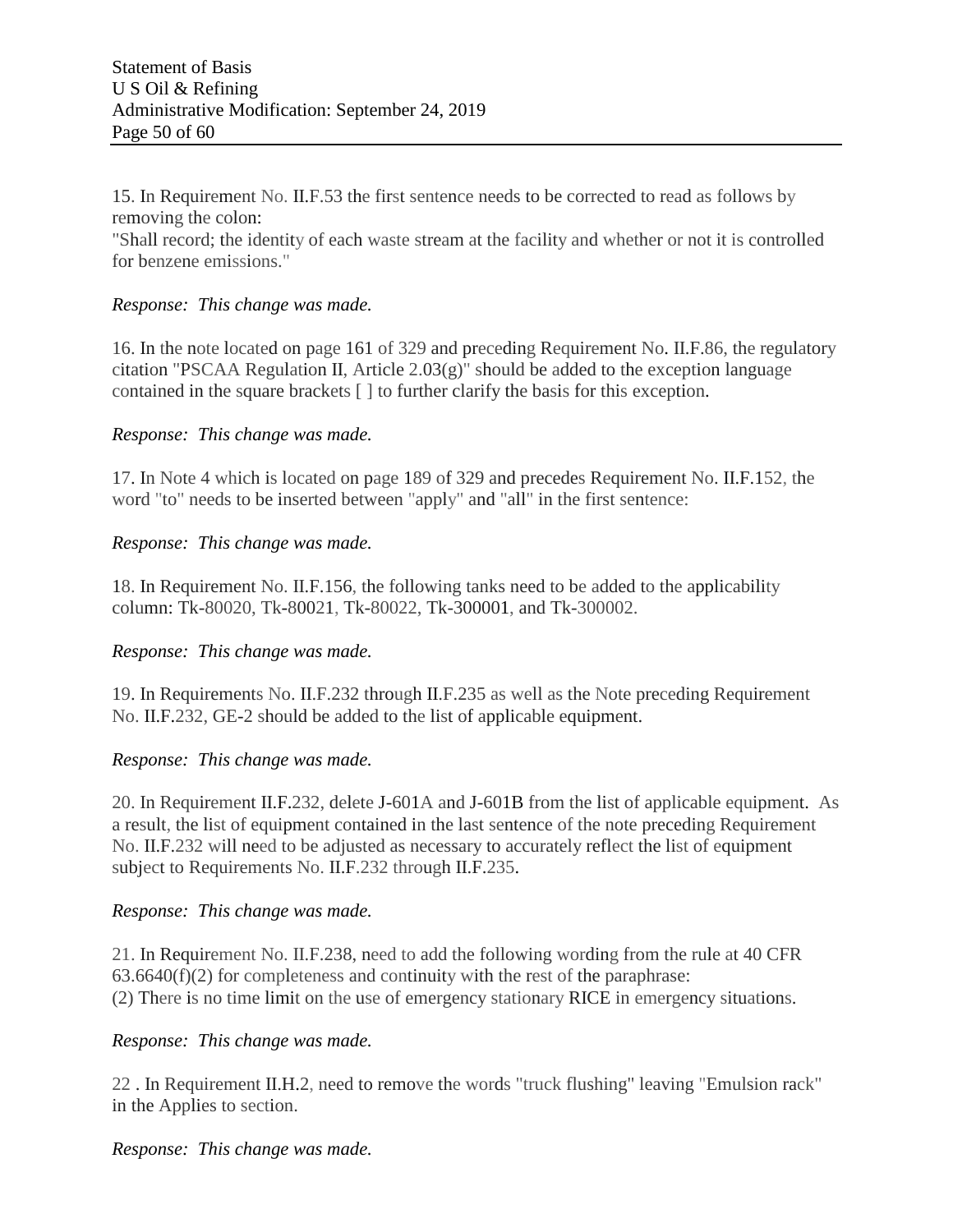23. In Requirement II.H.5, remove GE-1 from the list of applicable equipment since GE-1 is not required to meet 40 CFR 63 Subpart ZZZZ and 40 CFR 63 Subpart A per 40 CFR 63.6590(b)(3) since GE- 1 is an existing compression ignition emergency stationary RICE with a site rating of more than 500 brake horsepower located at a major source of HAP emissions.

#### *Response: This change was made.*

24. Delete Requirements No. II.I.11 and II.I.12.

*Response: This change (the deletion of Subpart Ja references) was made. However, if the stay is lifted or these provisions are amended, the permit may need to be reopened for cause per AOP term VI.F. Per Section 7.09(c) of Regulation I, a fee in the amount of \$10,000 plus the publication costs will be assessed for this action.*

25. In Requirement No. V.N.13, add the following sentence to the paragraph located within the Requirement Paraphrase column:

"You can keep the records offsite for the remaining 3 years."

*Response: This change was made.*

26. In Requirement V.P.3 the word "in" needs to be inserted between "updates" and "the" in the first sentence of the paraphrase.

#### *Response: This change was made.*

27. In Note 3, which is located on page 290 of 329 and precedes Requirement No. V.P.12., delete the last sentence of this note, which reads as follows: "H-202, H-901 and F- l may become affected facility, depending on the outcome."

*Response: This change (the deletion of Subpart Ja references) was made. However, if the stay is lifted or these provisions are amended, the permit may need to be reopened for cause per AOP term VI.F. Per Section 7.09(c) of Regulation I, a fee in the amount of \$10,000 plus the publication costs will be assessed for this action.*

28. In Requirement No. V.P.22, the title should be changed to "HAP Equipment Leaks".

## *Response: This change was made.*

29. In Section No. VIII, the MACT standards contained in 40 CFR 63 Subpart LLLLL and titled "National Emissions Standards for Hazardous Air Pollutants: Asphalt Processing and Asphalt Roofing Manufacturing" should be listed as an inapplicable requirement since U.S. Oil does not have or utilize any asphalt blowing operations that would trigger the applicability of this standard. The inapplicability of this requirement should also be explained in the Statement of Basis as well.

*Response: This change was made. However, a significant modification to the permit may be required prior to the installation of any blowing still in the future, per AOP term VI.E.*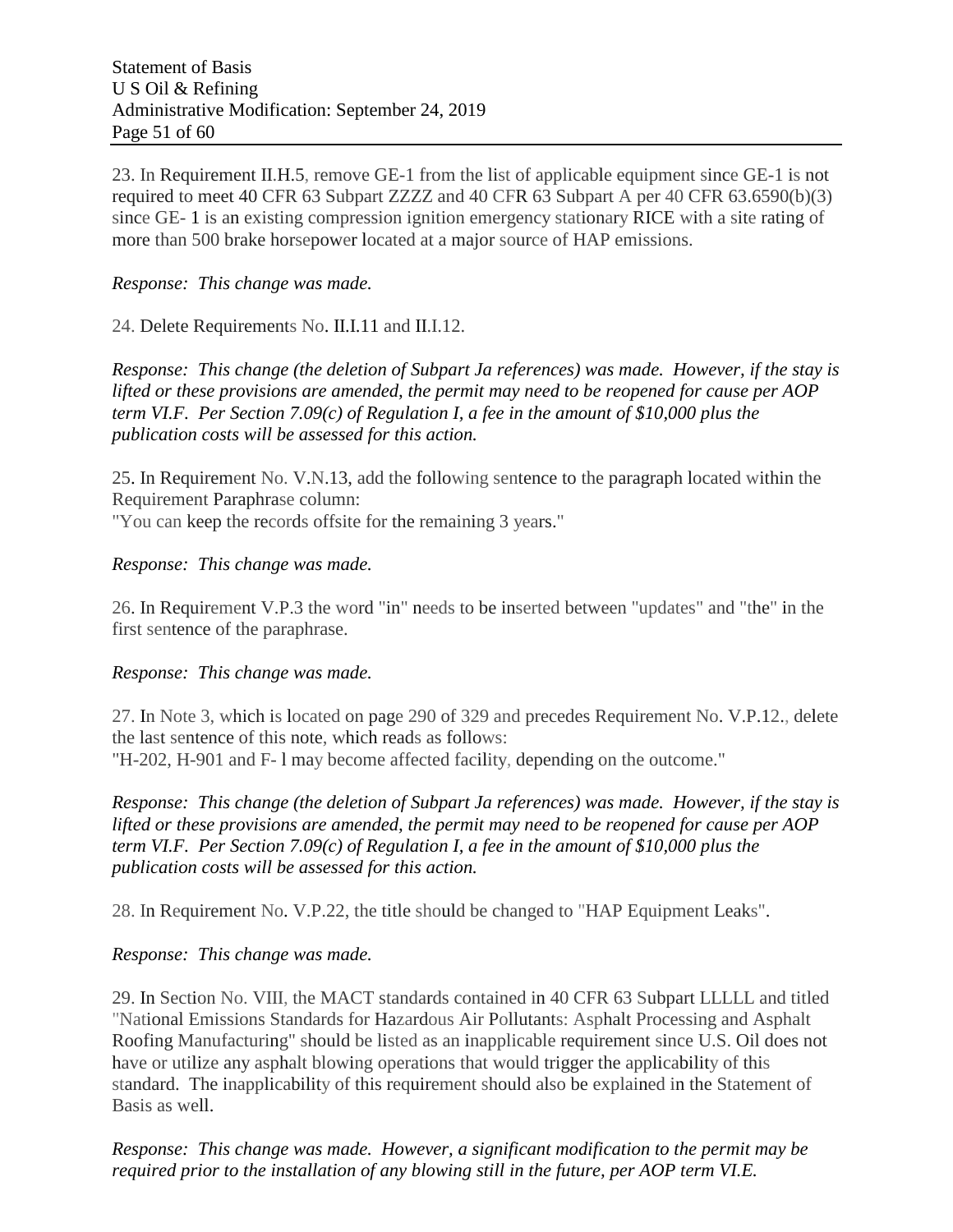30. In Requirements No. VIII.A.10 through VIII.A.17, the last digit of these requirement numbers has been cut off. These requirements are identified in the 1<sup>st</sup> column of the table located in Section VIII.

### *Response: This change was made.*

31. In Requirement No. VIII.A.24, the last sentence of the paragraph located within the Reason for Inapplicability column is incorrect and needs to be worded to read as follows: "The operation of the loading rack does not activate the control device for the storage tanks except (possibly) when diesel is loaded from a floating fixed roof tank."

#### *Response: This change was made.*

32. In Requirement No. VIII.A.25 the last sentence of the paragraph located within the Reason for Inapplicability column is incorrect and needs to be worded to read as follows: "The operation of the loading rack does not activate the control device for the storage tanks except (possibly) when diesel is loaded from a floating fixed roof tank."

#### *Response: This change was made.*

33. In Requirement No. VIII.A.26 the last sentence of the paragraph located within the Reason for Inapplicability column is incorrect and needs to be worded to read as follows: "The operation of the loading rack does not activate the control device for the storage tanks except (possibly) when diesel is loaded from a floating fixed roof tank."

#### *Response: This change was made.*

34. In Requirement No. IX.C the Modified EI Peso Method was cited but not included in either the draft hard copy of the Title V Air Operating Permit provided to U.S. Oil nor the draft copy of U.S. Oil's Title V Air Operating Permit posted on PSCAA's web site for public comment. For c1arity, Attachment #1 to this enclosure contains a copy of the Modified El Peso Method that was provided via email from Gerry Pade to Karl lams on August 18, 2010 and intended to be included as Requirement No. IX.C.

*Response: Per 40 CFR 63.654(c)(1), this method was incorporated by reference under 40 CFR 63.14(n)(1), which provides a link to the actual text of the method. Accordingly, it is not being included as an Appendix to the permit.*

## **Responses to US Oil's Comments on the Draft Statement of Basis**

Page 1,  $1^{st}$  paragraph at the top of page

Correct this paragraph to read as follows: "This document summarizes the legal and factual basis for the he draft permit conditions in U.S. Oil 's operating permit (including references to the applicable statutory or regulatory provisions), as required under WAC 173-401-700(8)."

*Response: This change was made.*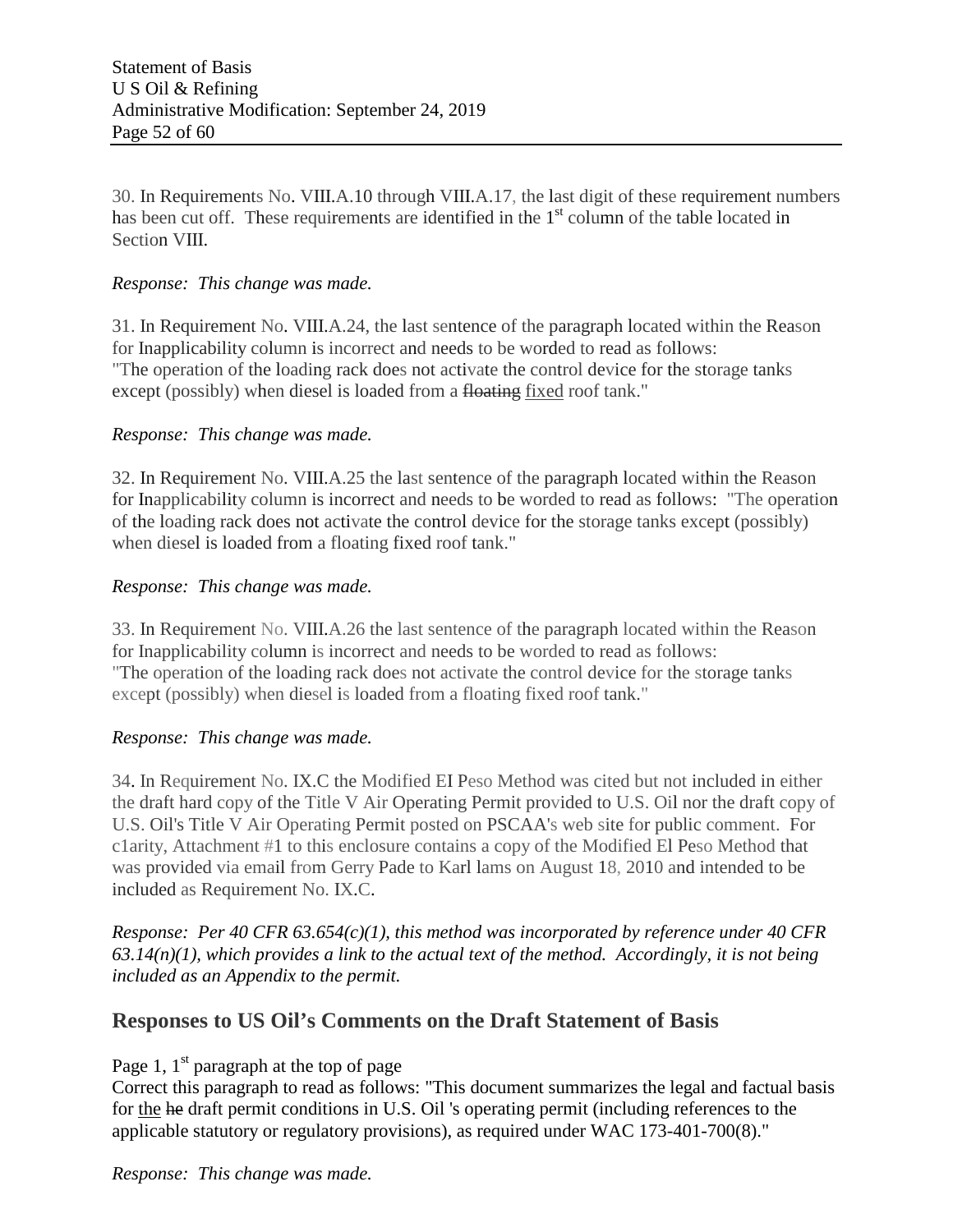Page 1,  $5<sup>th</sup>$  paragraph in the middle of the page Correct the first sentence to read as follows: "US Oil receives all of its crude oil by ship or barge at its marine terminal."

#### *Response: This change was made.*

Page 2,  $3<sup>rd</sup>$  paragraph in the middle of the page Correct the second sentence to read as follows: "In reforming, the hydrotreated naphtha feed is pressurized hydrogen is mixed with the hydrotreated naphtha feed, vaporized and passed through a series of furnaces and reactors."

*Response: This change was made.*

Page 3,  $1<sup>st</sup>$  paragraph at the top of the page Correct the third sentence of this paragraph to read as follows: "The sulfur slurry is recovered and typically distributed as an ingredient in soil amendment products."

*Response: This change was made.*

Page 6, 3<sup>rd</sup> paragraph from the top of the page

Correct the third sentence of this paragraph to read as follows: "Due to concern that noncondensable gases from the overhead system of the vacuum distillation columns could qualify as 'fuel gas' under Subpart J, U,S Oil installed a compressor to route these streams to the fuel gas treating system instead of firing it directly in a process heater."

Page 7,  $1<sup>st</sup>$  full paragraph on this page

Replace the fifth sentence of this paragraph with the following information to more accurately discuss the catalytic reformer test results: "Separate testing was performed during the primary and secondary regeneration on both catalytic reformer units. All of the HCl test results were below the detection limit with the exception of one HCl test result that was slightly above the detection limit. Based on these test results operating limits for colorimetric testing have been established as appropriate. All results were below the detection limit as per the MACT standard, the colorimetric tube limit is now 27 ppm."

*Response: This change was made.*

Page 7, 4th full paragraph from the top of the page This paragraph should be corrected to accurately reflect the fact that while the EPA citations are still pending, U.S. Oil is currently in settlement negotiations with EPA, DOJ and PSCAA to resolve EPA's citations.

*Response: No change was made, as the actual enforcement actions have yet to be determined.*

Page 8, Notice of Violation No. 3-003625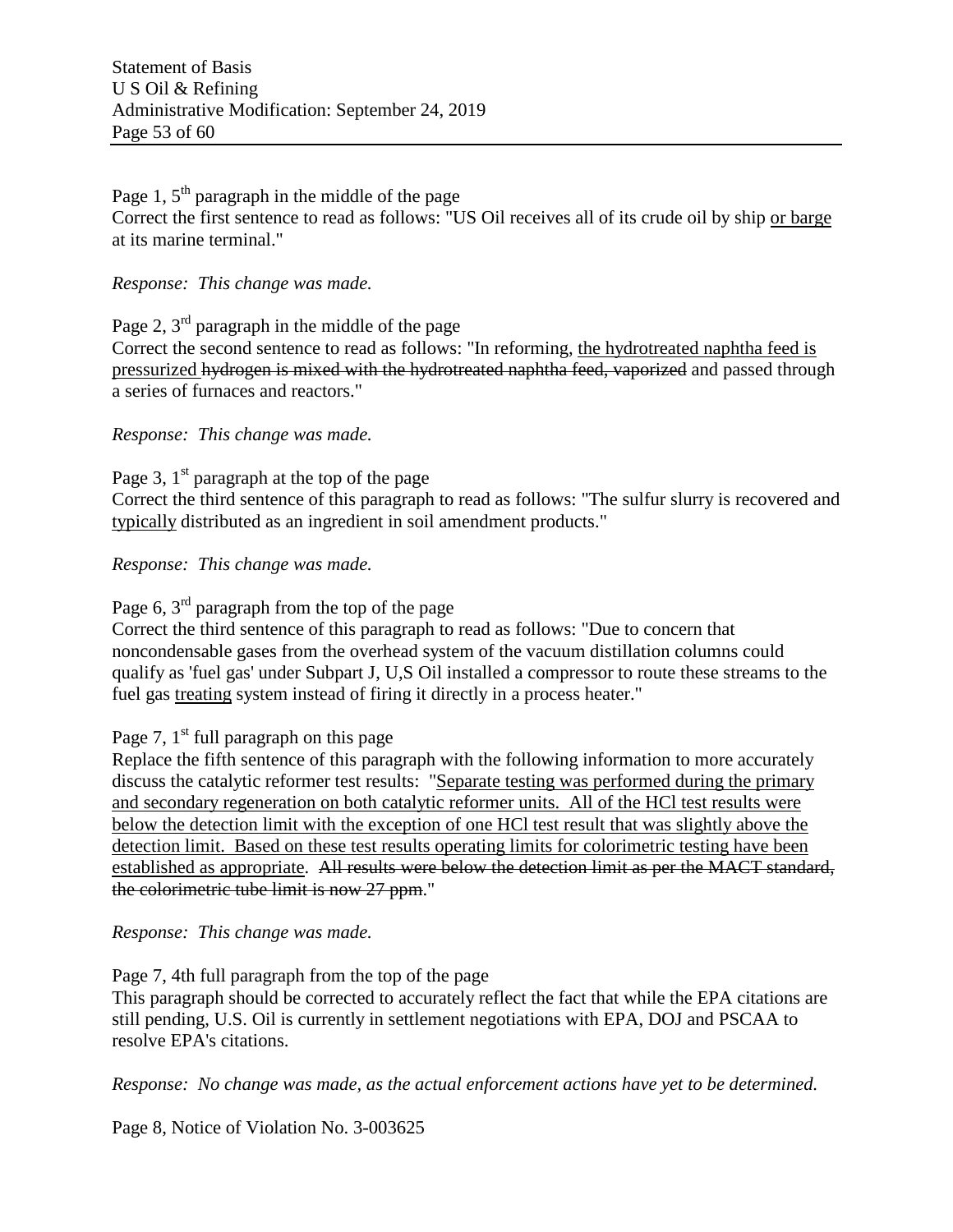The column titled "Written Warning or NOV # Issued" needs to include the date that this NOV was issued to be consistent with the other entries located within this table. Notice of Violation No. 3-003625 was issued on 11/4/08.

### *Response: This change was made.*

Page 9, Notice of Violation No. 3-005304 The column titled "CP # Issued" needs to be updated as follows to reflect the current status of this Notice of Violation: 10-137CP 7/7/10

Page 9, Notice of Violation No. 3-005305 The column titled "CP # Issued" needs to be updated as follows to reflect the current status of this Notice of Violation: 10-138CP 7/7/10 The column titled "Amount Paid" needs to be updated as follows to reflect that this Notice of Violation is closed: \$1000 7/27/10

#### Page 10

The heading located toward the top of the page and titled "Opacity and Particulate Matter" is incorrect and needs to be changed to read "VOC and Organic HAP.

#### *Response: This change was made by eliminating a running header.*

Pages 10 and 11

This comment pertains to the following EPA Violations that are dated 10/5/07 and identified as "OPEN" in the column titled "CP # Issued": Violation I, Violation 2, Violation 3, Violation 4, Violation 5, Violation 6, Violation 7, Violation 8, Violation 9 and Violation 10.

As part of EPA's Petroleum Refinery Initiative, U.S. Oil has been in negotiations with EPA, DOJ and PSCAA regarding the resolution of these violations and is close to reaching a settlement agreement. Rather than allowing the Statement of Basis to show these violations as "OPEN", presumably for the duration of the next Title V Air Operating Permit cycle, U.S. Oil strongly recommends that these negotiations be completed prior to the re-issuance of our Title V Air Operating Permit. This will allow the Statement of Basis to accurately reflect that these violations are closed.

*Response: No change was made as these violations are not yet closed.*

Page 11

The heading located toward the top of the page and titled "Opacity and Particulate Matter" is incorrect and needs to be changed to read "VOC and Organic HAP.

*Response: This change was made by eliminating a running header.*

Page 12

The heading located toward the top of the page and titled "Opacity and Particulate Matter" is incorrect and needs to be changed to read "VOC and Organic HAP.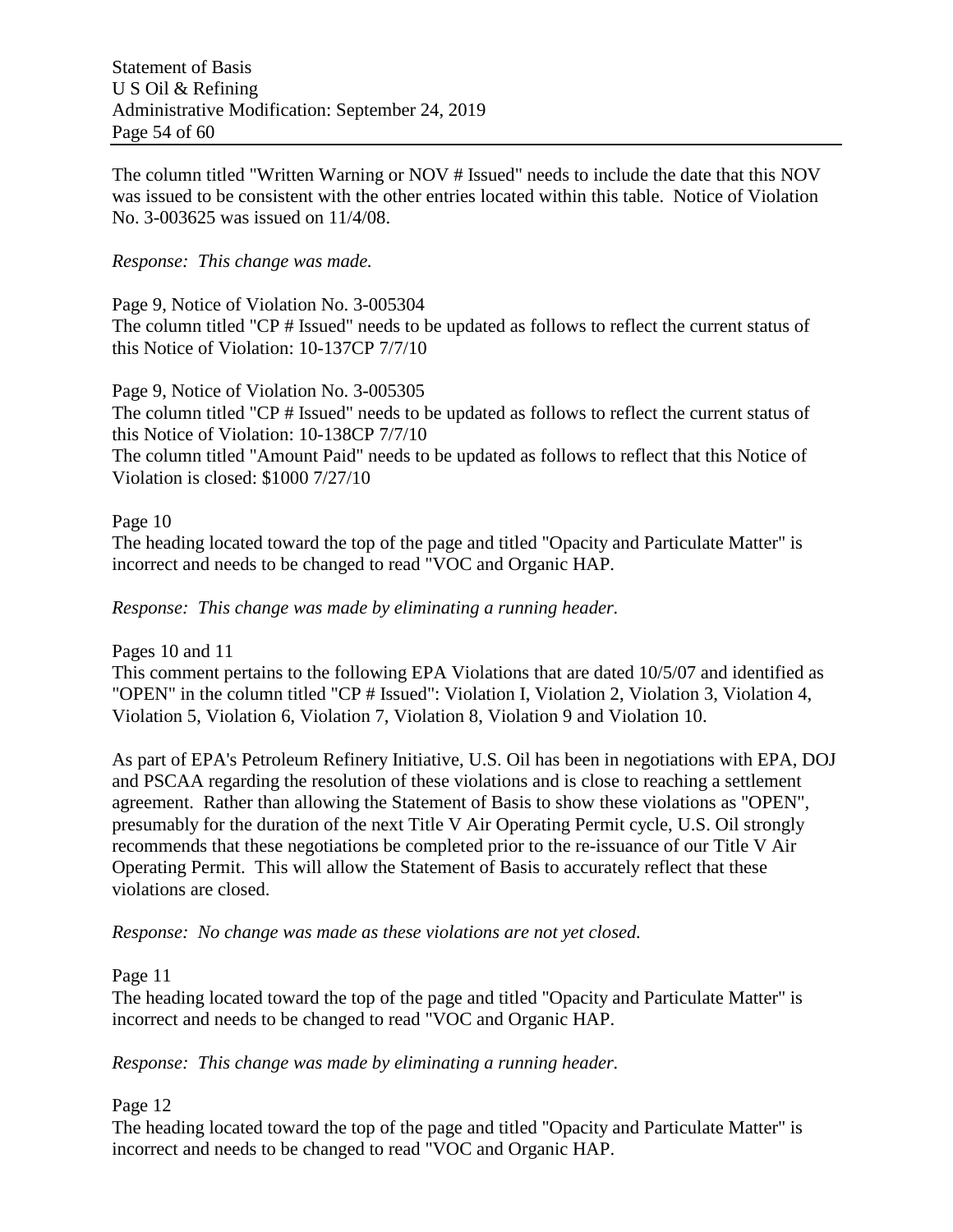*Response: This change was made by eliminating a running header.*

#### Page 12, Notice of Violation No. 2-000766

This violation should be removed from this table as it occurred on 9/1/02 which precedes the issuance date of our current Title V Air Operating Permit, which was December 31, 2002.

*Response: This change was made.*

Page 12, Notice of Violation No. 2-000763

This violation should be removed this table as it occurred on 7/7/01 and 8/7/01*,* which precedes the issuance date of our current Title V Air Operating Permit, which was December 31, 2002.

#### *Response: This change was made.*

Page 13

The heading located toward the top of the page and titled "Opacity and Particulate Matter" is incorrect and needs to be changed to read "VOC and Organic HAP.

*Response: This change was made by eliminating a running header.*

#### Page 13

The heading located toward the middle of the page and titled "Asbestos" should be bolded and un-italicized to match other headings contained in this table. Further, the box containing this heading should be shaded to match other heading boxes contained in this table.

## *Response: This change was made.*

Page 13, Notice of Violation No. 4-042514 The column titled "CP # Issued" needs to be updated as follows to reflect the current status of this Notice of Violation: 10-136CP 7/7/10

The column titled "Amount Paid" needs to be updated as follows to reflect that this Notice of Violation is closed: \$1750 7/27/10

*Response: This change was made.*

Notice of Violation No. 3-002309

A period needs to be inserted at the end of the sentence, which is located in the column titled "Description of Violation".

*Response: This change was made.*

Page 13

The heading located toward the bottom of the page and titled "O&M, OM&M, Startup, Shutdown and Malfunction Plans PSCAA Reg. I, Section 7.09, MACT Subpart A" should be bolded and un-italicized to match other headings contained in this table. Further, the box containing this heading should be shaded to match other heading boxes contained in this table.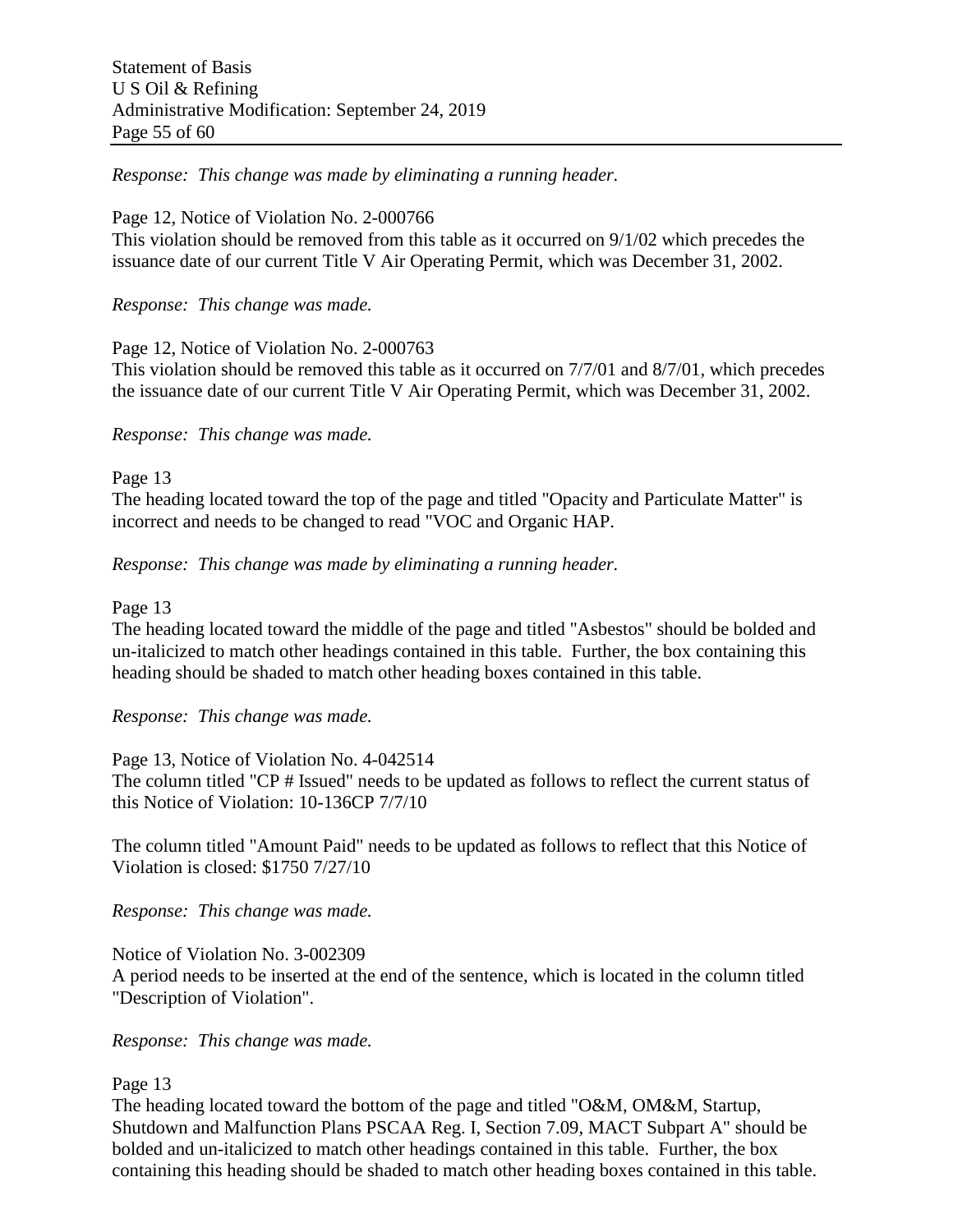#### *Response: This change was made.*

Page 13 The heading located toward the top of the page titled "Opacity and Particulate Matter" is incorrect and needs to be removed.

*Response: This change was made by eliminating a running header.*

#### Page 13, Notice of Violation No. 5-00349

This violation should be removed from this table as it occurred on 7/31/02, which precedes the issuance date of our current Title V Air Operating Permit, which was December 31, 2002.

#### *Response: This change was made.*

Page 14

The heading located toward the top of the page titled "Reporting" should be bolded and unitalicized to match other headings contained in this table. Further, the box containing this heading should be shaded to match other heading boxes contained in this table.

#### *Response: This change was made.*

Page 14, Notice of Violation No. 3-004277

A period needs to be inserted at the end of the sentence, which is located in the column titled "Description of Violation".

Page 14,  $2<sup>nd</sup>$  paragraph from the bottom of the page

Correct the last sentence in this paragraph to read as follows: "A small amount of diesel is burned in internal combustion engines for pumping products, testing pumps in stormwater or firewater service, etc."

*Response: This change was made.*

Page 15

The 2008 Emissions table located toward the top of the page contains a column titled "Marine Terminal". The superscript identified as "2" should be added after the word "Terminal" to note that emissions in this column are based on AP-42 emission factors.

*Response: This change was made.*

#### Page 15

The emissions table located toward the top of the page should be updated to reflect the most current emissions, which was data reported to PSCAA for calendar year 2009. If year 2008 data is to be retained, the "less than" sign should be removed from the  $SO<sub>2</sub>$  row for residual oil burning.

*Response: This change (2009 data) was made.*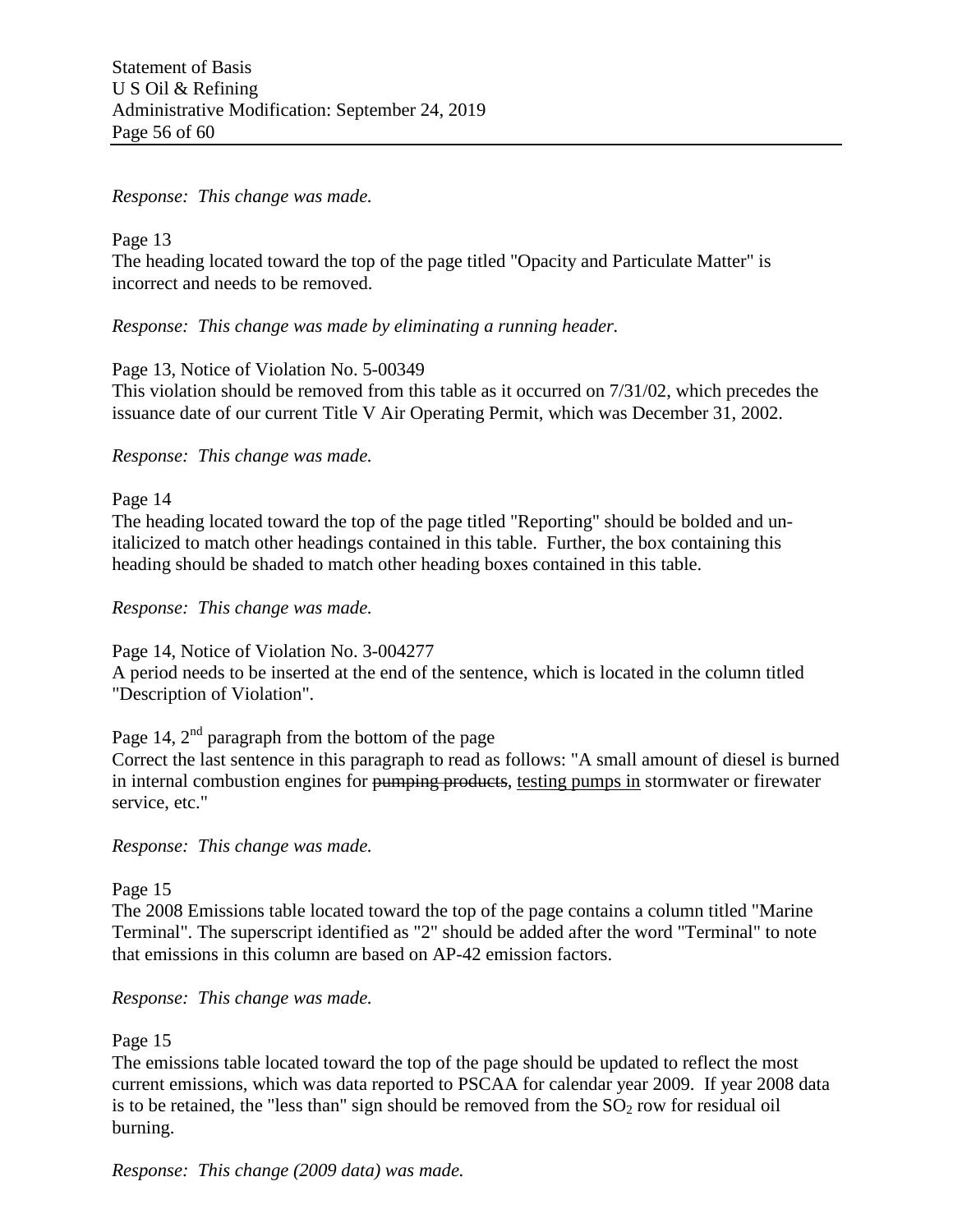Page 16,  $3<sup>rd</sup>$  paragraph from the top of the page.

The language contained within this paragraph as well as throughout the draft Statement of Basis should be corrected to accurately reflect the stayed provisions of 40 CFR 60 Subpart Ja as well as any changes made based on comment #5 (located in Enclosure #1) regarding Subpart Ja.

*Response: This change (the deletion of Subpart Ja references) was made. However, if the stay is lifted or these provisions are amended, the permit may need to be reopened for cause per AOP term VI.F. Per Section 7.09(c) of Regulation I, a fee in the amount of \$10,000 plus the publication costs will be assessed for this action.*

Page 16,  $4<sup>th</sup>$  paragraph from the top of the page.

This paragraphs discusses PSCAA's basis for applying 40 CFR Part 60, Subpart QQQ requirements to vacuum tank trucks. U.S. Oil disagrees with PSCAA's assessment that vacuum trucks are regulated by 40 CFR 60 Subpart QQQ. Based on the rationale outlined in the following paragraphs, U.S. Oil requests that the finding discussion contained in this paragraph be amended to discuss why 40 CFR 60 Subpart QQQ is not applicable to vacuum tank trucks and that the analysis contained in the attachment titled "SOB Attachment, Subpart QQQ" be deleted.

Trucks are containers and could only be QQQ affected facilities if they were used to store petroleum liquids or oily wastewater (see definition of "storage vessel" that includes containers). Vacuum trucks are used at U.S. Oil for transporting and not storing petroleum liquids and oily wastewater. If EPA had intended to include trucks or containers as affected facilities under QQQ, they would have done so expressly, like they did in FF (trucks are containers subject to requirements to have covers). The preambles to the original proposed and final rules for QQQ say nothing about trucks or containers. The proposed rule for QQQ states quite specifically what it does cover:

## Affected Facility

The affected facilities to which these standards would apply include: (1) Individual drain systems; (2) oil-water separators; (3) air flotation systems; and (4) individual drain systems with their ancillary downstream wastewater components including sewer lines, oil-water separators and air flotation systems. Individual drain systems include all process drains and sewer lines connected to the same junction box. The standards would not apply to separate storm water drain systems used for the collection of stormwater runoff from plant premises. Each modified individual drain system which has a catch basin (as defined in §60.691) in the existing configuration would be exempt from the proposed requirements for individual drain systems.

Each oil-water separator and air flotation system would constitute a separate affected facility. Oil-water separators include skimmers, sludge pumps, sludge hoppers, conditioning tanks, and other auxiliary tanks, basins, and equipment. Air flotation systems include flocculation tanks and other auxiliary tanks, basins and conditioning equipment, but would not include air flotation systems that are not used for oil separation. An example of an air flotation system not included in these standards is one used following a biological treatment system.

The affected facilities were defined in a way to provide for maximum emission reductions (considering the costs of these reductions) for the emission points covered by the proposed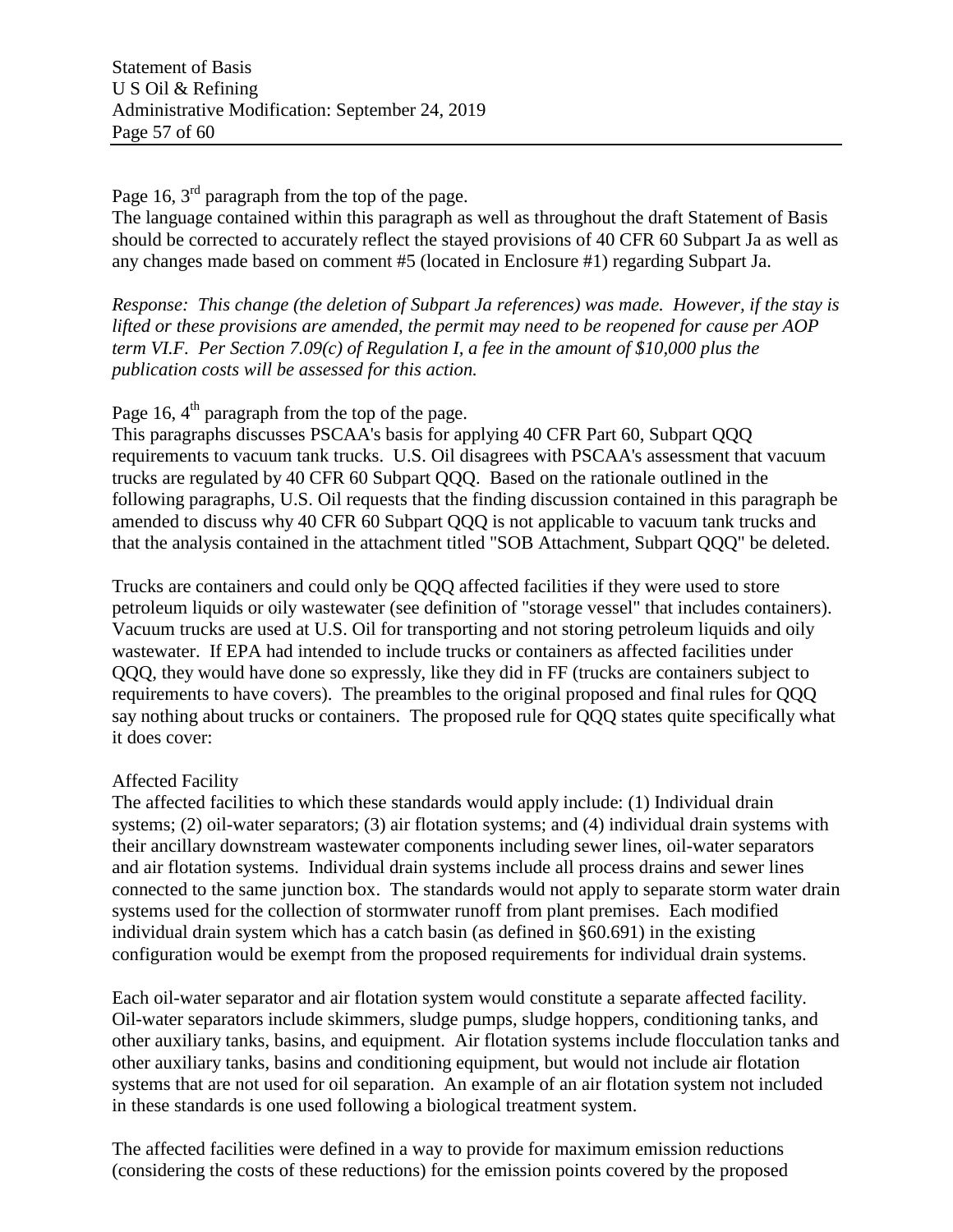standards. Because refinery wastewater systems are highly interrelated sources of VOC emissions, VOC controls on entire wastewater systems appear environmentally prudent and within the range of reasonable costs. Thus, an affected facility would include all the emission points covered by the proposed standards that are functionally related; that is, each individual drain system together with its ancillary downstream treatment components (including sewer lines, oil-water separators and air flotation systems). However, because the emission points covered by the standards are often constructed or modified on an individual basis, the affected facilities also include each individual drain system, each oil-water separator, and each air flotation system.

#### Emission Points to be Regulated

The emission points to be regulated include: drain openings; junction box covers; sewer lines; oil-water separators; air flotation tanks; flocculation tanks and other auxiliary tanks, basins, and conditioning equipment; any connections or openings of these components from which VOC vapors might be emitted; and VOC control devices used to comply with the standards.

52 FR 416334. U.S. Oil disagrees with PSCAA's analysis in that the "other auxiliary equipment" in 60.692-3(a)(1) can only be read to regulate the type of equipment that can be controlled with a "fixed roof." It is an unreasonable interpretation to say that this could include trucks ("containers") when the rule applies only to the specifically identified equipment. Plus, the definition of "oil water separator" found in 60.691 provides definitive clarification as it includes only the "auxiliary equipment located between individual drain systems and the oil water separator." It is inappropriate to apply OOO to containers regulated under FF for facilities >10 Mg just because they are specifically regulated under FF but not mentioned under QQQ (especially since U.S. Oil is <10 Mg!). The Applicability Detem1ination Index (ADI) saying that trucks are containers under FF and therefore are subject to FF controls (a requirement for a "cover" if at a facility  $> 10$  Mg) is not germane to an interpretation of OOO. The intent of OOO was not to regulate "all of the equipment downstream of any individual drain system", rather it was to regulate the specific equipment noted above, which doesn't mention trucks.

*Response: No change was made. In the rulemaking process, it's not possible to anticipate all of the site-specific implications associated with an older refinery. However, the clear intent of this rulemaking was to ensure that wastewater from new individual drain systems is regulated under Subpart QQQ until the water portion is discharged from the oil-water separator and the slop oil portion is returned to a process unit. The affected facilities specifically include all auxiliary equipment located between individual drain systems and the oil-water separator. Our determination that transport tanks are auxiliary equipment regulated under Subpart QQQ isn't based on the Benzene Waste NESHAP (Subpart FF) but it is supported by it.*

Page 17,  $2<sup>nd</sup>$  and  $3<sup>rd</sup>$  paragraphs from the top of the page.

The 2<sup>nd</sup> paragraph was amended as follows to reflect that U.S. Oil submitted a timely and complete Part 2 application per section 112(j). The Subpart B proposed rulemaking date was corrected in the 3<sup>rd</sup> paragraph to reflect 75 FR 15655, which was published on March 30, 2010.

The renewal doesn't incorporate case-by-case MACT detel111inations for process heaters and boilers because US Oil submitted timely and complete Part 2 applications under 40 CFR Pm1 63, Subpart B for the process heaters (H-201 and H-90 1) subject to Subpart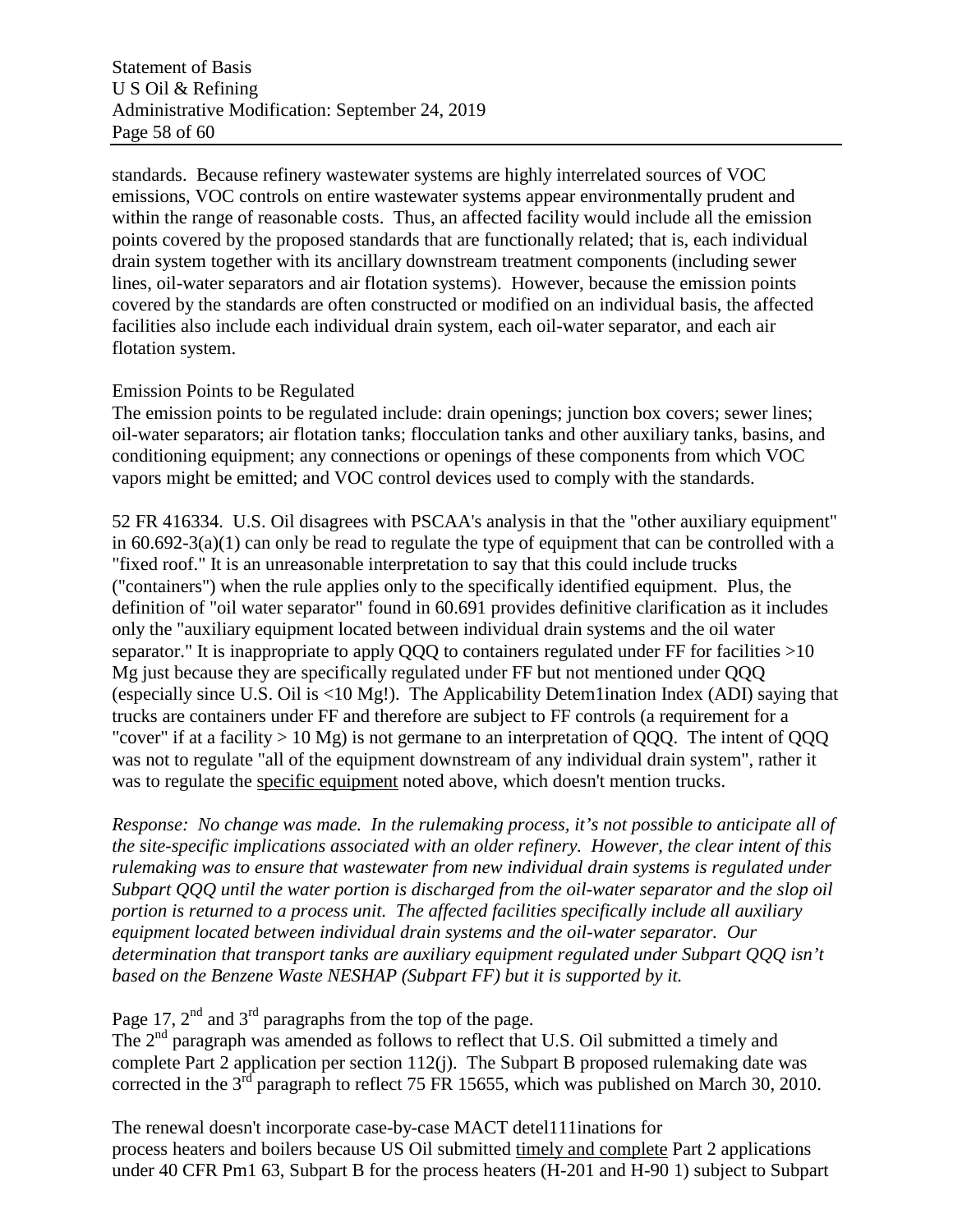DDDDD (Industrial, Commercial and Institutional Boilers and Process Heaters), which was vacated and remanded the US Court of Appeals for the District of Columbia vacated and remanded on 6/1 9/07. (Their existing large gaseous fuel boilers and process heaters were subject only to an initial notification requirement.)

The Agency decided to await the outcome of recent proposed rulemakings under Subpart DDDDD (proposed on  $6/4/10$ ) and Subpart B (proposed on  $\frac{5}{30/10}$  3/30/10). Both rulemakings are expected to go final by the end of the year. The Subpart DDDDD proposal is substantially different from the vacated rule. The Subpart B proposal will finally address the Federal Clean Air Act Section 112(j) 'MACT hammer' provisions as they pertain to vacated rules.

#### *Response: This change was made.*

#### Page 17, Last paragraph on the page

This paragraph should be changed to read as follows to more accurately reflect that attainment status of the Tacoma area: "The permit does not contain requirements applicable only to sources located in carbon monoxide and ozone nonattainment areas because they were not applicable as of the date of permit renewal."

*Response: Changes were made to reference the requirements that were not considered applicable as of the date of permit renewal.*

Page 23,  $2<sup>nd</sup>$  full paragraph from the top of the page The first sentence needs to be corrected to read as follows: "Heater H-3, retrofit with smaller burners for the LCVU LCU, was tested on 8/18/05."

*Response: This change was made.*

## Page 24,  $1<sup>st</sup>$  paragraph on this page

The fifth sentence needs to corrected to read as follows: "Given the cost of each test  $(\rightarrow 500)$ (~\$5000) and the number of emission units to be tested, annual testing was not considered appropriate."

#### *Response: This change was made.*

Page 34,  $1<sup>st</sup>$  paragraph on this page

A grammatical correction needs to be made to the second to last sentence to read as follows: "The VCU operations vary, but typically it activates between ten and twenty times daily and operates for between 10 minutes and2 and 2 hours each time."

*Response: This change was made.*

#### Attachment B

This Consent Order and Assurance of Discontinuance should be removed from the Statement of Basis as it is for violations preceding the issuance date of our current Title V Air Operating Permit, which was December 31, 2002. Further, there is no reference to this Order in either the draft Statement of Basis nor the Title V Air Operating Permit.